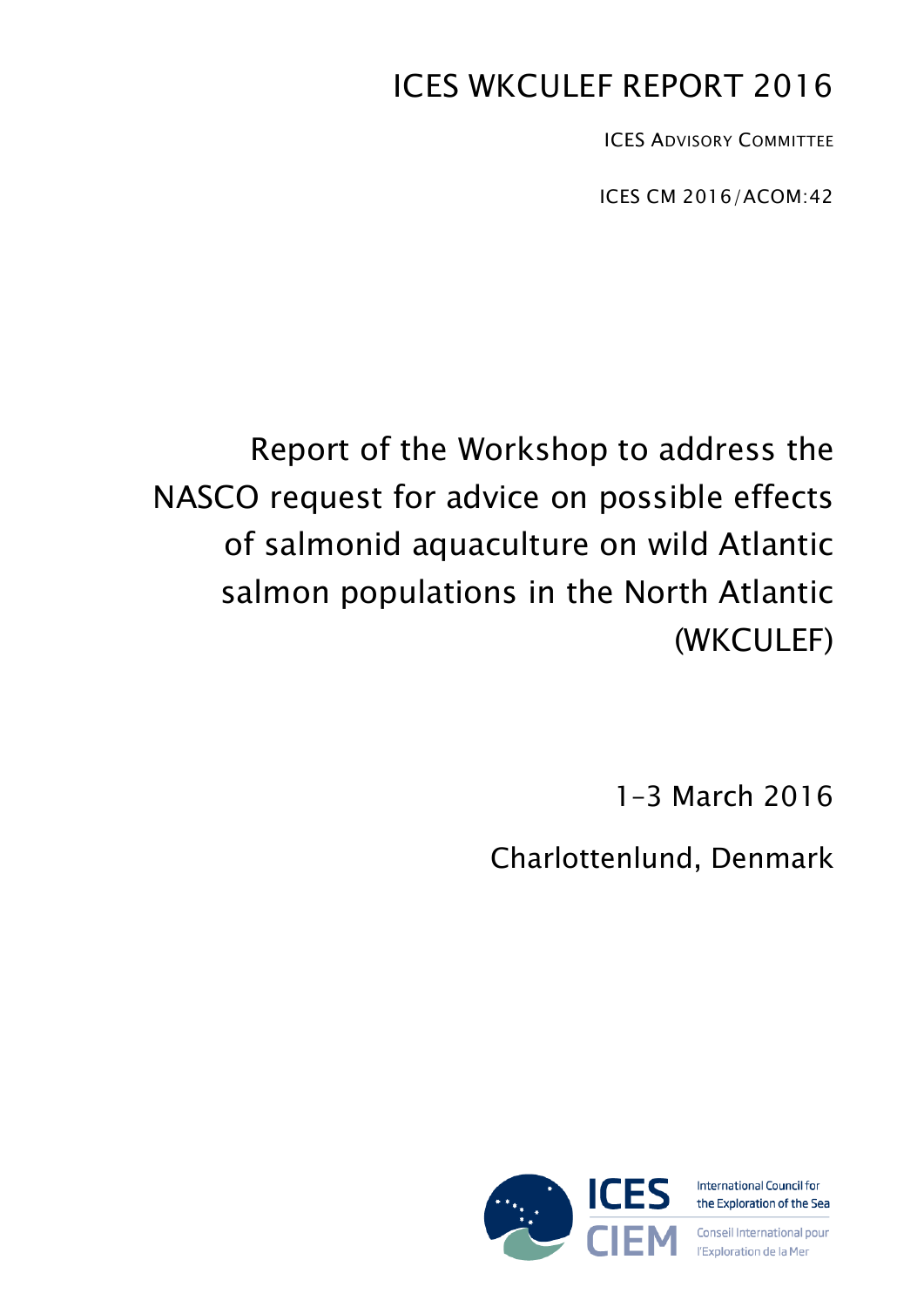# **International Council for the Exploration of the Sea Conseil International pour l'Exploration de la Mer**

H. C. Andersens Boulevard 44–46 DK-1553 Copenhagen V Denmark Telephone (+45) 33 38 67 00 Telefax (+45) 33 93 42 15 www.ices.dk info@ices.dk

Recommended format for purposes of citation:

ICES. 2016. Report of the Workshop to address the NASCO request for advice on possible effects of salmonid aquaculture on wild Atlantic salmon populations in the North Atlantic (WKCULEF), 1–3 March 2016, Charlottenlund, Denmark. ICES CM 2016/ACOM:42. 44 pp.

For permission to reproduce material from this publication, please apply to the General Secretary.

The document is a report of an Expert Group under the auspices of the International Council for the Exploration of the Sea and does not necessarily represent the views of the Council.

© 2016 International Council for the Exploration of the Sea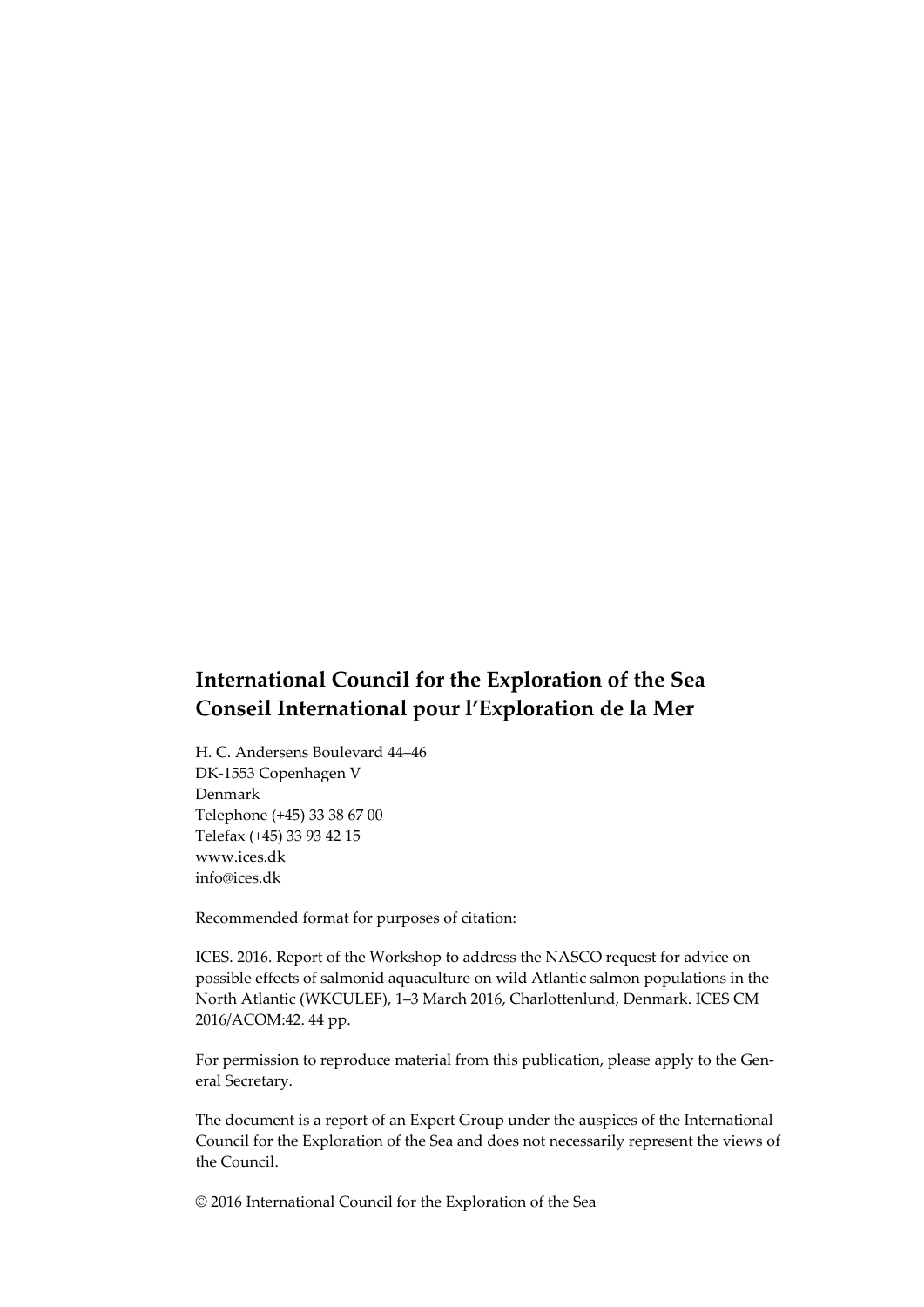## Contents

| $\mathbf{1}$                                                                                                                   |                                                                       |                                                          |  |  |  |
|--------------------------------------------------------------------------------------------------------------------------------|-----------------------------------------------------------------------|----------------------------------------------------------|--|--|--|
|                                                                                                                                | 1.1                                                                   |                                                          |  |  |  |
|                                                                                                                                | 1.2                                                                   |                                                          |  |  |  |
|                                                                                                                                | 1.3                                                                   |                                                          |  |  |  |
| $\overline{2}$                                                                                                                 |                                                                       |                                                          |  |  |  |
|                                                                                                                                | 2.1                                                                   |                                                          |  |  |  |
|                                                                                                                                | 2.2                                                                   |                                                          |  |  |  |
|                                                                                                                                | 2.3                                                                   |                                                          |  |  |  |
|                                                                                                                                | 2.4                                                                   |                                                          |  |  |  |
|                                                                                                                                | 2.5                                                                   |                                                          |  |  |  |
|                                                                                                                                | 2.6                                                                   |                                                          |  |  |  |
| 3                                                                                                                              | Escapees, genetic interactions and effects on wild Atlantic salmon 15 |                                                          |  |  |  |
|                                                                                                                                | 3.1                                                                   |                                                          |  |  |  |
|                                                                                                                                | 3.2                                                                   |                                                          |  |  |  |
|                                                                                                                                | 3.3                                                                   |                                                          |  |  |  |
|                                                                                                                                | 3.4                                                                   |                                                          |  |  |  |
|                                                                                                                                | 3.5                                                                   |                                                          |  |  |  |
|                                                                                                                                | 3.6                                                                   | Short-term consequences of introgression for wild salmon |  |  |  |
|                                                                                                                                | 3.7                                                                   | Long-term consequences of introgression for wild salmon  |  |  |  |
|                                                                                                                                | 3.8                                                                   |                                                          |  |  |  |
|                                                                                                                                | 3.9                                                                   |                                                          |  |  |  |
| Working documents submitted to the Workshop on<br>Annex 1:<br>possible effects of salmonid aquaculture on wild Atlantic salmon |                                                                       |                                                          |  |  |  |
| Annex 2:                                                                                                                       |                                                                       |                                                          |  |  |  |
| Annex 3:                                                                                                                       |                                                                       |                                                          |  |  |  |
| Technical minutes from the Review Group on Possible<br>Annex 4:                                                                |                                                                       |                                                          |  |  |  |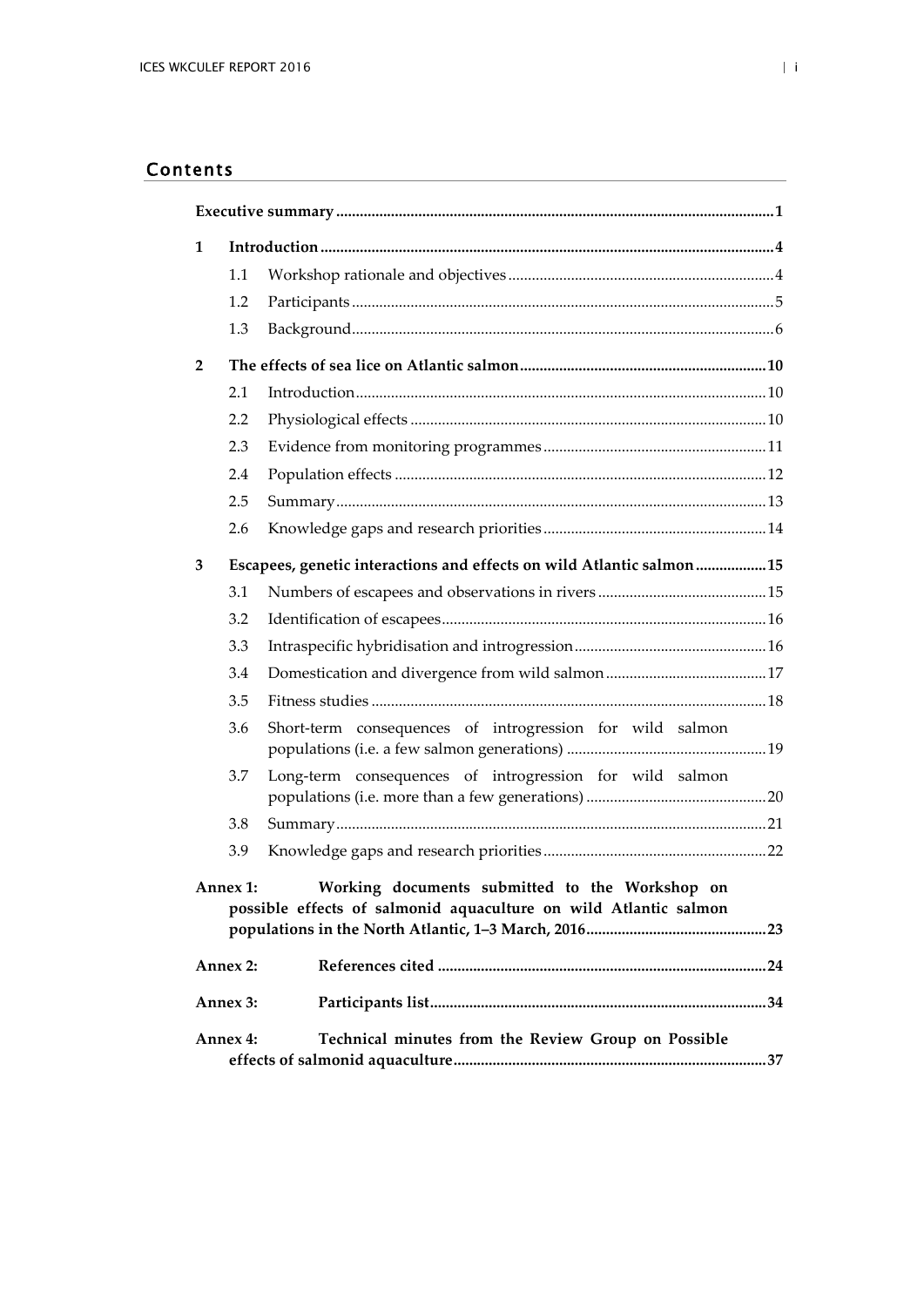## <span id="page-3-0"></span>Executive summary

Workshop to address the NASCO request for advice on possible effects of salmonid aquaculture on wild Atlantic salmon populations in the North Atlantic [WKCULEF], Copenhagen, Denmark, 1–3 March 2016.

Chairs: Ian Russell (UK) and Ole Torrissen (Norway).

Number of meeting participants: 25 representing six countries: Norway (ten), Ireland (four), UK (Scotland) (four), Canada (three), UK (England & Wales) (two) and USA (one). Additional participants also attended from the ICES Secretariat.

WKCULEF met to consider a question posed to ICES by the North Atlantic Salmon Conservation Organisation (NASCO): *Advise on possible effects of salmonid aquaculture on wild Atlantic salmon populations focusing on the effects of sea lice, genetic interactions and the impact on wild salmon production*.

This question was originally included among a suite of questions developed by NASCO, and due to be addressed by the annual meeting of the Working Group on North Atlantic Salmon (WGNAS). However, given that the question was pertinent to other Expert Groups at ICES, particularly the Working Group on Aquaculture (WGAQUA), the Working Group on Pathology and Diseases of Marine Organisms (WGPDMO) and the Working Group on the Application of Genetics in Fisheries and Mariculture (WGAGFM), it was recommended that the question would be best addressed by means of a Workshop, independent of the Working Groups. WKCULEF enabled experts in aquaculture effects, wild Atlantic salmon, disease transmission and genetic interaction to share and discuss relevant information and recent findings, in order to meet the objectives and timeline of the request.

The terms of reference were addressed though a comprehensive review of the recent peer-reviewed literature. This was facilitated by a range of presentations from participants, by reviewing working documents prepared ahead of the meeting as well as the development of documents and text for the report during the meeting. The report is structured in two main sections, one focusing on the effects of sea lice and the other on genetic interactions. The third issue specified in the question from NASCO, namely the impact of salmon farming on wild salmon production, has been relatively poorly researched and most information derives from attempts to evaluate population level effects related to sea lice infestation and genetic introgression. This information has therefore been reported in the sea lice and genetics sections of the report, respectively.

WKCULEF briefly discussed microbial diseases in aquaculture and the potential impact on wild salmon. However, it was not possible to review this issue in detail and it has not been included in this report.

The key findings of the Workshop were:

#### Sea lice

• The sea louse (*Lepeophtheirus salmonis*) has widespread geographic distribution, is an important parasite of salmonids and has been a serious problem for the Atlantic salmon farming industry since the 1970s. Sea lice have a greater economic impact on the industry than any other parasite and control of lice levels on farms is of key importance.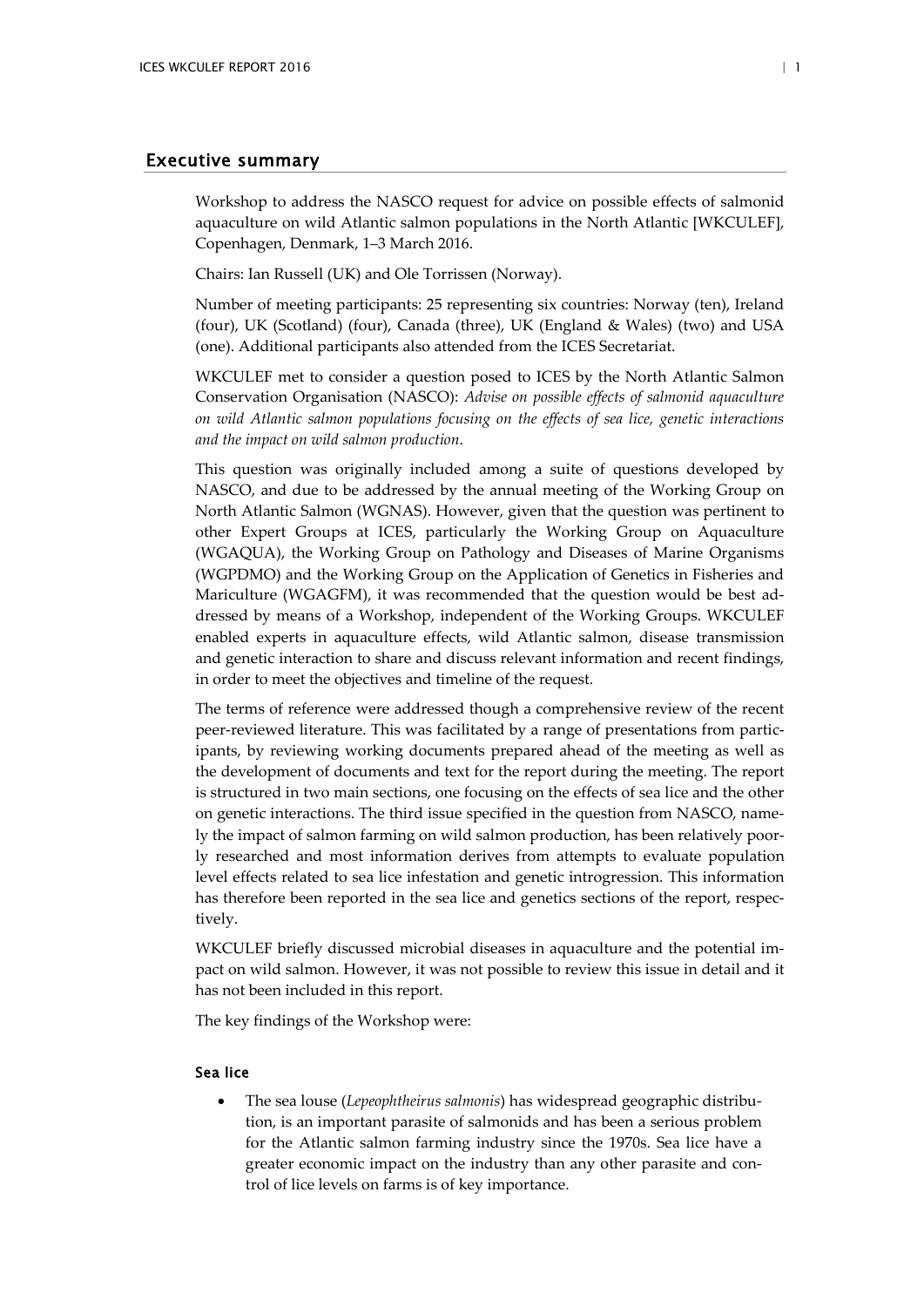- Salmon farming has been shown to increase the abundance of lice in the marine environment and the risk of infection among wild salmonid populations. However, there is considerable uncertainty, and spatial and temporal variability, about the extent of the zones of elevated risk.
- It has been shown in laboratory studies that 0.04–0.15 lice per gramme fish weight can increase stress levels. Laboratory studies have also demonstrated that infections of 0.75 lice per gramme fish weight, or approximately eleven sea lice per fish, can kill a recently emigrated wild salmon smolt of about 15 g if all the sea lice develop into pre-adult and adult stages.
- A number of studies in Norway and Ireland have estimated the relative marine survival of smolts treated to provide lice resistance and control groups. All studies have reported an overall improved return rate for treated salmon, but all showed significant spatial and temporal variability in the magnitude of the treatment effect.
- The survival of Atlantic salmon during their marine phase has fallen in recent decades. This downturn in survival is evident over a broad geographical area and is associated with large-scale oceanographic changes. Viewed against current marine mortality rates commonly at or above 95%, the 'additional' mortality attributable to sea lice has been estimated at around 1%.
- In some studies, the impact of sea lice has also been estimated as losses of returning adult salmon to rivers. These estimates indicate marked variability, with losses in individual experiments ranging from 0.6% to 39%. These results suggest that sea lice induced mortality has an impact on Atlantic salmon returns, which may influence the achievement of conservation requirements for affected stocks.
- Much of the heterogeneity among trials comparing the survival to adulthood of juvenile salmon administered sea lice medicines and control groups could be explained by the release location, time period and baseline (i.e. marine) survival. In a recent meta-analysis of Norwegian data, baseline survival was reported to be the most important predictor variable. When this was low, the effect of treatment was high. In contrast, when baseline survival was high, the effect of treatment was undetectable. However, it is unclear whether baseline survival is affected by sea lice exposure.

## Genetic effects

- Each year, large numbers of domesticated salmon escape from commercial fish farms. While many of these are reported, the true number of escapees is likely to be significantly higher. Escapees are observed in rivers in all regions where farming occurs, although the numbers of escapees vary both spatially and temporally. It has been noted that in some rivers in some years, the numbers of escapees have approached 50% or more of the spawning population.
- The spawning success of escaped farmed salmon is much lower than wild salmon. Despite this, genetic studies have demonstrated that farmed salmon have displayed widespread introgression in a large number of Norwegian populations where this has been investigated. Introgression has also been shown in other countries, but the full extent of introgression remains to be investigated.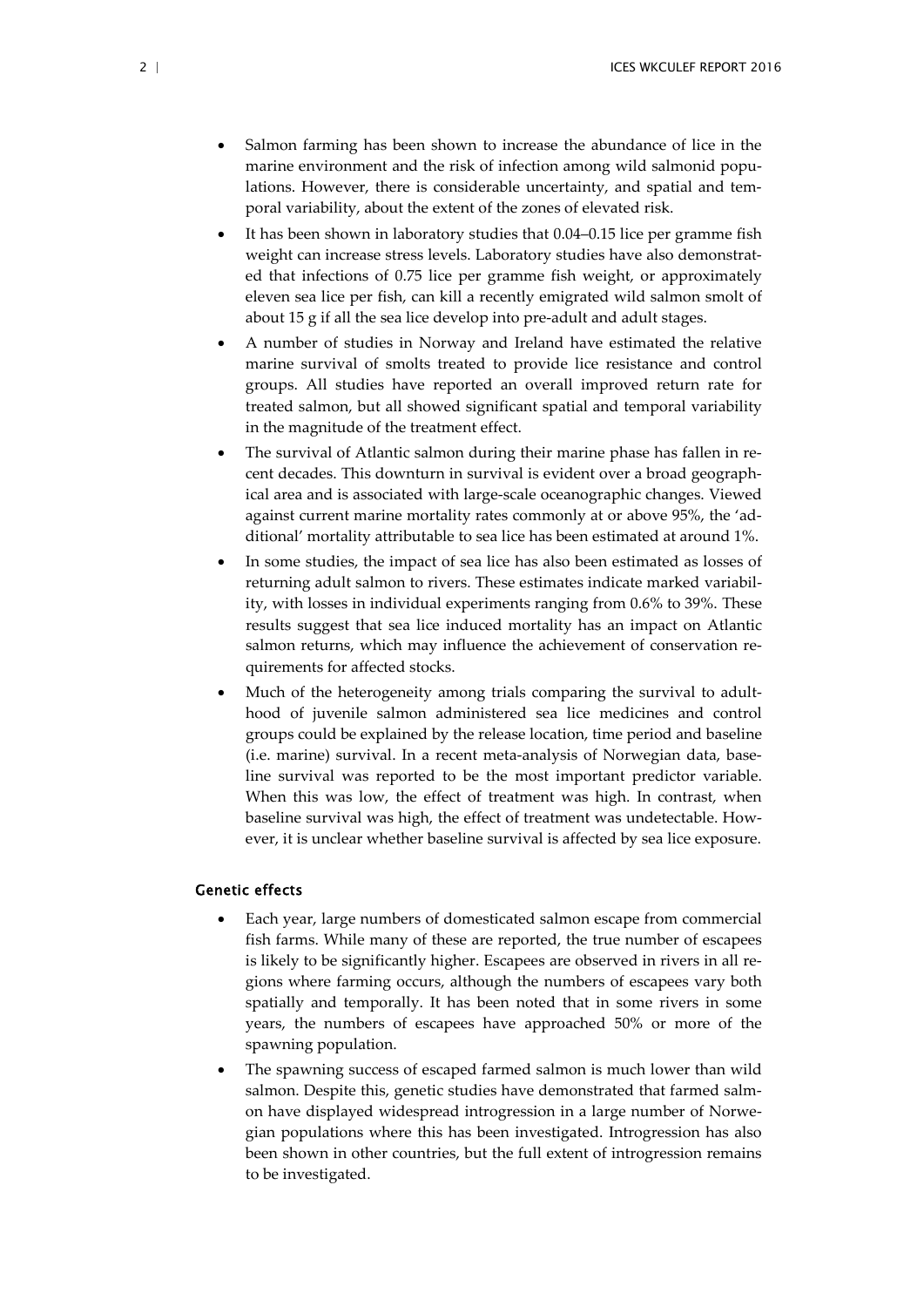- Farmed salmon are domesticated and display significant genetic differences to wild salmon in a wide range of fitness-related traits. Whole-river experimental studies have demonstrated that the offspring of farmed and cultured salmon in general, display lower fitness than their wild counterparts in the wild.
- Juvenile escapees and the offspring of farmed salmon compete with wild salmon for territory and food. Therefore, their presence in the natural habitat will reduce the total production of wild fish. Studies have also shown this can result in a decreased overall productivity of the population.
- Where farmed salmon have successfully interbred with natural populations, it is likely that recipient populations will display changes in lifehistory traits. These changes are likely to be maladaptive for the wild population.
- The long-term consequences of introgression across river stocks can be expected to lead to reduced productivity and decreased resilience to future impacts such as climate change (i.e. less fish and more fragile stocks).
- The evidence from studies in the wild, and the extensive literature relating to salmonids in general, demonstrates that the offspring of farmed salmon display reduced fitness in the wild. However, the results of these studies suggest that the relative success of farmed salmon and, likewise, the relative potential negative effect on a native population, is likely to vary in time and space. Wild populations that are already under evolutionary strain from other challenges such as disease pressure, sea lice infection, over exploitation, habitat destruction and poor water quality are more likely to be sensitive to the potential negative effects of genetic introgression and loss of fitness. Therefore, such effects have to be seen in the context of other challenges.
- While recognising that there were still uncertainties, WKCULEF considered that the evidence relating to the impacts of escapees / genetic introgression provided a clear indication of impacts on wild salmon populations. A substantial reduction of escaped farmed salmon in the wild, or sterilization of farmed salmon, would be required in order to minimize effects on native populations.

In reviewing the latest evidence pertaining to sea lice and genetic interactions, WKCULEF considered where there were gaps in current knowledge and identified areas for further investigation.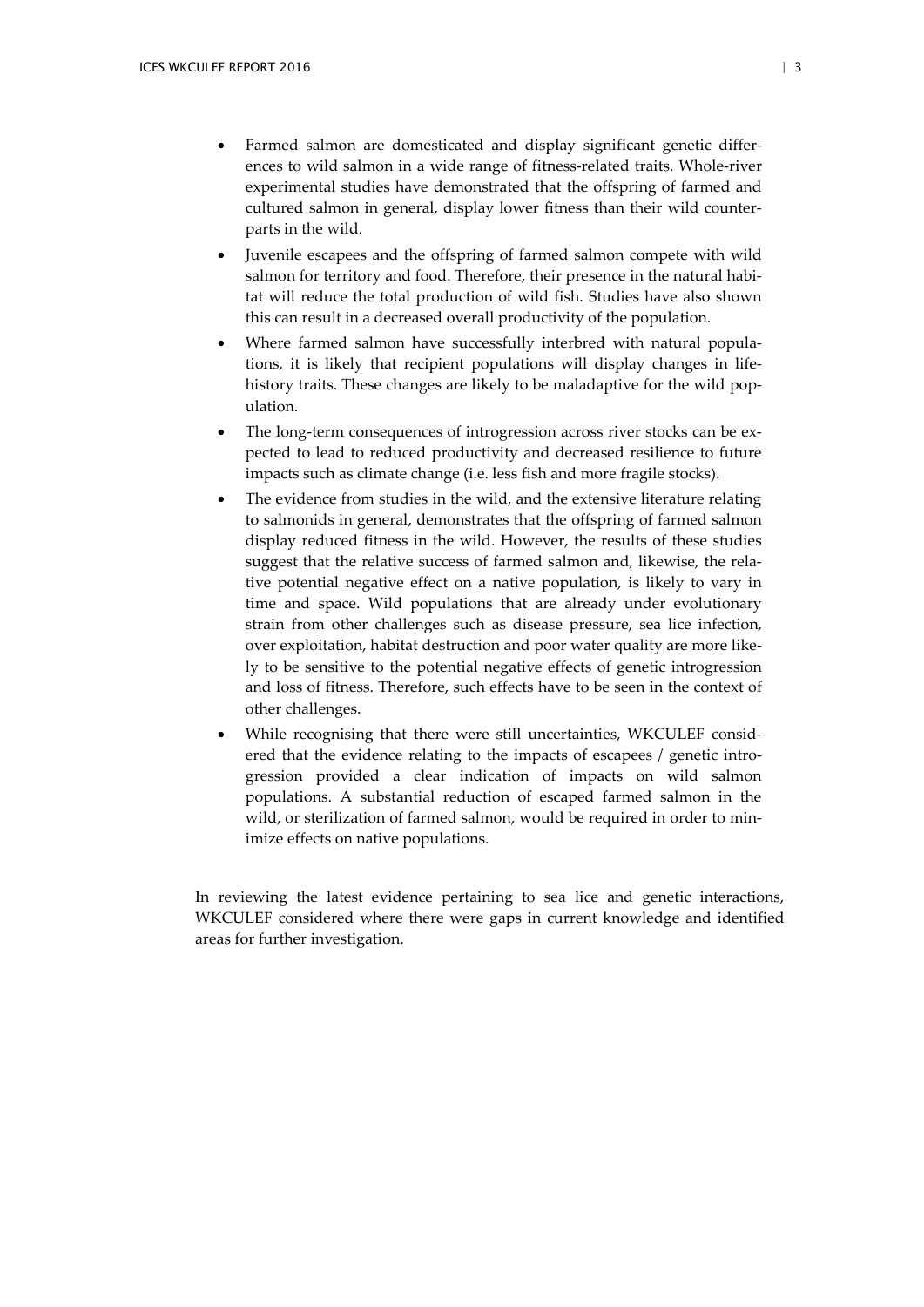## <span id="page-6-0"></span>1 Introduction

## 1.1 Workshop rationale and objectives

<span id="page-6-1"></span>At its 2015 Statutory Meeting, ICES resolved (C. Res. 2015/2/ACOM10) that the Working Group on North Atlantic Salmon [WGNAS] (chaired by: Jonathan White, Ireland) would meet at ICES, Copenhagen, 30 March–8 April 2016 to consider various questions posed to ICES by the North Atlantic Salmon Conservation Organisation (NAS-CO). However, one of these questions, relating to the possible effects of salmonid aquaculture on wild Atlantic salmon, has a particularly broad remit and cuts across the work of a number of ICES Groups. In subsequent discussions between the ICES Secretariat and WGNAS participants, it was agreed that responding to this question required the input of experts from a range of disciplines and different Expert Groups within ICES. Given the timing of the annual meetings of these different Expert Groups and the requirement for the advice to be drafted, reviewed and made available by early May 2016, it was decided that an independent workshop needed to be convened to address this question.

ICES subsequently resolved (C. Res. 2015/2/ACOM:42) that the Workshop to address the NASCO request for advice on possible effects of salmonid aquaculture on wild Atlantic salmon populations in the North Atlantic (WKCULEF), chaired by Ole Torrissen (Norway) and Ian Russell (UK), will meet at ICES, Copenhagen 01–03 March 2016.

WKCULEF was publicised on the ICES website and members of the following relevant ICES Expert Groups were encouraged to send appropriate representation: the Working Group on Aquaculture (WGAQUA), the Working Group on North Atlantic Salmon (WGNAS), the Working Group on Pathology and Diseases of Marine Organisms (WGPDMO) and the Working Group on the Application of Genetics in Fisheries and Mariculture (WGAGFM). ICES Workshops are open to all interested parties and participants from academic and stakeholder organisations also registered to attend WKCULEF. The level of interest in the Workshop was such that numbers of participants exceeded the space originally set aside for the meeting at ICES. The workshop was therefore relocated to DTU-Aqua, located at Charlottenlund just to the north of Copenhagen.

The terms of reference for WKCULEF are to:

- a ) Identify the possible effects of salmonid aquaculture on wild Atlantic salmon populations, focusing on the effects of sea lice, genetic interactions and the impact on wild salmon production.
- b ) Based on the issues identified in (a):
	- i) Update the findings of the 2005 ICES/NASCO symposium on the impacts of aquaculture.
	- ii ) Update the ICES advice provided to OSPAR in 2010 and 2014 (ICES, 2010; 2014).
	- iii ) Prepare the first draft of the advice to address the NASCO request.

WKCULEF will report by 11 March, 2016 for the attention of the ICES Advisory Committee.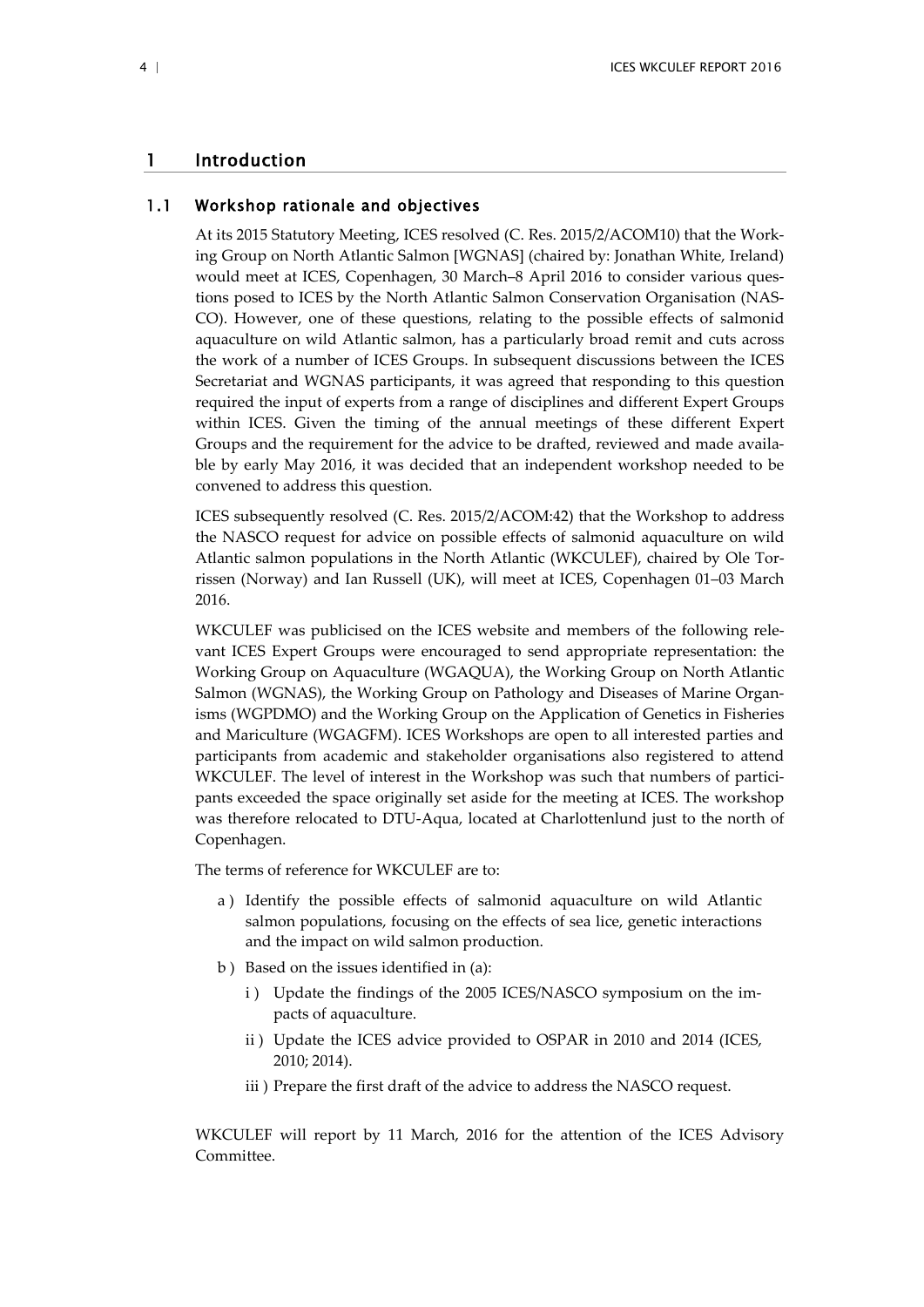WKCULEF were advised that NASCO plan to hold a Theme-based Special Session on the topic of developments in relation to minimizing the impacts of farmed salmon on wild salmon stocks at their annual meeting in June 2016, and the advice will provide a very useful input to that process. ICES are expected to provide the opening presentation at this event.

The terms of reference for WKCULEF focus on interactions between salmon farming and Atlantic salmon and supporting evidence utilised in this report primarily draws upon the scientific literature pertaining specifically to this species. Salmon farming activities can impact on other salmonid species, in particular sea trout and Arctic char, and there is an extensive literature related to these species. However, the majority of such work has not been incorporated into this report.

In addressing the terms of reference, WKCULEF felt that it was particularly difficult to disentangle the issue of the possible impact of salmon aquaculture on wild salmon production from the sea lice and genetic interaction questions. As a result, information pertaining to population level effects was integrated into both these sections and has not been included as a separate section of the report. WKCULEF sought to highlight where there were gaps in current knowledge and identified areas where further investigation was required.

WKCULEF briefly discussed microbial diseases in aquaculture and the potential impact on wild salmon. However, it was not possible to review this issue in detail and such information has not been included in the report.

In response to the Terms of Reference, the Workshop considered 14 Working Documents / presentations submitted by participants (Annex 1); other references cited in the Report are given in Annex 2. A full address list for the meeting participants is provided in Annex 3.

## <span id="page-7-0"></span>1.2 Participants

| Member            | Country                          |  |
|-------------------|----------------------------------|--|
| Jonathan Carr     | Canada                           |  |
| Catherine Collins | UK (Scotland)                    |  |
| Anne Cooper       | <b>ICES</b> Secretariat, Denmark |  |
| Mark Coulson      | UK (Scotland)                    |  |
| Bengt Finstad     | Norway                           |  |
| Kevin Glover      | Norway                           |  |
| Paddy Gargan      | Ireland                          |  |
| Kjetil Hindar     | Norway                           |  |
| Dave Jackson      | Ireland                          |  |
| Martin Jaffa      | UK (England & Wales)             |  |
| Simon Jones       | Canada                           |  |
| Bjørn Olav Kvamme | Norway                           |  |
| Marie Lillehammer | Norway                           |  |
| John Martell      | Canada                           |  |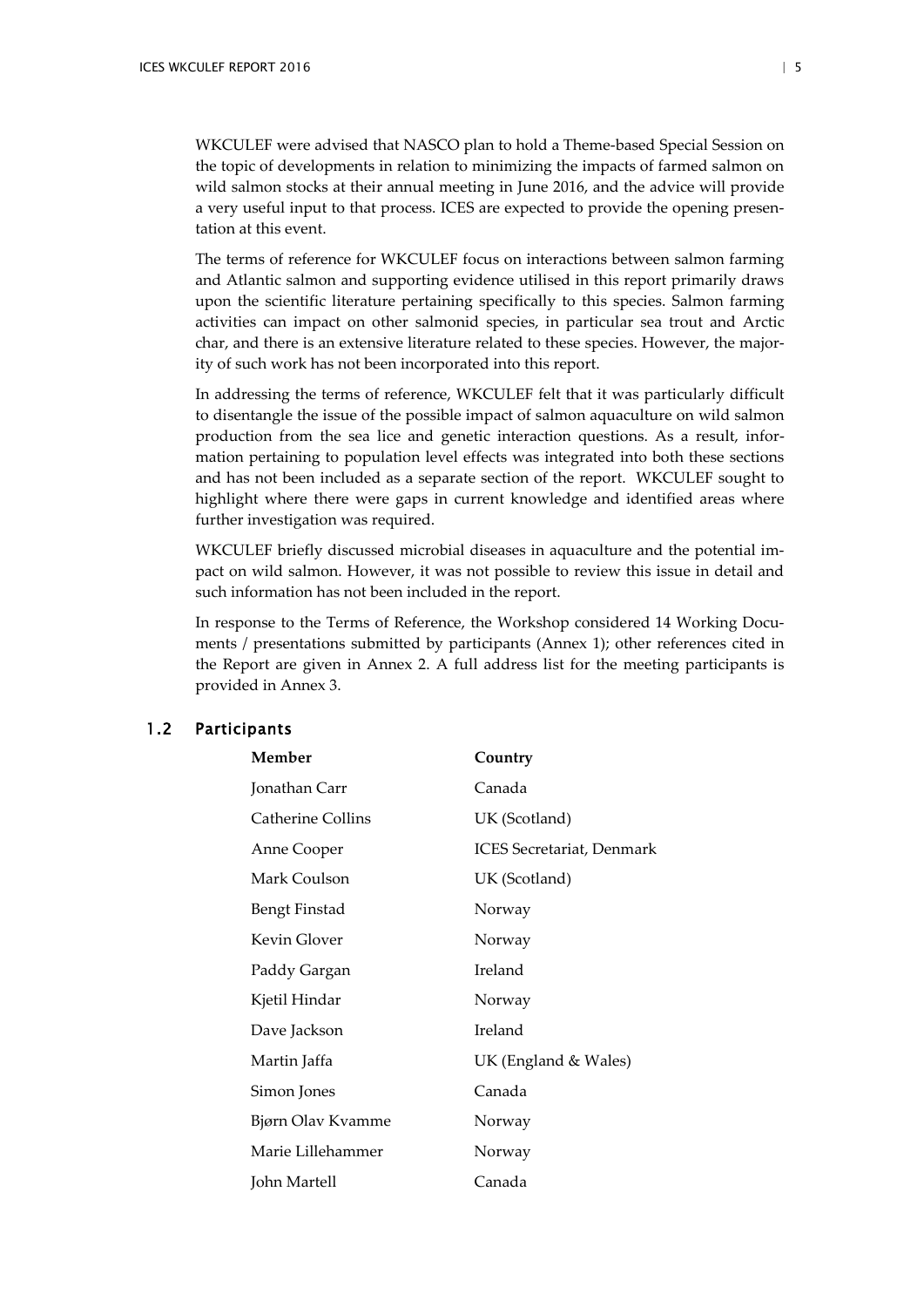| Philip McGinnity           | Ireland              |
|----------------------------|----------------------|
| Olav Moberg                | Norway               |
| David Morris               | UK (Scotland)        |
| Kjell Emil Naas            | Norway               |
| Hans Petter Næs            | Norway               |
| Michael Pietrak (by Skype) | USA                  |
| Ian Russell (chair)        | UK (England & Wales) |
| Terje Svåsand              | Norway               |
| Ole Torrissen (chair)      | Norway               |
| Eric Verspoor              | UK (Scotland)        |
| Jonathan White             | Ireland              |

#### <span id="page-8-0"></span>1.3 Background

The farming of Atlantic salmon has expanded rapidly since the early 1980s. Production of farmed salmon in the North Atlantic is now approximately 1.5 million tonnes (over 2 million tonnes worldwide) and vastly exceeds the nominal catch of wild Atlantic salmon (FishstatJ, FAO, 2013). In 2014, it was estimated that farmed Atlantic salmon production exceeded the nominal wild catch in the North Atlantic by over 1900 times (ICES, 2015).

Interactions between salmon farming and wild stocks have raised concerns, in particular related to disease, parasite, genetic and ecological interactions. Such issues have been subject to extensive research and dialogue as efforts have been made to balance the needs of industry with the requirement to safeguard wild stocks. The topic remains an area of continued intensive research interest. In seeking fresh advice from ICES on the possible effects of salmonid aquaculture on wild Atlantic salmon populations in the North Atlantic, NASCO have highlighted that this should update previous findings and advice, citing in particular the ICES/NASCO symposium on the impacts of aquaculture held in 2005 and previous ICES advice to OSPAR on aquaculture impacts. The following paragraphs provide a brief overview of these earlier information sources.

#### ICES/NASCO Symposium, 2005

The ICES/NASCO Symposium (*Interactions between aquaculture and wild stocks of Atlantic salmon and other diadromous fish species: Science and management, challenges and solutions*) was held in Bergen, Norway in October 2005. This, in turn, aimed to build on two earlier international symposia on the subject. In 1991, an initial symposium was convened by the Norwegian Directorate For Nature Management and NASCO in Loen, Norway (Hansen *et al*., 1991), and this was followed by an ICES/NASCO symposium in Bath, UK in 1997 (Hutchinson, 1997). This latter symposium helped to inform development of a NASCO resolution aimed at minimising impacts from aquaculture, introductions and transfers, and transgenics on wild salmon stocks (Williamsburg Resolution; NASCO, 2006).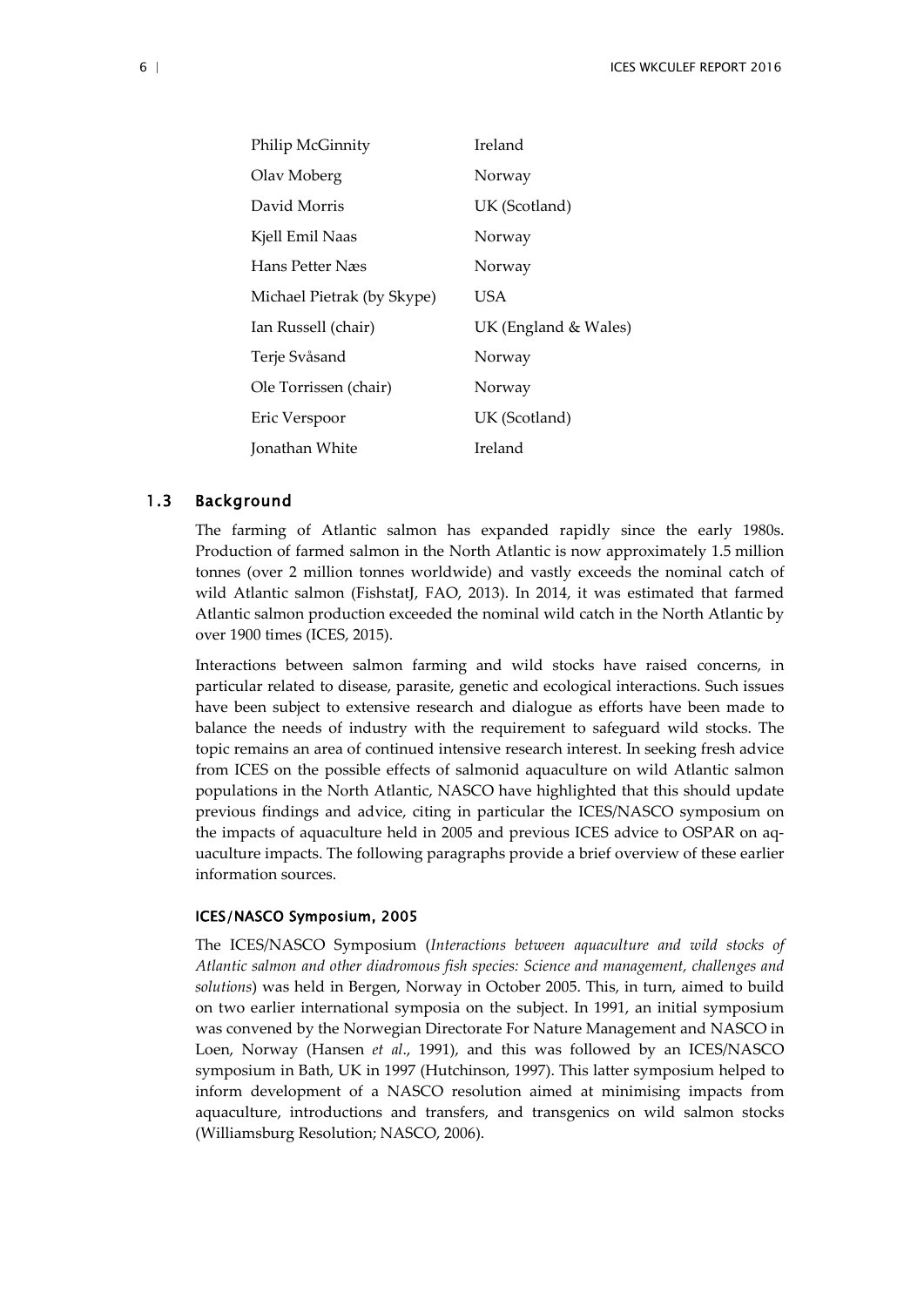The objectives of the 2005 ICES/NASCO symposium were:

- i) to summarise available knowledge of the interactions between aquaculture and wild salmon stocks and other diadromous fish species;
- ii ) to identify gaps in current understanding of these interactions and to develop recommendations for future research priorities;
- iii ) to review progress in managing interactions, the remaining challenges, and possible solutions; and
- iv ) to make recommendations for additional measures to ensure that aquaculture practices are sustainable and consistent with the Precautionary Approach.

A convener's report was prepared (Hansen and Windsor, 2006) with many of the papers included in a special edition of the ICES Journal of Marine Science (Hutchinson, 2006).

The issues covered by the symposium in relation to sea lice included:

- *Gaining a better understanding of the behaviour and ecology of sea lice*. Topics covered: the impact of temperature and salinity on development, behaviour and dispersal of lice; population structure and genetic diversity of sea lice; dispersal patterns / models; evaluation of changes in lice levels relative to the farm production cycle; and the refinement of pest management strategies, including assessing risks to wild populations and possible vaccine development.
- *Evaluation of interactions / impacts*. Topics covered: the effects of lice on the physiology and osmoregulation of fish; infection pressure relative to farm proximity, site and year; the possible development of 'threshold' levels and predictors of mortality to aid management. A particular gap was the lack of information on the effects of lice on wild populations, with the hope that 'new' studies would provide such assessments.
- *Sea lice management*. Topics covered: monitoring programmes; the heavy reliance on a few key medicines and treatments; development of resistance to treatments; alternative controls measures (e.g. wrasse); and the importance of effective integrated pest management strategies.

The issues covered by the symposium in relation to genetic and ecological interactions included:

- *Escapees*. Topics covered: improvements in reporting (both successes and failures) and in understanding the causes of escapes and in management responses; dispersal investigations and variable survival / behaviour with timing of release (and other factors); indications that levels of farmed salmon in cages were a better predictor of escapees rather than reported losses (suggesting possible failure to account for 'trickle' losses / concerns about the reliability of reporting); cage design developments; escape of juveniles from freshwater hatcheries and risks posed by hatchery releases and stocking.
- *Genetic developments and interactions*. Topics covered: genetic selection in farms and 'domestication' of strains; potential for the genetic tracing of the source of escapees; clear evidence of farmed fish contributing to spawning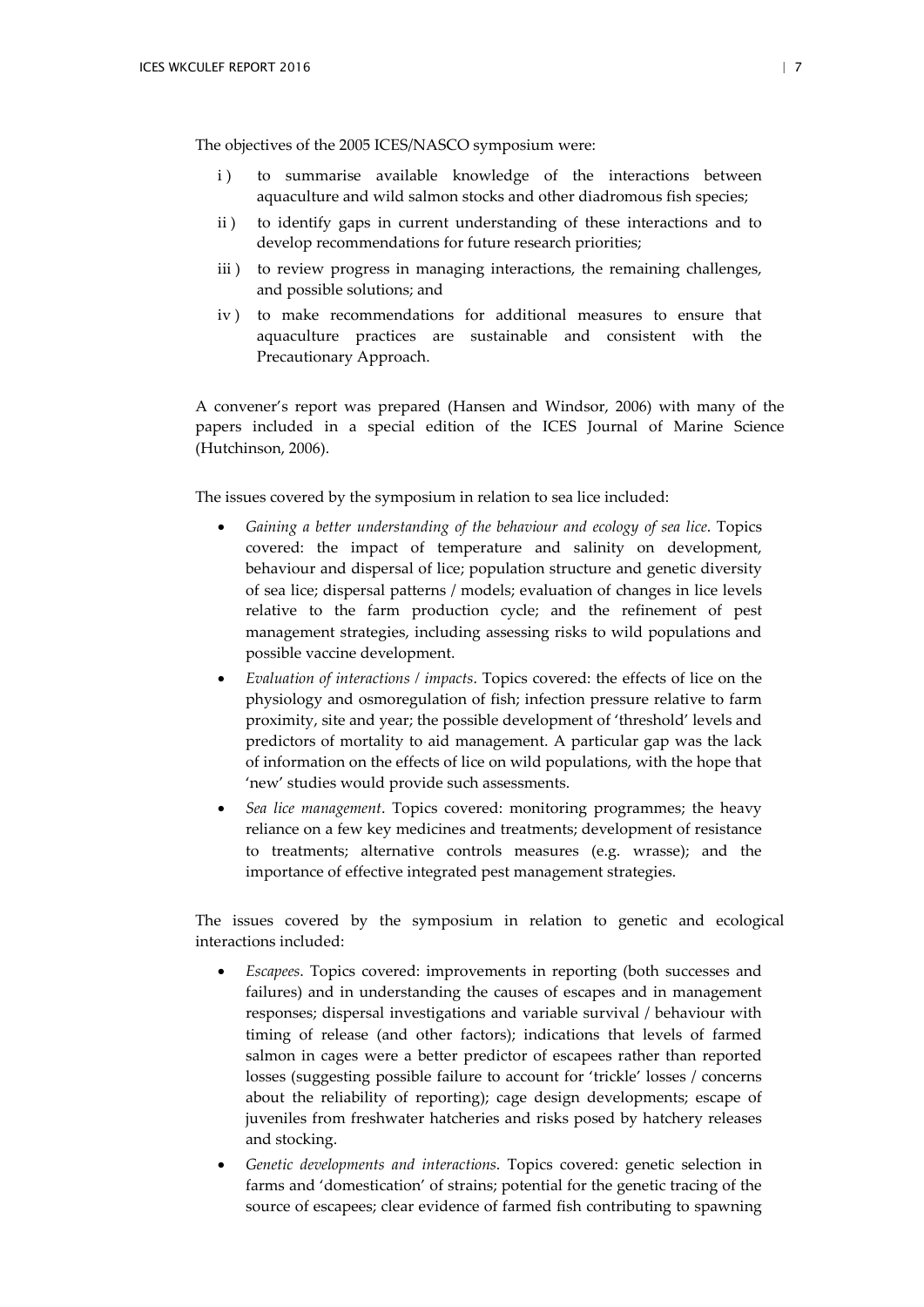in rivers and of changes in genetic composition of wild stocks over time (reduced population differentiation can occur quite quickly); impacts on wild stocks related to numbers of farm-origin spawners; application of models to predict cumulative effects over generations; and meta analysis suggesting reduced productivity of wild populations in proximity of farms.

In an overview, the conveners concluded that the symposium had provided significant advances in understanding in the management of both sea lice and escapees. However, significant challenges remained and risks were not fully understood. They welcomed the recognition from industry representatives that farming can have damaging impacts on wild stocks. This was seen as a clear prerequisite to cooperative action, but needed to to be continued and enhanced if solutions to remaining challenges were to be found. Ongoing data sharing, trust and cooperation between industry, regulators and wild fish interests was seen as essential to developing effective management control strategies.

The conveners noted that numbers of escapees remained large relative to wild stocks, with risk of irreversible damage to the stock structure and diversity of wild salmon and potential consequences for the fitness and productivity of stocks and their ability to adapt to environmental change. As a result, they proposed that interactions needed to be virtually eliminated, not just reduced, and that containment measues needed to be much improved, or production shifted to the use of sterile salmon.

Priorities for further work were seen as improving understanding in:

- The dispersal and spawning success of escapees;
- Impacts on wild populations;
- Genetic techniques for tracing the origin of escapees;
- The potential for using sterile fish / triploids;
- Sea lice treatments and other emerging disease challenges;
- Cage designs and the possible increased risk from storms related to climate change.

#### ICES advice to OSPAR

In recent years, ICES has been asked to provide advice to OSPAR on interactions between wild and farmed fish (ICES, 2010; 2014). These requests have extended to all finfish mariculture activities, although such activities are dominated by Atlantic salmon production.

In 2010, ICES was asked to provide advice on the current state of knowledge of the interaction of finfish mariculture on the condition of wild fish populations at a local and regional scale, including from parasites, escaped fish and the use of fish feed in mariculture. Advice was also requested on how the interactions will change as a result of an expansion of mariculture activities. ICES collated available information and completed a risk analysis of interactions between mariculture and wild fish populations. The summary of the advice generated noted that the degree of interactions may be 'moderate' between finfish mariculture and wild fish populations at the scale of a river local to a salmon farm, but are lower at a broader scale.

In 2014, the request from OSPAR identified a number of potential pressures arising from mariculture on which advice was required: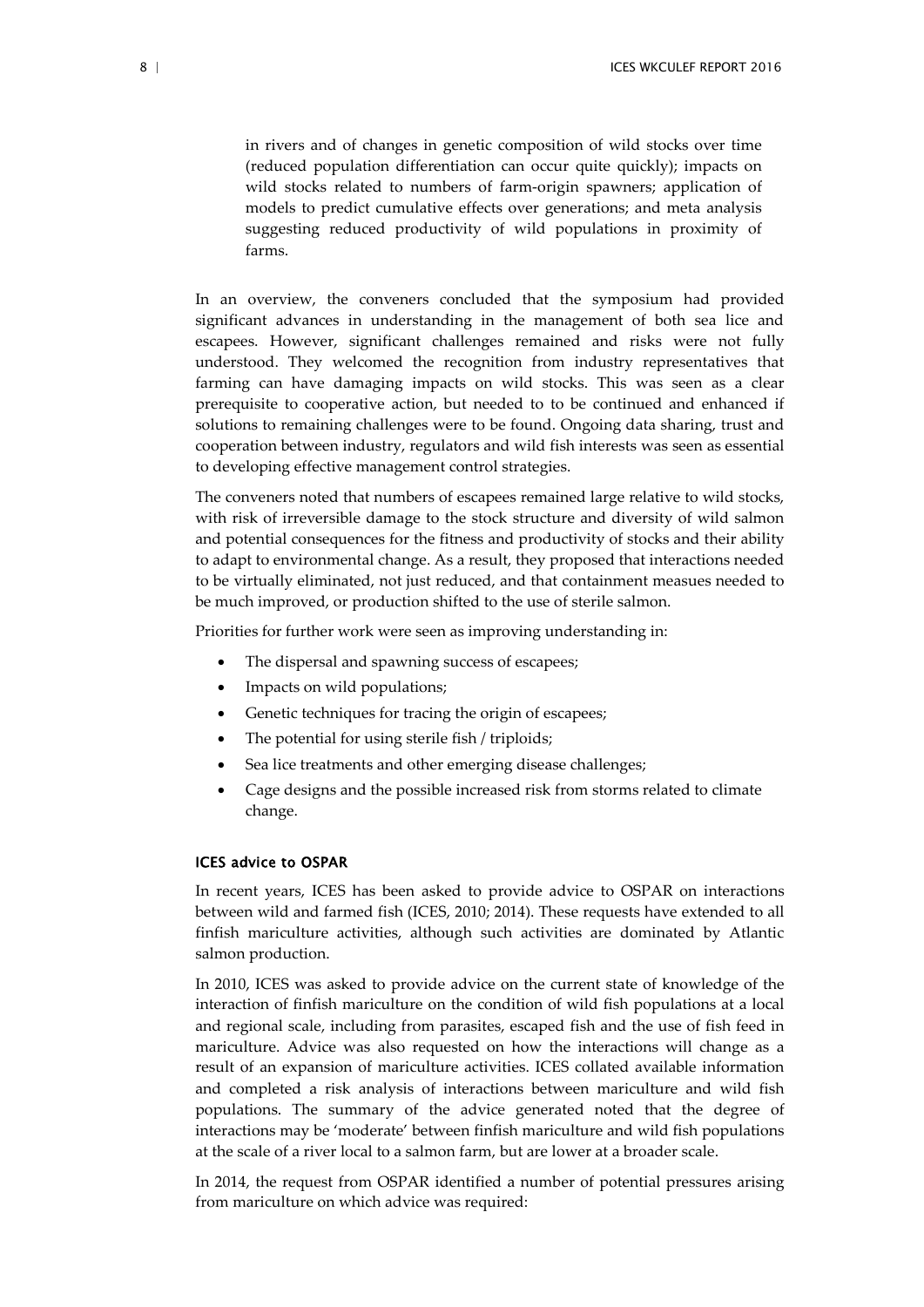- i ) introduction of antibiotics and other pharmaceuticals;
- ii ) transfer of disease and parasite interactions;
- iii) release of nutrients and organic matter;
- iv ) introgression of foreign genes, from both hatchery-reared fish and genetically modified fish and invertebrates, in wild populations;
- v ) effects on small cetaceans, such as the bottlenose dolphin, due to their interaction with aquaculture cages;
- vi ) non-indigenous species.

ICES provided a brief update on the knowledge in each of these areas, commented on potential management solutions to mitigate pressures and outlined monitoring needs. The advice summary was similar to that in 2010 in concluding that most interactions examined in the request are expected to be localized to the vicinity of the mariculture sites. However, the advice noted that although there is reasonable evidence that interactions occur, scientific support for the significance of identified interactions is generally weak. ICES advised that formal risk assessments prior to establishing new mariculture developments may help identify issues and prevent the development of negative interactions. ICES further advised that the inclusion of genetic risks in such assessments is critical and often over-looked.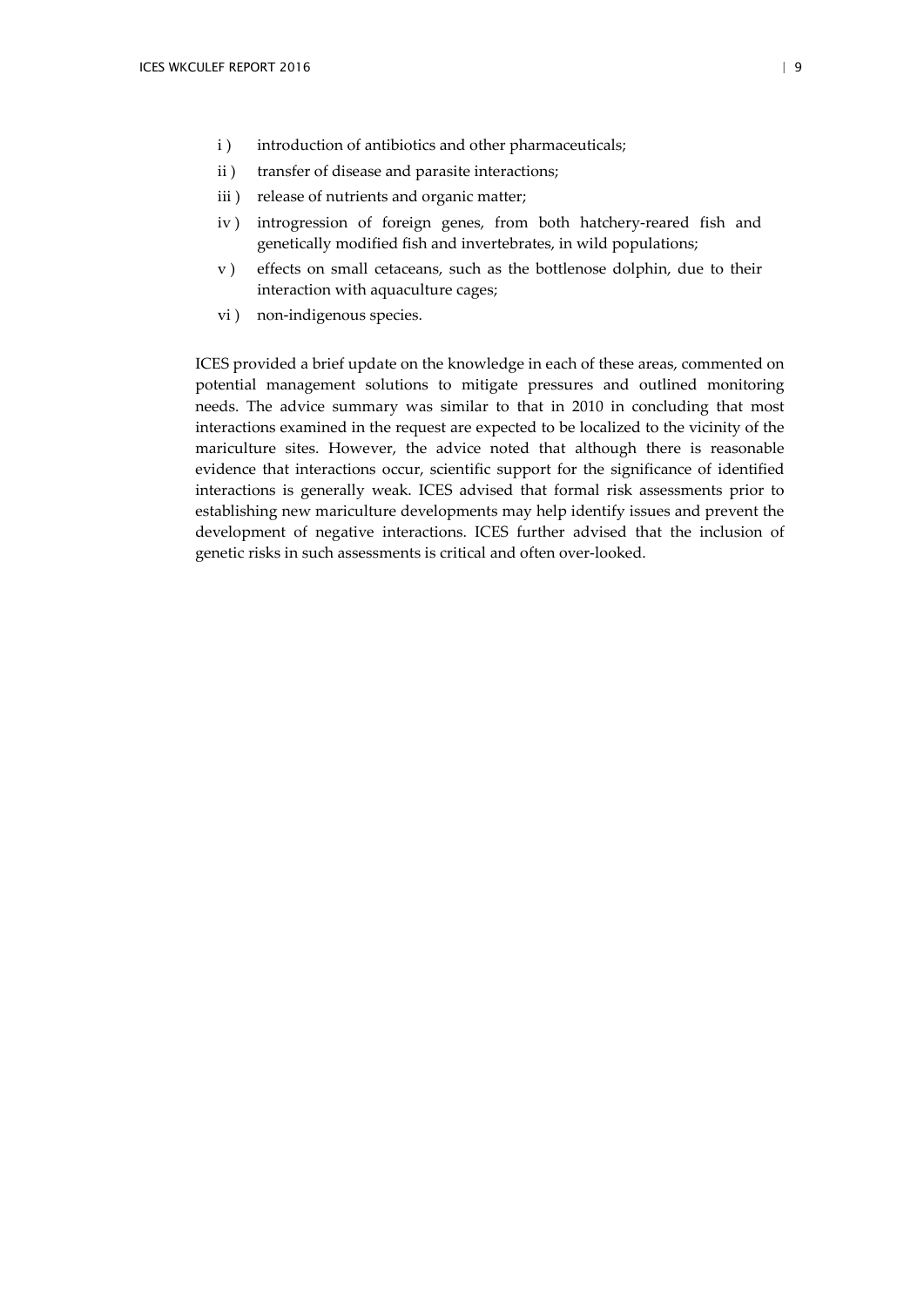## <span id="page-12-0"></span>2 The effects of sea lice on Atlantic salmon

## 2.1 Introduction

<span id="page-12-1"></span>All fish are susceptible to parasitic infections. The sea louse (*Lepeophtheirus salmonis*), also commonly called the salmon louse, has widespread geographic distribution, is an important parasite of salmonids and has been a serious problem for the Atlantic salmon farming industry since the 1970s (Thorstad *et al*., 2015). Sea lice have a greater economic impact on the industry than any other parasite (ICES, 2010) and control of lice levels on farms is of key importance. The high density of salmon in cages has provided a large number of potential hosts and promoted the transmission and population growth of the parasite (Torrissen *et al*., 2013). As a result, salmon farming has been shown to increase the abundance of lice in the marine environment. However, knowledge of parasite infection rates and resulting effects in wild populations of fish is relatively poor.

Historically, naturally occurring lice levels on wild salmonids have typically been low - a few (0–10) adult lice per returning salmon and sea trout (Torrissen *et al*., 2013; Serra-Llinares *et al*., 2014). Elevated levels of sea lice on wild salmonids collected from coastal areas in the vicinity of salmon farms has been regarded as evidence that mariculture is a main source of the infections and studies have demonstrated a link between fish-farming activity and sea lice infestations on wild salmonids (Helland *et al*., 2012; 2015; Middlemas *et al*., 2010; 2013; Serra-Llinares *et al*., 2014). Thus, the risk of infection among wild salmon populations can be elevated in areas that support salmon mariculture, although louse management activities can reduce the prevalence and intensity of infection on wild fish (Penston and Davies, 2009; Serra-Llinares *et al*., 2014). There is considerable uncertainty about the extent of the zones of elevated risk of infection and this will be subject to both spatial and temporal variability, for example as a result of changes in local hydrological processes (Amundrud and Murray, 2009; Salama *et al*., 2013; 2015; Jones *et al*., 2015; Johnsen *et al*., 2016).

The extent to which elevated infections of sea lice pose a risk to the health of wild salmon populations has been the subject of extensive research. However, there are many difficulties in quantifying effects at the population level, particularly for fish stocks that are characterised by highly variable survival linked to environmental variables, such as Atlantic salmon (Vollset *et al*., 2015; Helland *et al*., 2015). The following sections aim to summarise the current state of knowledge in relation to the impact of sea lice on Atlantic salmon.

## 2.2 Physiological effects

<span id="page-12-2"></span>Several laboratory studies have presented the effect of sea lice on host physiology of Atlantic salmon, sea trout and Arctic charr smolts (reviewed in Finstad and Bjørn, 2011; Thorstad *et al*., 2015). Major primary (nervous, hormonal), secondary (blood parameters) and tertiary (whole body response) physiological effects, including high levels of plasma cortisol and glucose, reduced osmoregulatory ability and reduced non-specific immunity in the host occur when the lice develop from the sessile chalimus 2 stage to the mobile first pre-adult stage. Sublethal tertiary effects, such as reduced growth, reduced reproduction; reduced swimming performance and impaired immune defence have also been reported (see Finstad and Bjørn, 2011 for references). In addition, differences in genetic susceptibility to sea lice are recognised among host stocks and species.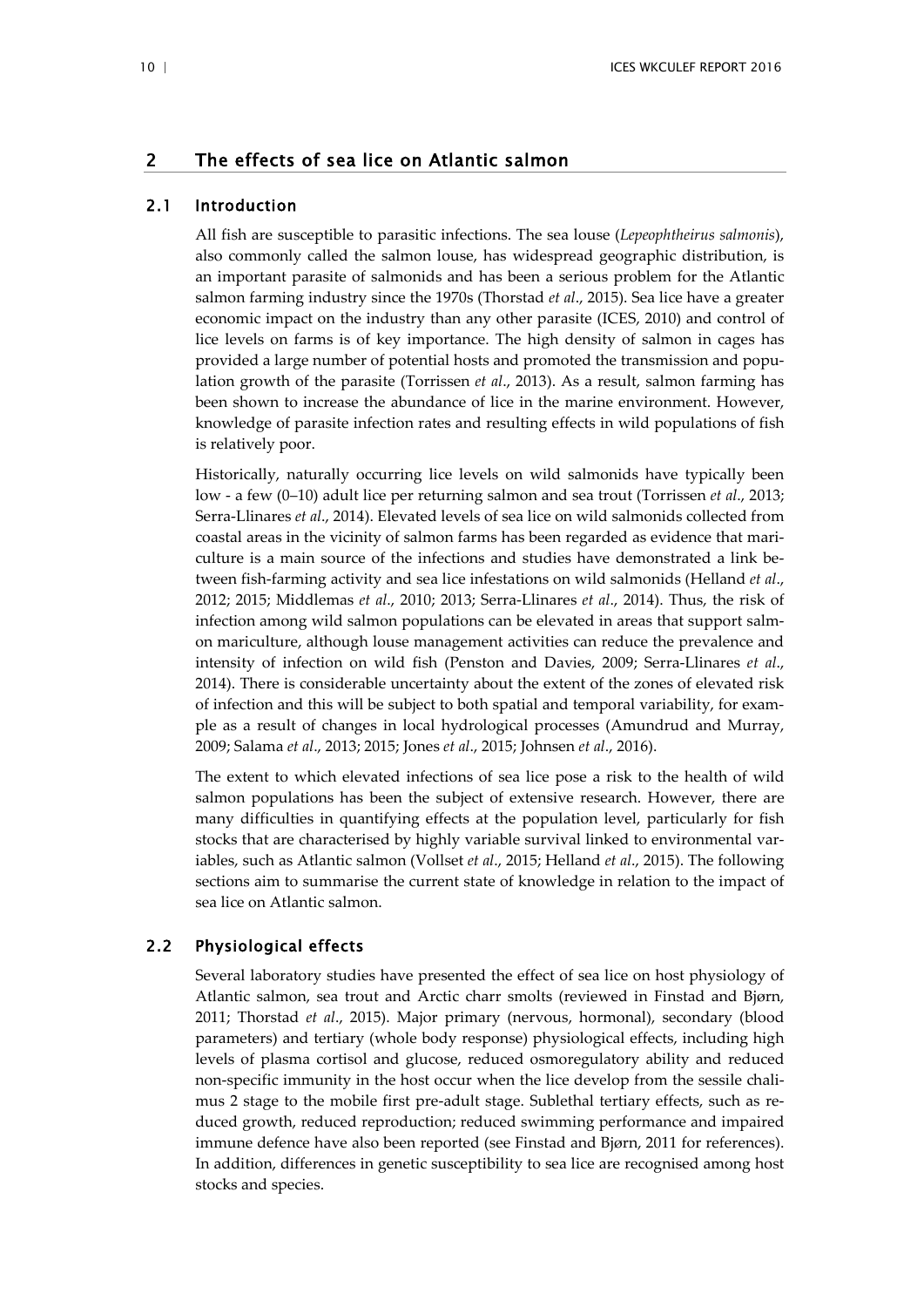It has been shown in laboratory studies that 0.04–0.15 lice per gramme fish weight can increase stress levels, reduce swimming ability and create disturbances in water and salt balance in Atlantic salmon. In sea trout, around 50 mobile lice are likely to give direct mortality, and 13 mobile lice, or approximately 0.35 lice per gramme fish weight might cause physiological stress in sea trout (weight range of 19–70 g). Moreover, around 0.05–0.15 lice per gramme fish weight were found to affect growth, condition and reproductive output in sexually maturing Arctic charr (Tveiten *et al*., 2010).

Laboratory studies have also indicated that infections of 0.75 lice per gramme fish weight, or approximately eleven sea lice per fish, can kill a recently emigrated wild salmon smolt of about 15 g if all the sea lice develop into pre-adult and adult stages (Finstad *et al*., 2000). Studies of naturally infested wild salmon post-smolts indicate that only those with less than ten lice survived the infection. This is consistent with field studies on sea lice infections in salmon post-smolts in the Norwegian Sea where more than 3000 post-smolts have been examined for lice, but none observed carrying more than ten adult lice. Fish with up to ten mobile lice were observed to be in poor condition with a low haematocrit level and poor growth (Holst *et al*., 2003). Further support for this threshold comes from an experimental study of naturally infected migrating salmon smolts collected during a monitoring cruise. Half of the fish were deloused as a control, and the health of the two fish groups were monitored in the laboratory. Only fish carrying eleven mobile lice or less survived (Holst *et al*., 2003). The results have been further verified in the laboratory on wild-caught Atlantic salmon post-smolts infected with sea lice and showing the same level of tolerance for sea lice infections (Karlsen *et al*., in prep.)

These results have been used in Norway to provide estimates of death rates according to lice densities on migrating salmon smolts as a management tool and have been adopted in the Norwegian risk assessment for fish farming (Taranger *et al*., 2015). The categories are: 100% mortality in the group >0.3 lice per gramme fish weight, 50% mortality in the group 0.2–0.3 lice per gramme fish weight, 20% mortality in the group 0.1–0.2 lice per gramme fish weight and 0% mortality in the group <0.1 lice per gramme fish weight. Wagner *et al*. (2008) discuss the wider factors that should be taken into account when estimating sea louse threshold levels detrimental to a host.

## 2.3 Evidence from monitoring programmes

<span id="page-13-0"></span>Monitoring programmes have been implemented in a number of countries to assess lice levels to inform management decisions. Given the difficulties of sampling outmigrating wild salmon smolts, sea trout are commonly sampled and in some cases may be used as a proxy for potential levels on salmon (Thorstad *et al*., 2014).

In Norway, the lice infection on wild salmonid populations is estimated through a national monitoring programme (Serra-Llinares *et al*., 2014; Taranger *et al*., 2015). The aim of the sea lice monitoring programme is to evaluate the effectiveness and consequences of zone regulations in national salmon fjords (areas where salmon farming is prohibited), as well as the Norwegian strategy for an environmentally sustainable growth of aquaculture.

Monitoring is carried out during the salmon smolt migration and in summer to estimate lice levels on sea trout and Arctic charr. The fish are collected using traps, fishing nets and surface trawling (Holm *et al*., 2000; Holst *et al*., 2003; Heuch *et al*., 2005; Bjørn *et al*., 2007). Also, sentinel cages have been used to investigate infestation rates (Bjørn *et al*., 2011).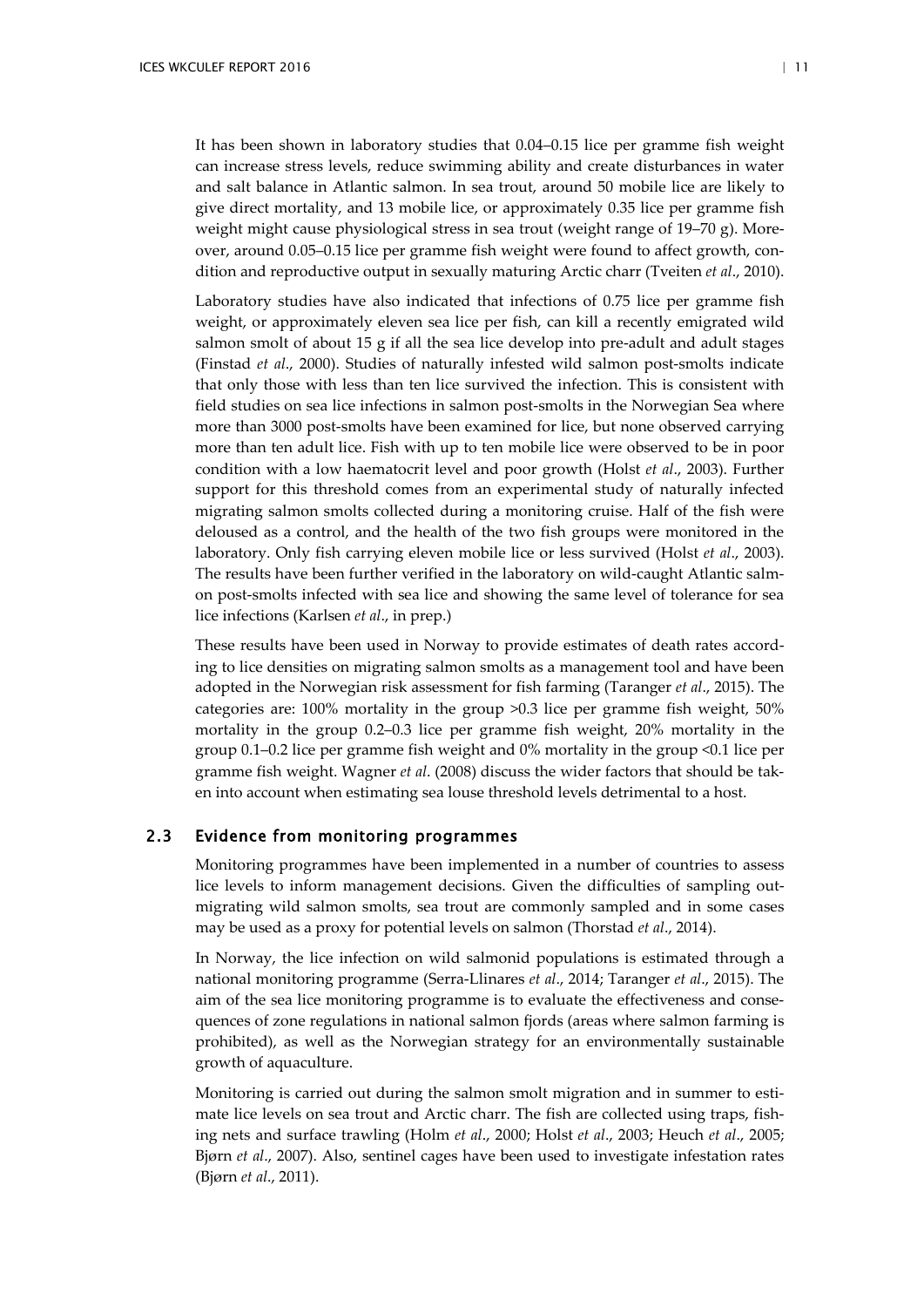The results indicate considerable variation between years and sampling locations in the risk of lice related mortality, based on the Norwegian risk assessment criteria for detrimental lice threshold levels (low: <10%, moderate 10–30% and high: >30%). The risk for sea trout (and also Arctic charr in the Northern regions) is higher compared with Atlantic salmon post-smolts and the results show moderate-to-high risk of lice related mortality on sea trout in most counties with high salmon farming activity.

The estimated risk of lice-related mortality for Atlantic salmon varies between years and sites, and was low at most sites in 2010 and 2013, but moderate and high at several sites in 2011, 2012 and 2014.

In Scotland, analysis of wild sea trout monitored over five successive farm cycles found that lice burdens above critical levels (based on laboratory studies of sea trout) were significantly higher in the second year of the production cycle (Middlemas *et al*., 2010). In Norway, preliminary analysis of data from fallowing zones indicate that lice levels in farming areas are also correlated with farmed biomass. In years with high biomass lice epidemics are present in some zones, but such epidemics are not seen in years with low biomass (Serra-Llinares *et al*., submitted).

## 2.4 Population effects

<span id="page-14-0"></span>Population level impacts of sea lice infestation have been estimated in Atlantic salmon post-smolts from a series of long-term studies and analyses in Ireland and Norway involving the paired release of treated and control groups of smolts (Jackson *et al*., 2011 a and b; Jackson *et al*., 2013; Gargan *et al*., 2012; Skilbrei *et al*., 2013; Krkošek *et al*., 2013; Vollset *et al*., 2014; 2015). These studies assumed that the sea louse treatments were efficacious, and that released smolts were exposed to sea lice during the period of the outmigration in which the treatment was effective. Furthermore, the studies were not designed to discriminate between lice from farm and non-farm sources.

Survival estimates have been based on a statistical analysis of differential survival to adults among release groups (Gargan *et al*., 2012; Jackson *et al*., 2011 a, b; 2013) including odds ratios (Jackson *et al*., 2013; Skilbrei *et al*., 2013; Krkošek *et al*., 2013; Torrissen *et al*., 2013; Vollset *et al*., 2015). An odds ratio is a measure of association between an exposure and an outcome and represents the odds that an outcome will occur given a particular exposure, compared to the odds of the outcome occurring in the absence of that exposure. Thus, in these studies, the odds ratio represented the probability of being recaptured in the treated group divided by the probability of being recaptured in the control group. All studies reported an overall improved return rate for treated vs. control salmon, but all showed significant spatial and temporal variability in the magnitude of the treatment effect.

Gargan *et al.* (2012) reported that the ratio of return rates of treated: control fish in individual trials ranged from 1:1 to 21.6:1, with a median ratio of 1.8:1. Similarly, odds ratios of 1.1:1 to 1.2:1 in favour of treated smolts were reported in Ireland and Norway, respectively (Torrissen *et al*., 2013). Krkošek *et al*. (2013) reported that treatment had a significant positive effect with an overall odds ratio of 1.29:1 (95% CI: 1.18– 1.42). A recent meta-analysis of Norwegian data (Vollset *et al*., 2015) based on 118 release groups (3989 recaptured out of 657 624 released), reported an overall odds ratio of 1.18:1 (95% CI: 1.07–1.30) in favour of treated fish. Further analysis found that the age of returning salmon was on average higher and weight lower in untreated fish compared with treated fish (Vollset *et al.,* 2014; Skilbrei *et al.,* 2013).

The survival of Atlantic salmon during their marine phase has fallen in recent decades (Chaput, 2012; ICES, 2015). This downturn in survival is evident over a broad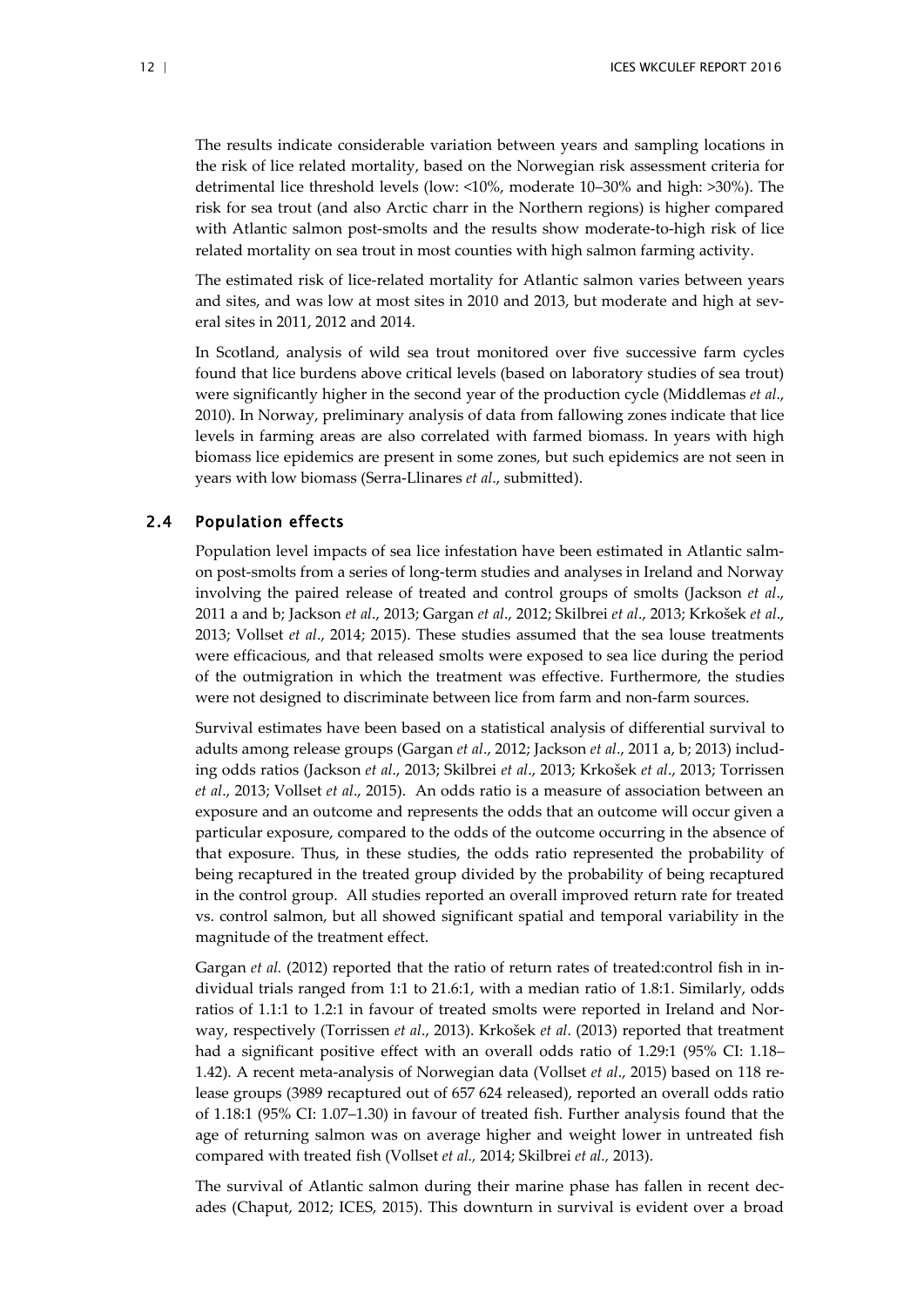geographical area and is associated with large-scale oceanographic changes (Beaugrand and Reid, 2003; Friedland *et al*., 2000; 2005; 2009; 2014). For monitored stocks around the North Atlantic, current estimates of marine survival are at historically low levels with typically fewer than 5% of out-migrating smolts returning to their home rivers for the majority of wild stocks, with lower levels for hatchery-origin fish (ICES 2015). Viewed against marine mortality rates at or above 95%, the 'additional' mortality attributable to sea lice has been estimated at around 1% (Jackson *et al*., 2013).

In some studies, the impacts of sea lice have also been estimated as losses of returning adult fish to rivers. Such estimates indicate marked variability, ranging from 0.6% to 39% in individual trials (Gargan *et al*., 2012; Krkošek *et al*., 2013; Skilbrei *et al*., 2013). These results suggest that sea lice induced mortality has an impact on Atlantic salmon returns which may influence the achievement of conservation requirements for affected stocks (Gargan *et al*., 2012).

Vollset *et al.* (2015) concluded that much of the heterogeneity among trials could be explained by the release location, time period and baseline (i.e. marine) survival. Baseline survival was reported to be the most important predictor variable. When this was low (few recaptures from the control group), the effect of treatment was relatively high (odds ratio of 1.7:1). However, when baseline survival was high, the effect of treatment was undetectable (odds ratio of  $~1:1$ ). One explanation for this finding is that the detrimental effect of lice is exacerbated when the fish are subject to other stressors; the findings of other studies support this hypothesis (Finstad *et al*., 2007; Connors *et al*., 2012; Jackson *et al*., 2013; Godwin *et al*., 2015). Vollset *et al.* (2015) concluded that their study supported the hypothesis that sea lice contribute to the mortality of salmon. However, they cautioned that the effect was not consistently present, was strongly modulated by other risk factors and suggested that population-level effects of sea lice on wild salmon stocks cannot be estimated independently of the other factors that affect marine survival.

## <span id="page-15-0"></span>2.5 Summary

- The sea louse (*Lepeophtheirus salmonis*) has widespread geographic distribution, is an important parasite of salmonids and has been a serious problem for the Atlantic salmon farming industry since the 1970s. Sea lice have a greater economic impact on the industry than any other parasite and control of lice levels on farms is of key importance.
- Salmon farming has been shown to increase the abundance of lice in the marine environment and the risk of infection among wild salmonid populations. However, there is considerable uncertainty, and spatial and temporal variability, about the extent of the zones of elevated risk.
- It has been shown in laboratory studies that 0.04–0.15 lice per gramme fish weight can increase stress levels. Laboratory studies have also demonstrated that infections of 0.75 lice per gramme fish weight, or approximately eleven sea lice per fish, can kill a recently emigrated wild salmon smolt of about 15 g if all the sea lice develop into pre-adult and adult stages.
- A number of studies in Norway and Ireland have estimated the relative marine survival of smolts treated to provide lice resistance and control groups. All studies have reported an overall improved return rate for treated salmon, but all showed significant spatial and temporal variability in the magnitude of the treatment effect.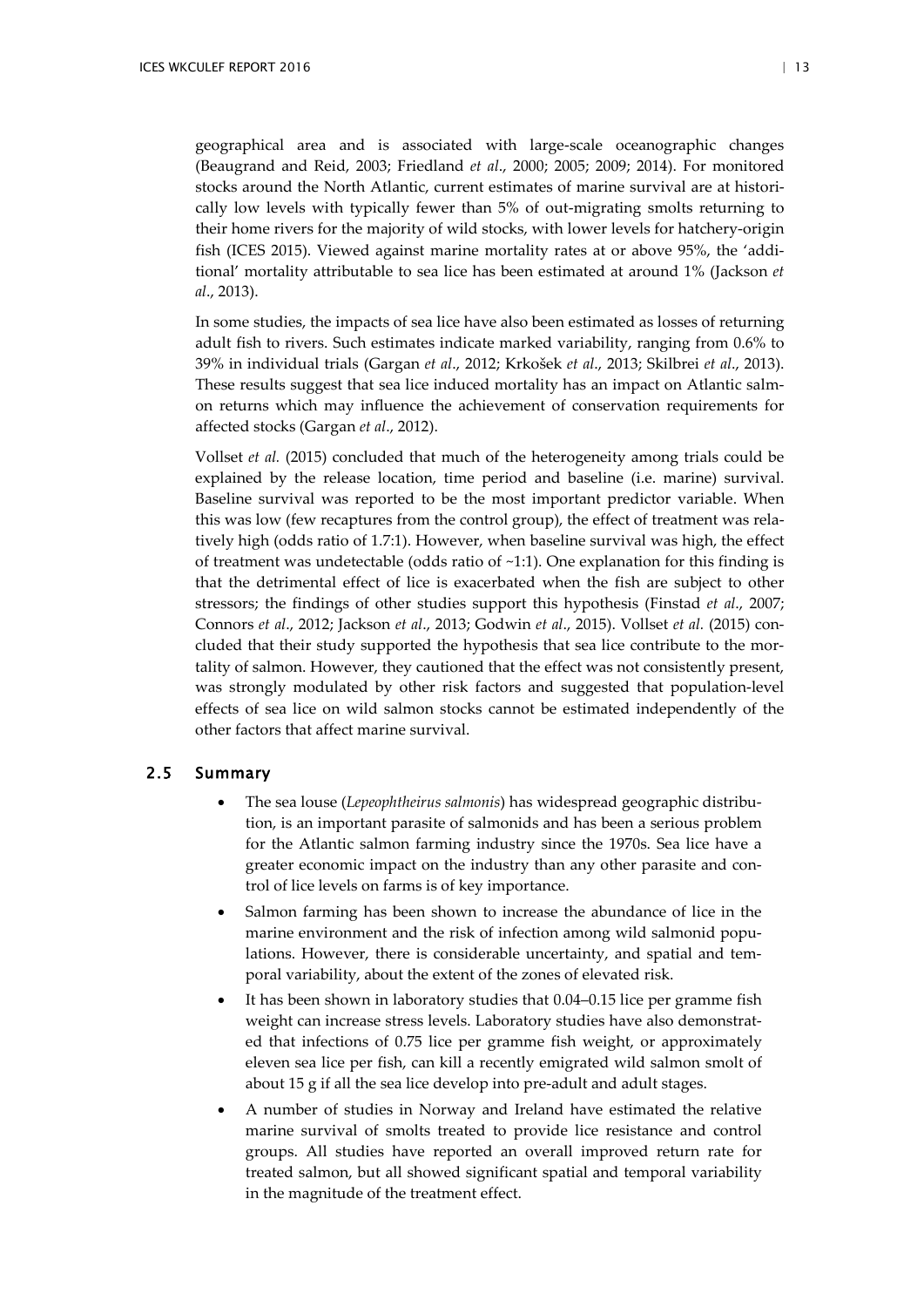- The survival of Atlantic salmon during their marine phase has fallen in recent decades. This downturn in survival is evident over a broad geographical area and is associated with large-scale oceanographic changes. Viewed against current marine mortality rates commonly at or above 95%, the 'additional' mortality attributable to sea lice has been estimated at around 1%.
- In some studies, the impact of sea lice has also been estimated as losses of returning adult salmon to rivers. These estimates indicate marked variability, with losses in individual experiments ranging from 0.6% to 39%. These results suggest that sea lice induced mortality has an impact on Atlantic salmon returns, which may influence the achievement of conservation requirements for affected stocks.
- Much of the heterogeneity among trials comparing the survival to adulthood of juvenile salmon administered sea lice medicines and control groups could be explained by the release location, time period and baseline (i.e. marine) survival. In a recent meta-analysis of Norwegian data, baseline survival was reported to be the most important predictor variable. When this was low, the effect of treatment was high. In contrast, when baseline survival was high, the effect of treatment was undetectable. However, it is unclear whether baseline survival is affected by sea lice exposure.

## <span id="page-16-0"></span>2.6 Knowledge gaps and research priorities

- Factors influencing marine mortality of Atlantic salmon need to be identified and quantified.
- Efficacious salmon lice management procedures need to be further developed for farmed salmon.
- Transmission dynamics of salmon lice between farmed fish and wild salmonids in time and space need to be better understood.
- Long-term effects of sea lice impact on the stability of wild salmon stocks need to be assessed, relative to the number of returning adults, their condition and age.
- Improved methods are needed to assess the risk of sea lice impacts from salmon aquaculture on wild salmon, particularly during their early marine migration.
- The impact of salmon farming on wild salmon production has been relatively poorly researched, and it is timely to increase the knowledge within this area.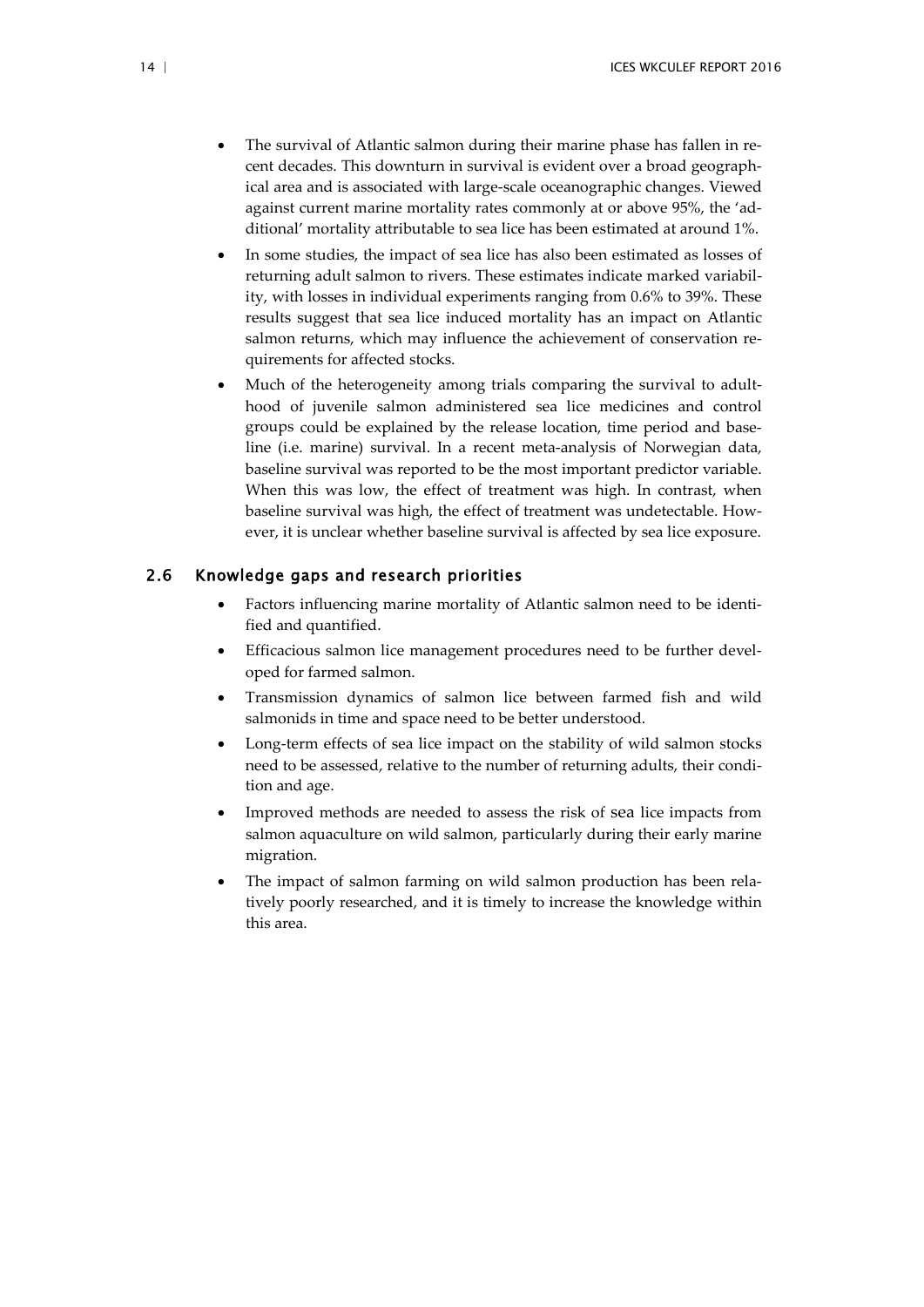## <span id="page-17-0"></span>3 Escapees, genetic interactions and effects on wild Atlantic salmon

## 3.1 Numbers of escapees and observations in rivers

<span id="page-17-1"></span>Although aquaculture technology and fish-farm safety has significantly increased over the past decade or more, each year, large numbers of Atlantic salmon still escape from aquaculture installations into the wild. While many of these are reported, for example see the statistics from the Norwegian Directorate of Fisheries for reported escapes from Norwegian farms [\(http://www.fiskeridir.no/Akvakultur/Statistikk](http://www.fiskeridir.no/Akvakultur/Statistikk-akvakultur/Roemmingsstatistikk)[akvakultur/Roemmingsstatistikk\)](http://www.fiskeridir.no/Akvakultur/Statistikk-akvakultur/Roemmingsstatistikk), in many circumstances, escapes go unnoticed. Therefore, the numbers of escapees are likely to be significantly higher than the reported numbers and, in Norway, the true numbers escaping from farms have been estimated to be 2–5 times higher than the official statistics (Skilbrei *et al*., 2015). In other salmon producing countries, for example Scotland [http://aquaculture.scotland.gov.uk/data/fish\\_escapes.aspx,](http://aquaculture.scotland.gov.uk/data/fish_escapes.aspx) eastern Canada and USA [http://www.nasco.int/pdf/reports\\_annual/2015%20Commissions%20Report.pdf](http://www.nasco.int/pdf/reports_annual/2015%20Commissions%20Report.pdf) the numbers of farmed escapees are also reported. The degree of underreporting in these regions remains unquantified.

Farmed salmon may escape at both the freshwater (Clifford *et al*., 1998a; Carr and Whoriskey, 2006; Uglem *et al*., 2013) and marine stages of production (Clifford *et al*., 1998b; Webb *et al*., 1991; Carr *et al*., 1997a). Most known escapes occur from sea cages (Jensen *et al*., 2010). However, due to differences in rearing practices between countries and regions, the extent of freshwater escapes may differ. In some countries, such as Scotland, it is likely to be higher than, for example, in Norway. In Scotland, in the order of 20 million smolts are produced annually from freshwater pens (Franklin *et al*., 2012). In Norway, most smolts are produced in land-based tanks from which escape is less likely.

Although the probability of surviving to adulthood and maturing vary between the different life-history stages at which the salmon escape, the great majority of salmon that escape from farms disappear never to be seen again (Skilbrei, 2010a; Skilbrei, 2010b; Hansen, 2006; Whoriskey *et al*., 2006). Nevertheless, some of the escapees are in or enter into rivers where native salmon populations exist. While not all escapees in rivers are sexually mature (Carr *et al*., 1997b; Madhun *et al*., 2015) or indeed in the process of maturing, most are, and these may attempt to spawn with wild salmon (this includes both parr and adults). Farmed escaped salmon have been observed in rivers in all regions where Atlantic salmon farming occurs; Norway (Gausen and Moen, 1991; Fiske *et al*., 2006), UK (Youngson *et al*., 1997; Webb *et al*., 1991; Green *et al*., 2012), eastern Canada and USA (Morris *et al*., 2008; Carr *et al*., 1997a), and Chile (Sepulveda *et al*., 2013). Furthermore, farmed salmon can migrate great distances post escape (Hansen and Jacobsen, 2003; Jensen *et al*., 2013), and have been observed in rivers outside farming dense regions for example Iceland (Gudjonsson, 1991). Still, the incidence of farmed escaped salmon in rivers is likely to be correlated with the volume of farming within the region, as determined by a study conducted in Norway (Fiske *et al*., 2006), and in Scotland (where there are differences between the east and west coasts) (Green *et al*., 2012).

While the incidence of farmed escaped salmon has been investigated in a number of rivers in Norway in the period 1989 to 2013 (Fiske *et al*., 2006), a new national monitoring programme for farmed escaped salmon was established in Norway in 2014,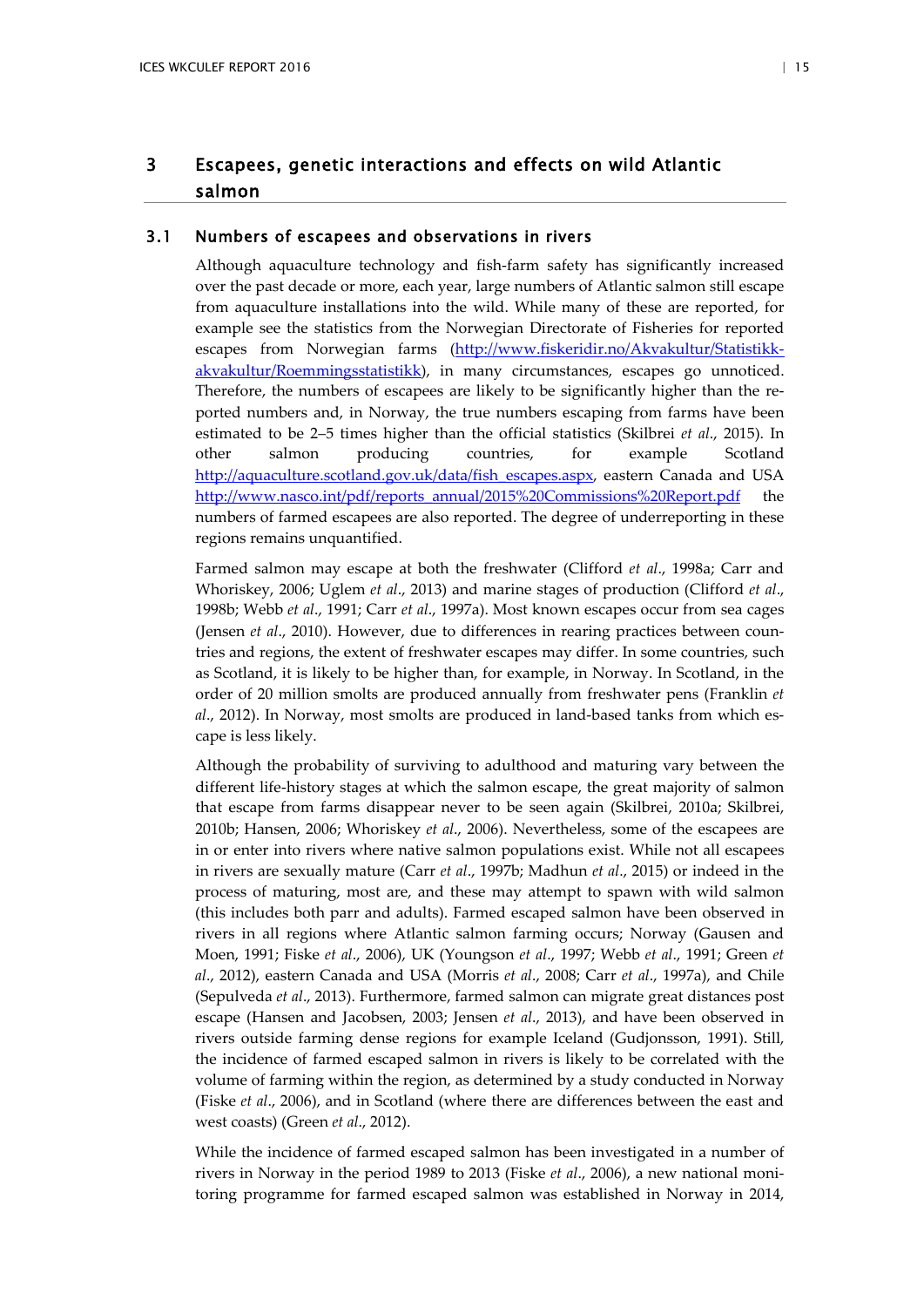and based upon data from angling catches, dedicated autumn angling and diving surveys 30 out of the 140 rivers surveyed displayed a frequency of >10% escapees (http://www.imr.no/publikasjoner/andre\_publikasjoner/romt\_oppdrettslaks\_i\_vassdr ag/nb-no). These surveys demonstrate that the number of escapees within rivers varies in time and space (Gausen and Moen, 1991; Fiske *et al*., 2006).

Farmed salmon escapees may attempt to partake in spawning with wild salmon or among themselves. Several studies have reported observations of farmed salmon spawning with wild fish in rivers. This has for example been reported in rivers in Scotland (Webb *et al*., 1991; Webb *et al*., 1993; Butler *et al*., 2005), Norway (Lura and Saegrov, 1991; Saegrov *et al*., 1997) and Canada (Carr *et al*., 1997a). However, experiments demonstrate that the spawning success of farmed salmon is significantly reduced (Fleming *et al*., 1996; Fleming *et al*., 2000; Weir *et al*., 2004), perhaps just 1–3% and <30% of the success of wild males and females respectively (Fleming *et al*., 1996). However, the relative spawning success is likely to also vary with the life-stage at which the fish escaped (Fleming *et al*., 1997; Weir *et al*., 2005). Therefore, if a river has for example 10% farmed escapees observed on the spawning grounds, the genetic contribution to the next generation is likely to be significantly lower than 10%.

## 3.2 Identification of escapees

<span id="page-18-0"></span>Farmed salmon escapees are typically identified using external morphological characteristics and growth patterns on fish scales (Fiske *et al*., 2006; Lund and Hansen, 1991). In Norway, genetic methods to identify farmed escaped salmon back to their farm(s) of origin has been developed and is routinely implemented in cases of unreported escapes (Glover *et al*., 2008; Glover, 2010). As of 01.01.2016, the method has been used in ~20 cases of unreported escape and has resulted in initiation of legal investigations successfully resulting in fines for companies found in breach of regulations (Glover, 2010). Since 2003, all aquaculture salmon in Maine must be marked before placement into marine net pens so that in the event of an escape the fish can be traced to the farm of origin (NMFS, 2005). Maine's marking programme utilises a genetic pedigree based approach to identify fish. In other countries, no formal active identification programmes are in place. There are ongoing efforts to develop other genetic and nongenetic tagging methods to permit the routine identification of escapees back to their farms of origin.

## 3.3 Intraspecific hybridisation and introgression

<span id="page-18-1"></span>There are still just a few published studies that have addressed genetic changes in wild populations following invasion of escaped farmed salmon. This may be due to the fact that such studies are often challenging. For example, they often require representative samples of the wild populations ideally before and after invasion, and access to representative farmed samples, as well as informative set of molecular genetic markers (Besnier *et al*., 2011; Karlsson *et al*., 2011).

The first studies of introgression were conducted in Ireland (Clifford *et al*., 1998b; Clifford *et al*., 1998a) and Northern Ireland (Crozier, 1993; Crozier, 2000) demonstrating introgression of farmed salmon in rivers as a response to escapes from local farms. These escapees originated from both cage escapes in salt water, as well as escapes from freshwater smolt rearing facilities located within rivers. Later on, a set of experiments looking at genetic changes in Norwegian populations was conducted. The first of these studies demonstrated temporal genetic changes in three out of seven populations located on the west and middle parts of Norway, and concluded that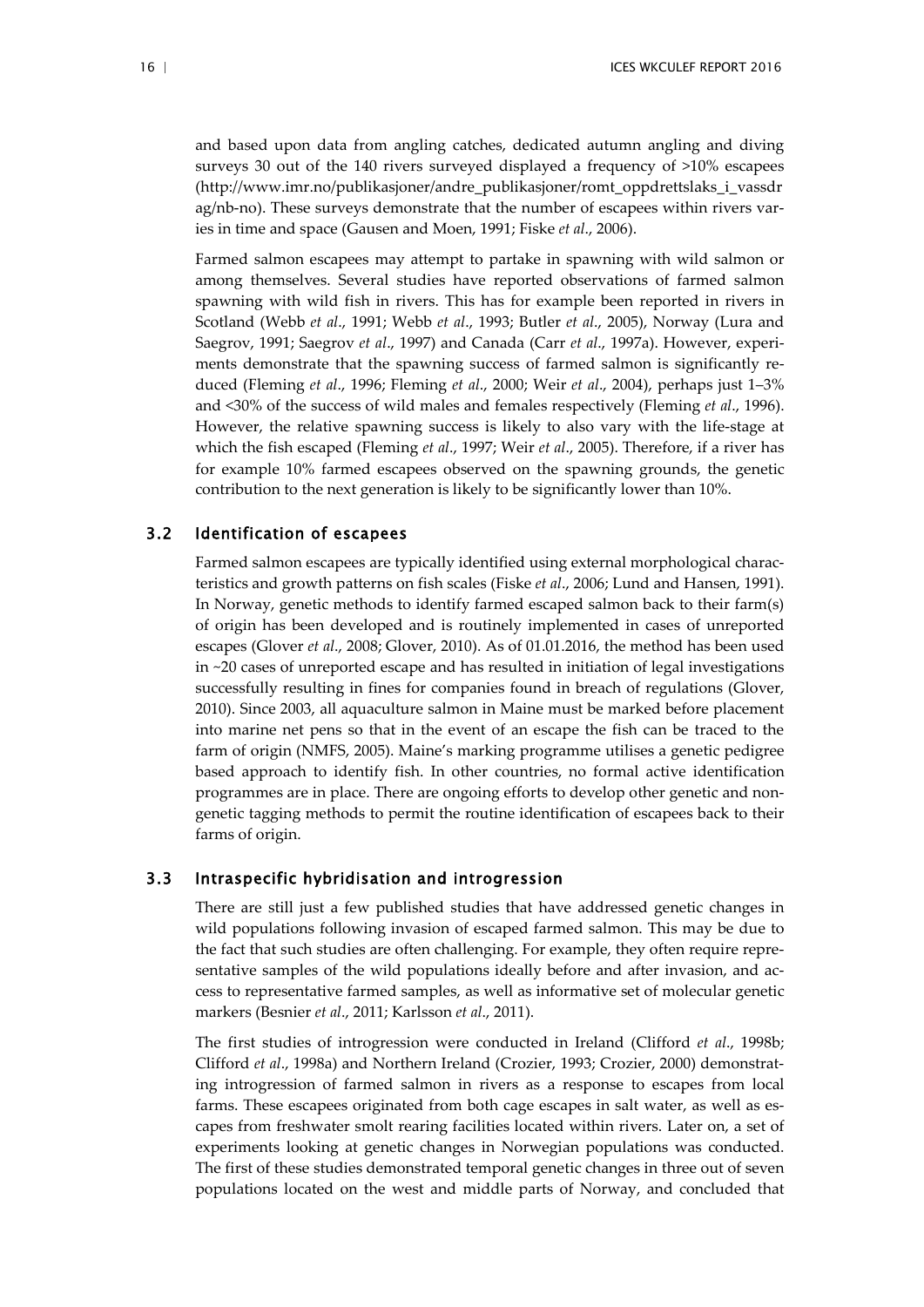introgression of farmed salmon was the primary driver (Skaala *et al*., 2006). Later, a spatio-temporal investigation of 21 populations across Norway revealed significant temporal genetic changes in several rivers caused by introgression of farmed salmon, and importantly, observed an overall reduction in interpopulation genetic diversity (Glover *et al*., 2012). The latter observation is consistent with predictions of population homogenization as a result of farmed salmon interbreeding (Mork, 1991). Importantly, all rivers that displayed temporal genetic changes due to spawning of farmed escapees, displayed an increase in genetic variation revealed as total number of alleles observed in the population. This is consistent with introgression from fish of a non-local source. The final published study in Norway used recently developed diagnostic genetic markers for identification of farmed and wild salmon (Karlsson *et al*., 2011) to estimate cumulative introgression of farmed salmon escapees in 20 wild populations (Glover *et al*., 2013). In this study, cumulative introgression over 2–3 decades was estimated between 0–47% among rivers. Differences in introgression levels between populations was positively linked with the observed proportions of escapees in the rivers, but it was also suggested that the density of the wild population, and therefore level of competition on the spawning grounds and during juvenile stages, also influenced introgression (Glover *et al*., 2013). A recent study conducted in the Magaguadavic River in eastern Canada demonstrated introgression of farmed escapees with the native population (Bourret *et al*., 2011).

The most recent and by far the most extensive investigation of introgression of farmed salmon was recently published as a report in Norwegian by researchers from NINA and IMR [\(http://www.nina.no/english/News/News-article/ArticleId/3984\)](http://www.nina.no/english/News/News-article/ArticleId/3984). Here, a total of 125 Norwegian salmon populations were classified using a combination of the estimate of wild genome P(wild) (Karlsson *et al*., 2014) and the introgression estimates from the study by Glover *et al*. (2013). These authors established four categories of introgression: green = no genetic changes observed; yellow = weak genetic changes indicated but less than 4% farmed salmon introgression; orange = moderate genetic changes documented 4–10% farmed salmon introgression; red = large genetic changes demonstrated >10% farmed salmon introgression. Based upon these analyses, 44, 41, nine and 31 of the populations studied fell into categories green–red respectively. This huge volume of data therefore provides a comprehensive status for many Norwegian populations but is lacking for all other regions.

## 3.4 Domestication and divergence from wild salmon

<span id="page-19-0"></span>From the very start of the Atlantic salmon aquaculture industry in the early 1970s, breeding programmes to select salmon for higher performance in culture were initiated (Gjedrem *et al*., 1991; Ferguson *et al*., 2007; Gjoen and Bentsen, 1997). The largest and most significant of these programmes globally are those initiated in Norway which are based upon material originating from >40 Norwegian rivers (Gjedrem *et al*., 1991). Other programmes in Norway were also established from wild salmon, and in other countries salmon breeding programmes have also been established. Farmed salmon originating from the three main breeding companies in Norway: Marine Harvest - Mowi strain, Aqua Gen AS, and SalmoBreed AS, dominate global production although this varies from country to country. For example, in eastern Canada only the St John River domesticated strain (Friars *et al*., 1995) is permitted for use in commercial aquaculture, and in Scotland some locally based strains e.g. Landcatch (Powell *et al*., 2008) are also being used.

Initially, salmon breeding programmes concentrated on increasing growth, but rapidly expanded to include other traits that are also of commercial importance, such as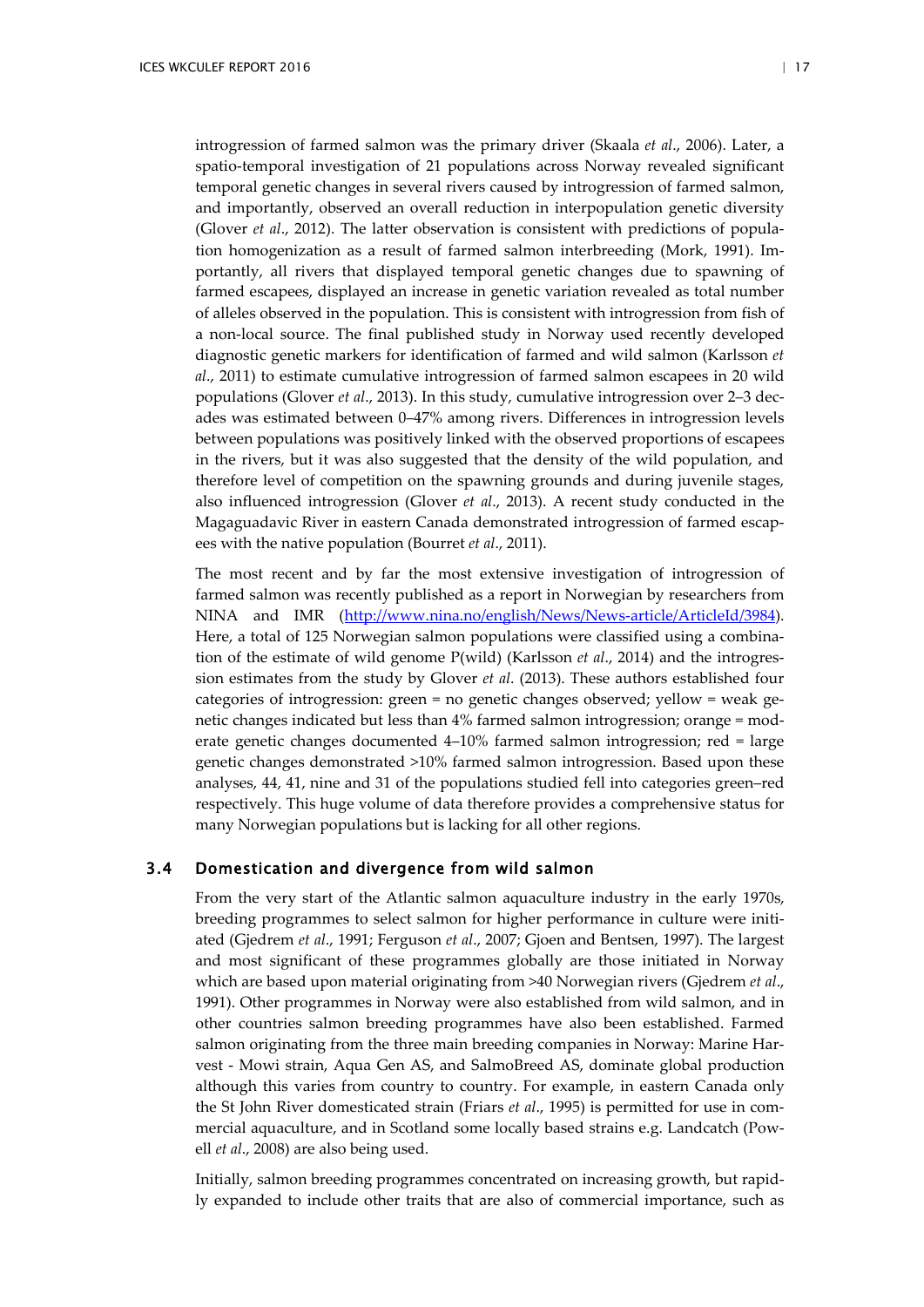flesh characteristics, age at maturation and disease resistance (Gjedrem, 2000; Gjedrem, 2010). Today, breeding programmes have advanced to 12+ generations, and genome-assisted selection is being utilised in several of the breeding programmes. QTL selected sub-strains are now commercially available displaying characteristics such as reduced sensitivity to specific diseases (Moen *et al*., 2009) and increased growth. It is likely that full utilisation of genomic selection will increase the diversity of traits that can be accurately targeted by selection for rapid gains in breeding. For example, the recently identified strong influence of the vgll3 locus on age in maturation in salmon (Ayllon *et al*., 2015; Barson *et al*., 2015) could represent an effective target to inhibit grilsing (i.e. early maturation) in aquaculture.

As a result of: (1) directional selection for commercially important traits, (2) inadvertent domestication selection (the widespread genetic changes associated with adaptation to the human-controlled environment and its associated reduction in natural selection pressure), (3) non-local origin, and (4) random genetic changes (drift), farmed salmon display a range of genetic differences to wild salmon (Ferguson *et al*., 2007). Examples of these differences include growth rate under controlled conditions (Glover *et al*., 2006; Glover *et al*., 2009; Solberg *et al*., 2013 a and b; Thodesen *et al*., 1999), gene transcription patterns (Bicskei *et al*., 2014; Roberge *et al*., 2006; Roberge *et al*., 2008), stress tolerance (Solberg *et al*., 2013a), and behavioural traits including predator avoidance and dominance (Einum and Fleming, 1997). In addition, farmed salmon strains typically display lower levels of allelic variation when compared to wild salmon strains (Norris *et al*., 1999; Skaala *et al*., 2004), although not all classes of genetic marker reveal the same trends (Karlsson *et al*., 2010). Looking at the level of genetic variation coding for phenotypic traits such as growth, some data are emerging suggesting a possibly reduced variation in farmed strains (Solberg *et al*., 2013a; Reed *et al*., 2015). The latter observation is expected given the fact that farmed fish have been selected for this trait since the early 1970s.

## 3.5 Fitness studies

<span id="page-20-0"></span>Thus far, only three published studies have addressed survival of farmed, hybrid and wild salmon in the natural environment. Such studies are exceptionally demanding on logistics, and require experimental periods extending beyond what typical funding sources permit.

The first study was conducted in the River Burrishoole in Ireland, and involved planting eggs of farmed, hybrid and wild parentage into a natural river system (McGinnity *et al*., 1997). These fish were identified using DNA profiling and followed through a two-generation experiment. The authors concluded that the lifetime fitness of farmed fish was just 2% of wild fish, and that the relative-fitness increased along a gradient towards the offspring of a F1 hybrid survivor spawning together with a wild salmon (= back cross) that displayed a lifetime survival of 89% compared to the offspring of a wild salmon (McGinnity *et al*., 2003). The authors concluded that repeated invasions of farmed salmon in a wild population may cause the fitness of the native population to seriously decline, and potentially enter an "extinction-vortex" in extreme cases.

In Norway, a slightly different but complimentary experiment was conducted in the River Imsa (Fleming *et al*., 2000). Here, the authors permitted migrating adult salmon of farmed and wild native origin entry to the River Imsa, once they had been sampled in the upstream trap. They thereafter spawned naturally and their offspring were monitored until adulthood. This study reported a lifetime fitness of farmed salmon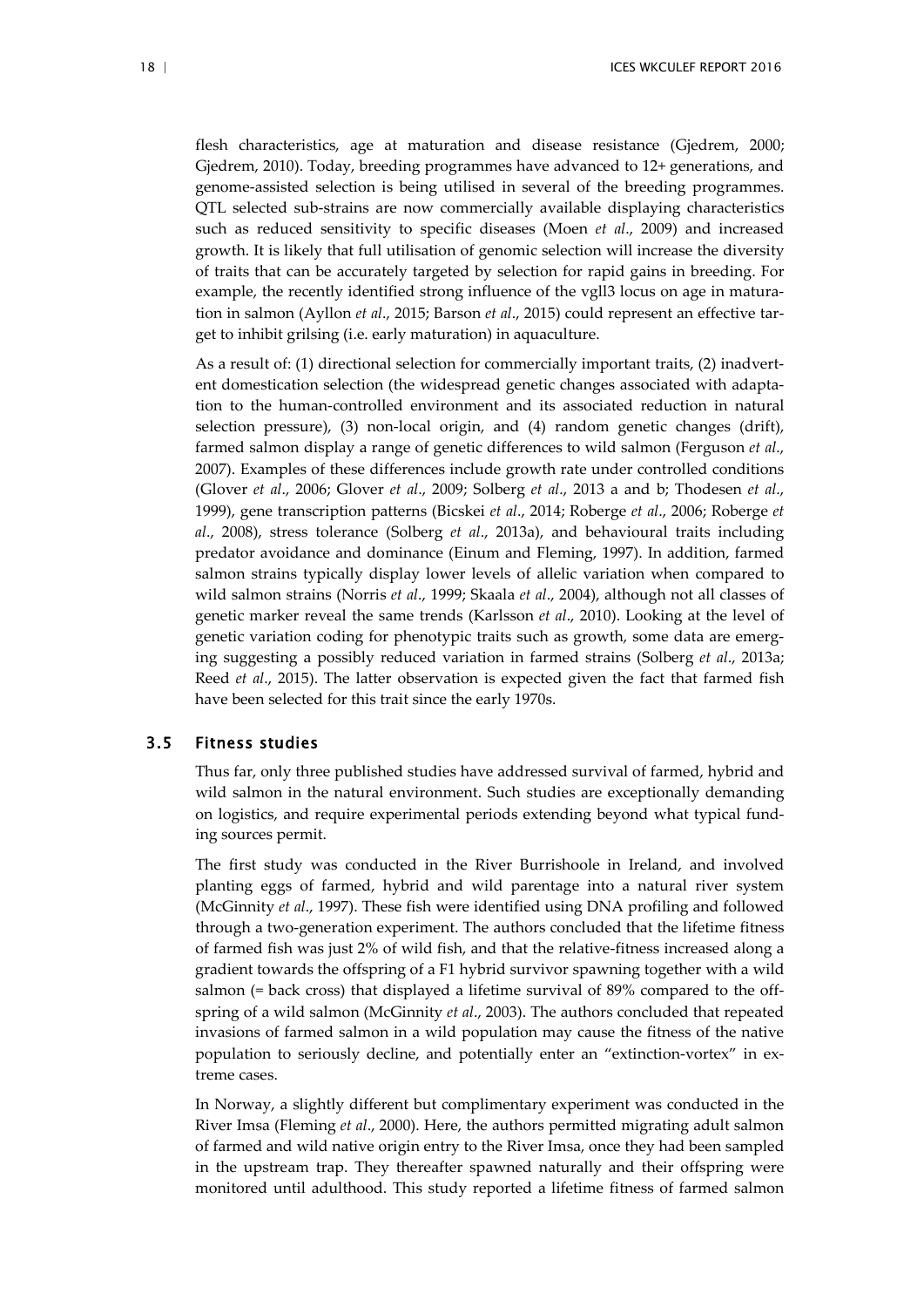(i.e. escaped adult to adult) of 16% compared with wild salmon (Fleming *et al*., 2000). Important additional data from this study was the fact that productivity of the wild salmon from the river decreased, following the permitted invasion of farmed salmon, both with respect to the total smolt production and when smolt production from native females was considered alone (Fleming *et al*., 2000). This is because the offspring of the farmed and hybrid salmon competed with wild salmon for both territory and resources, and the dynamics of this may vary across life-history stages (Sundt-Hansen *et al*., 2015).

The most recently published study to address the relative fitness of farmed and wild Atlantic salmon in a natural environment was conducted in the River Guddal in Norway (Skaala *et al*., 2012). Here, these authors used a similar design to the Irish study, releasing large numbers of farmed, hybrid and wild salmon eggs into the river and following their survival. The study included planting out eggs across three cohorts, and permitted for the first time, comparisons of family as well as group fitness (farmed hybrid and wild) in freshwater. The study did not use a local wild fish, but salmon from the Norwegian gene bank as a wild fish proxy. While these authors reported reduced genetic fitness of farmed salmon offspring compared to the non-local wild salmon, egg size was closely related to family survival in the river. Therefore, some farmed salmon families with large eggs displayed surprisingly high survival rates in freshwater (higher than some wild families), although when egg size was adjusted for, farmed salmon offspring displayed significantly lower survival in freshwater compared to the wild salmon. To illustrate this, in 15 of 17 pairwise comparisons of maternal half-sib groups, families sired with wild males performed better compared with families sired with farmed fish. The study also revealed that farmed and wild salmon overlapped in diet in the river, an observation also reported from an earlier small-scale planting study (Einum and Fleming, 1997) and from the fullgeneration study in the River Imsa (Fleming *et al*., 2000).

Studies cross-examining the underlying details, mechanisms, and genomics of the observed survival differences between farmed and wild salmon in natural habitats have also been published (Besnier *et al*., 2015; Reed *et al*., 2015), although the exact mechanisms still remain elusive. For example, attempts at quantifying predation in the wild (Skaala *et al*., 2014), and predation susceptibility in semi-natural contests (Solberg *et al*., 2015) have not revealed greater predation of farmed salmon offspring than wild salmon offspring, despite earlier studies suggesting reduced predation awareness caused by domestication (Einum and Fleming, 1997).

Collectively, the results of the whole-river studies outlined above are supported by the widespread literature demonstrating the reduced fitness of hatchery reared salmonids, as part of supplementation programmes, in the wild (Araki *et al*., 2007; Araki *et al*., 2009).

## <span id="page-21-0"></span>3.6 Short-term consequences of introgression for wild salmon populations (i.e. a few salmon generations)

In natural habitats such as rivers, territory and food resources are typically limited, and survival is often controlled by density-dependent factors, and habitats have carrying capacities (Jonsson *et al*., 1998; Bacon *et al*., 2015). Studies have demonstrated that the offspring of farmed salmon compete with wild salmon for resources such as food and space (Skaala *et al*., 2012; Fleming *et al*., 2000). Therefore, when farmed salmon manage to spawn, and their offspring constitute a component of a given river's juvenile population, the production of juveniles with a pure wild background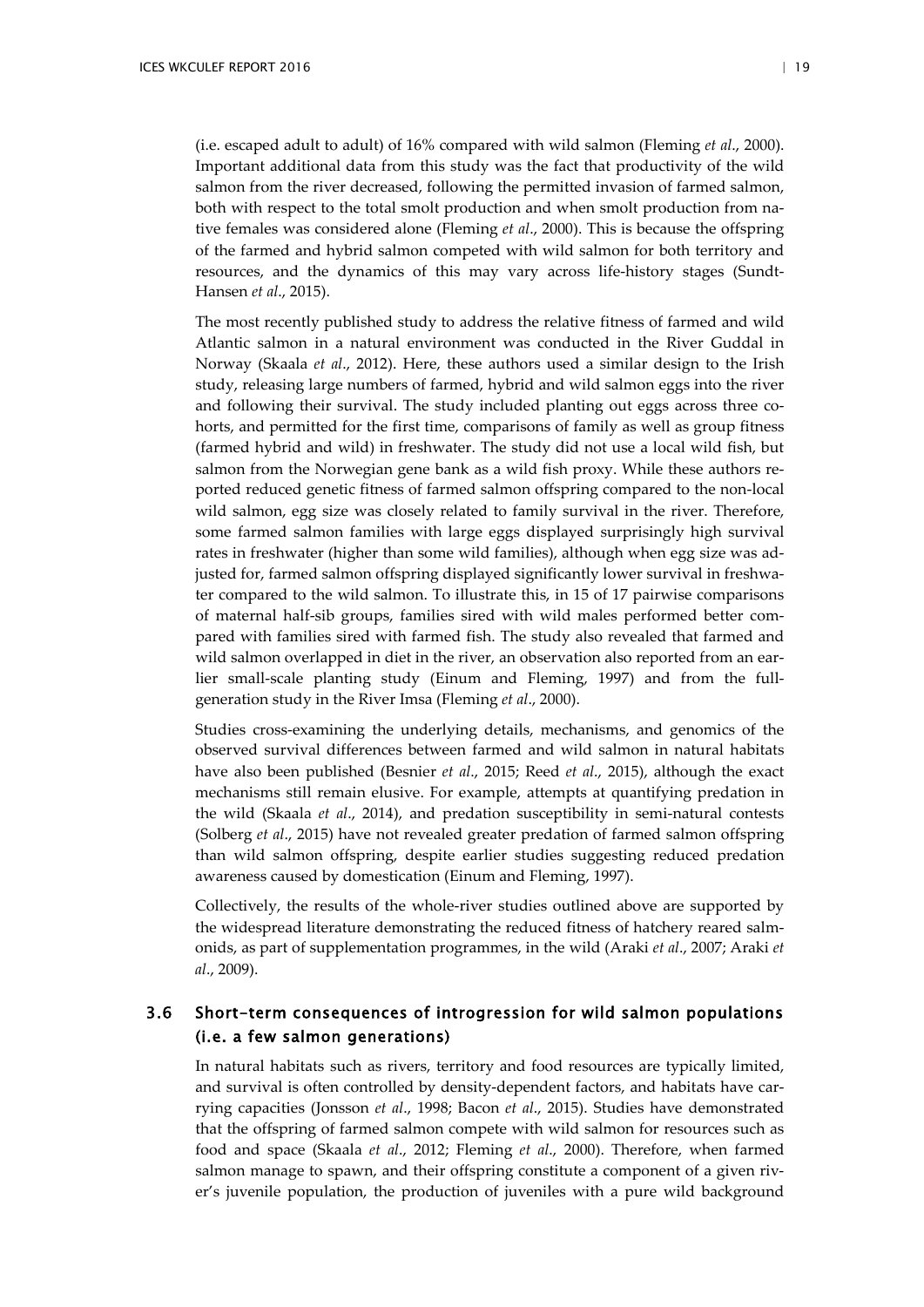will be depressed though competition for these resources. In addition, data from controlled studies have indicated that the total productivity of smolts in the river following introgression of farmed salmon can decrease (Fleming *et al*., 2000; McGinnity *et al*., 1997).

As discussed in the section above, farmed salmon display a range of genetic differences to wild populations, which includes various life-history and behavioural traits. In controlled experiments with farmed and wild salmon (McGinnity *et al*., 1997; McGinnity *et al*., 2003; Fleming *et al*., 2000; Fraser *et al*., 2010 a; Skaala *et al*., 2012) differences in freshwater growth and body shape, timing of hatching and smolt migration, age of smoltification, incidence of male parr maturation, sea age-at-maturity and growth in the marine environment have been observed, with some variation across farmed–wild comparisons (Fraser *et al*., 2010 b). Therefore, where farmed salmon have introgressed in natural populations, it is likely that recipient populations will display changes in life-history traits in the direction of the farmed strains. Given that life-history traits are likely to be associated with fitness in the wild and local adaptation (Garcia de Leaniz *et al*., 2007; Taylor, 1991; Fraser *et al*., 2011; Barson *et al*., 2015), these changes in life-history characteristics are likely to be associated with a loss of fitness (which will also contribute to an overall reduction in productivity). These changes will be difficult to detect against the background of natural variability in stock abundance and require long-term studies to quantify accurately, and at the present, there is a lack of empirical data demonstrating such changes in effected wild populations.

The short-term consequences for wild populations will scale with the magnitude and frequency of interbreeding events. For example, in rivers where density of wild spawners is low, spawning success of escapees will increase compared with locations where density of wild spawners is high. Similarly, low density of wild juveniles with relaxed competition, will give farm offspring better survival opportunities than they will have in locations with high density of wild juveniles. Thus, when populations are under stress and density of individuals goes down, impact from escapees is expected to increase, which is in agreement with studies on observed introgression rates in salmon (Glover *et al*., 2012; Heino *et al*., 2015; Glover *et al*., 2013), but also supported for example by studies on brown trout supplemented by non-local hatchery fish (Hansen and Mensberg, 2009).

Atlantic salmon river stocks are characterized by widespread structuring into genetically distinct and differentiated populations (Ståhl, 1987; Verspoor *et al*., 2005). This is conditioned by the evolutionary relationships among populations (Dionne *et al*., 2008; Perrier *et al*., 2011; Dillane *et al*., 2008) and adaptive responses to historical and contemporary to environmental differences (Garcia de Leaniz *et al*., 2007; Taylor, 1991). A spatio-temporal genetic study of 21 populations in Norway revealed an overall reduction in interpopulation diversity caused by interbreeding of farmed escaped salmon (Glover *et al*., 2012). It is likely that further introgression of farmed salmon will continue to erode this diversity.

## <span id="page-22-0"></span>3.7 Long-term consequences of introgression for wild salmon populations (i.e. more than a few generations)

The conservation of genetic variation within and among populations (as outlined in the UN Convention on Biological Diversity, 1992) is important for the resilience of local stocks to human or natural disturbances (Ryman, 1991; Schindler *et al*., 2010), and in the long term, reduced genetic variability will affect the species' ability to cope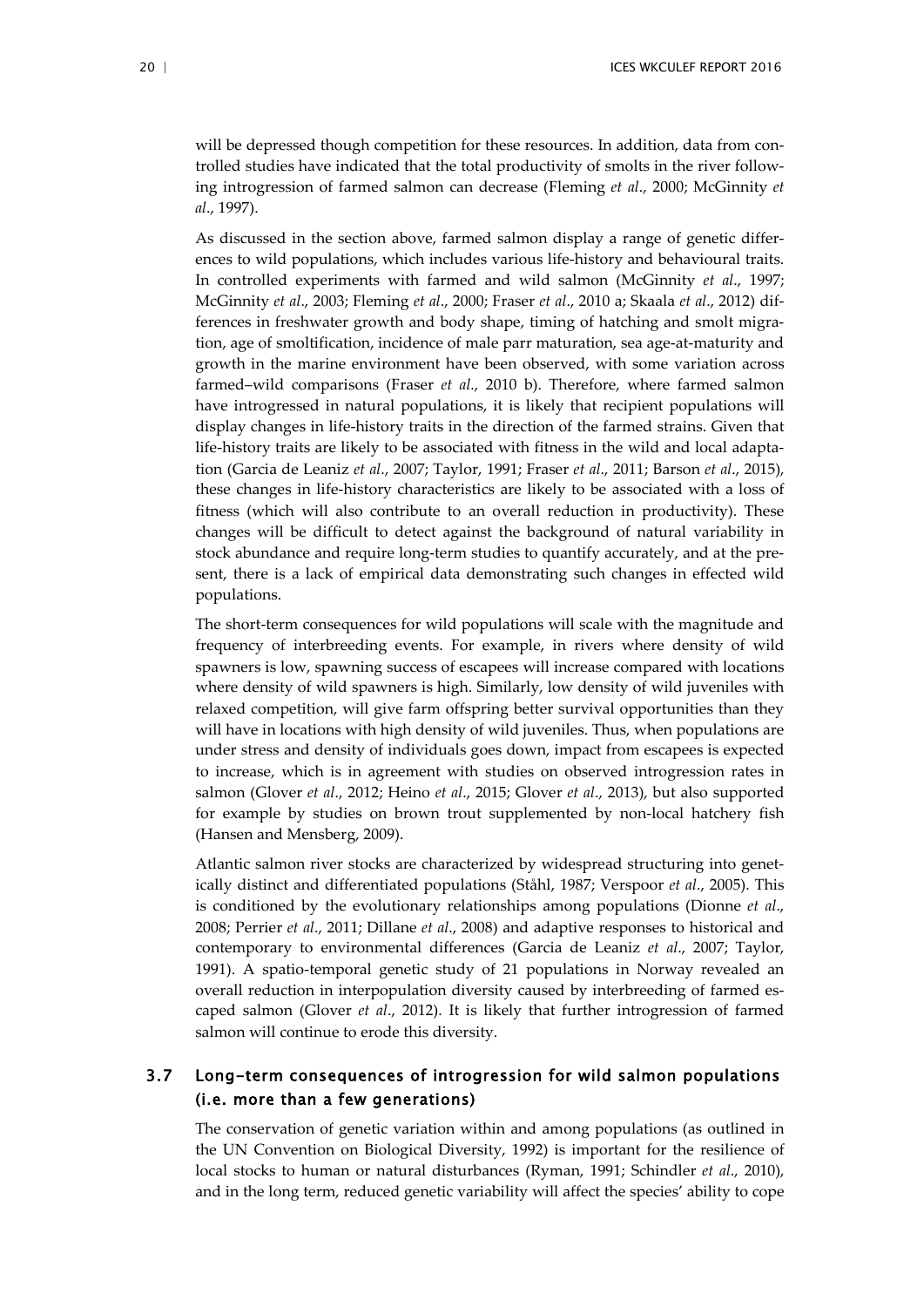with a changing environment (McGinnity *et al*., 2009; Lande and Shannon, 1996). Therefore, one way gene flow, as occurs through the successful spawning of farmed escapees potentially represents a powerful evolutionary force. It erodes genetic variation among wild populations (Glover *et al*., 2012), and in the long run, may also erode the genetic variation within populations under certain situations (Tufto and Hindar, 2003) as the recipient wild populations become more similar to the less variable farmed populations.

Although evolutionary theory permits us to outline general trajectories, it remains difficult to predict and demonstrate the evolutionary fate of specific wild populations receiving farmed immigrants. The severity and nature of the effect depends on a number of factors, including the magnitude of the differences between wild and farmed populations (both historical and adaptive differences), the mechanisms underlying genetic differences between wild and farmed salmon, the frequency of intrusions of farmed fish, and the numbers of intruding farmed fish relative to wild spawning population sizes (Hutchings and Fraser, 2008). Furthermore, wild populations that are already under evolutionary strain from other challenges such as disease pressure, sea lice infection, overharvest, habitat destruction and poor water quality, etc. are more likely to be sensitive to the potential negative effects of genetic introgression and loss of fitness. Therefore, genetic introgression has to be seen in the context of other challenges also.

Taken collectively, existing understanding makes it clear that the long-term consequences of introgression across river stocks can be expected to lead to reduced productivity and decreased resilience to future impacts such as climate change (i.e. less fish and more fragile stocks). Therefore, a substantial reduction or even total elimination of escaped farmed salmon in the wild is essential in order to minimize or avoid negative effects on native populations.

## <span id="page-23-0"></span>3.8 Summary

- Each year, large numbers of domesticated salmon escape from commercial fish farms. While many of these are reported, the true number of escapees is likely to be significantly higher. Escapees are observed in rivers in all regions where farming occurs, although the numbers of escapees vary both spatially and temporally. It has been noted that in some rivers in some years, the numbers of escapees have approached 50% or more of the spawning population.
- The spawning success of escaped farmed salmon is much lower than wild salmon. Despite this, genetic studies have demonstrated that farmed salmon have displayed widespread introgression in a large number of Norwegian populations where this has been investigated. Introgression has also been shown in other countries, but the full extent of introgression remains to be investigated.
- Farmed salmon are domesticated and display significant genetic differences to wild salmon in a wide range of fitness related traits. Whole-river experimental studies have demonstrated that the offspring of farmed and cultured salmon in general, display lower fitness than their wild counterparts in the wild.
- Juvenile escapees and the offspring of farmed salmon compete with wild salmon for territory and food. Therefore, their presence in the natural habi-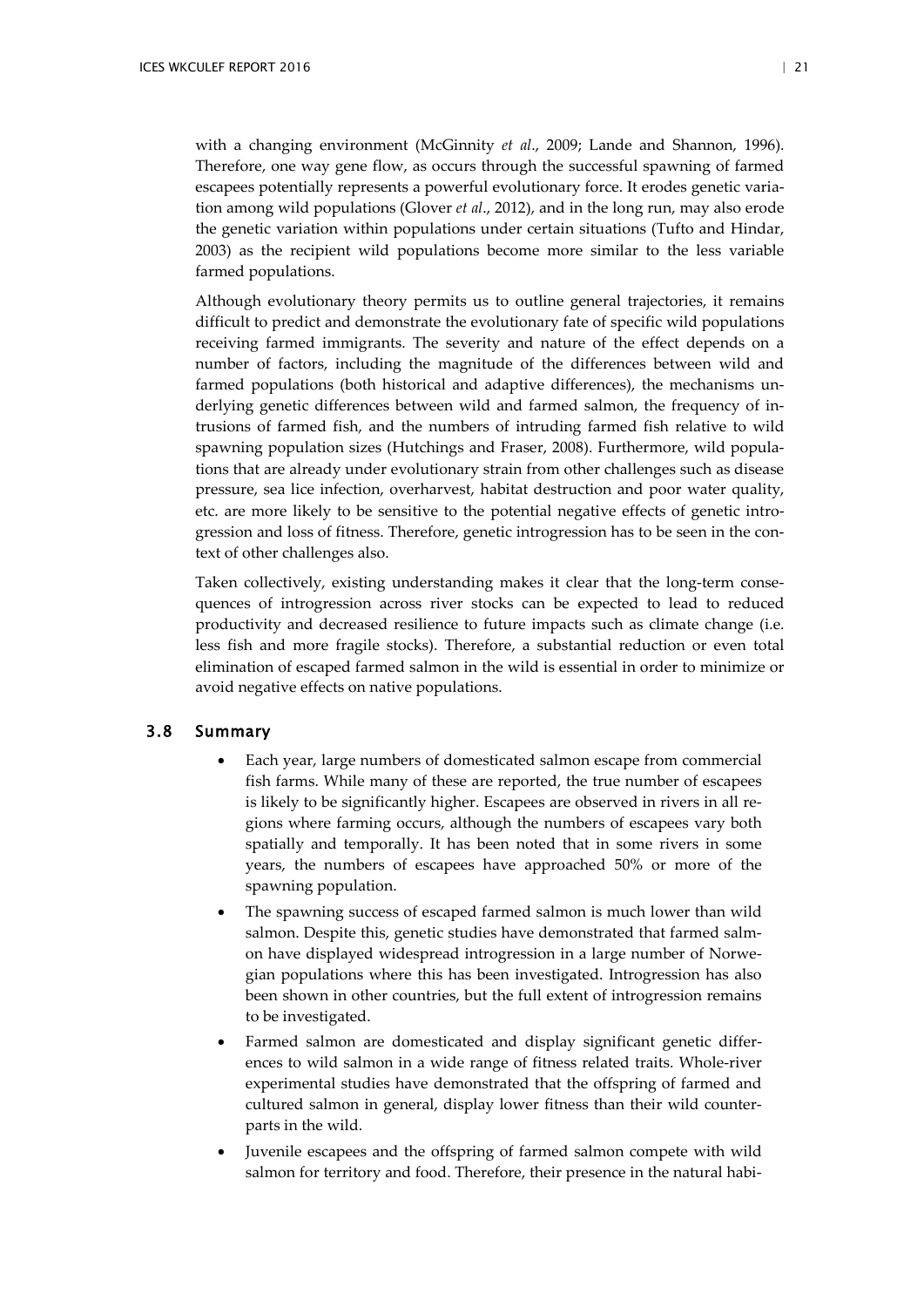tat will reduce the total production of wild fish. Studies have also shown this can result in a decreased overall productivity of the population.

- Where farmed salmon have successfully interbred with natural populations, it is likely that recipient populations will display changes in lifehistory traits. These changes are likely to be maladaptive for the wild population.
- The long-term consequences of introgression across river stocks can be expected to lead to reduced productivity and decreased resilience to future impacts such as climate change (i.e. less fish and more fragile stocks).
- The evidence from studies in the wild, and the extensive literature relating to salmonids in general, demonstrates that the offspring of farmed salmon display reduced fitness in the wild. However, the results of these studies suggest that the relative success of farmed salmon and, likewise, the relative potential negative effect on a native population, is likely to vary in time and space. Wild populations that are already under evolutionary strain from other challenges such as disease pressure, sea lice infection, over exploitation, habitat destruction and poor water quality are more likely to be sensitive to the potential negative effects of genetic introgression and loss of fitness. Therefore, such effects have to be seen in the context of other challenges.
- While recognising that there were still uncertainties, WKCULEF considered that the evidence relating to the impacts of escapees / genetic introgression provided a clear indication of impacts on wild salmon populations. A substantial reduction of escaped farmed salmon in the wild, or sterilization of farmed salmon, would be required in order to minimize effects on native populations.

## <span id="page-24-0"></span>3.9 Knowledge gaps and research priorities

- To increase the level of monitoring and dedicated studies looking into the numbers of escapees and their genetic introgression in native populations, especially in knowledge poor regions. This will also include further characterisation of aquaculture strains and development of monitoring tools across countries through international collaboration.
- To increase understanding of the environmental and biological factors that influence levels of farmed salmon introgression and their ecological consequences including productivity.
- To understand the genomic architecture of domestication and the underlying genetic differences between farmed and wild salmon in both the hatchery and natural environments, and how this affects fitness.
- To identify and quantify adaptive genetic changes in wild populations that have been subject to introgression of farmed escaped salmon. This includes quantification of natural selection and fitness.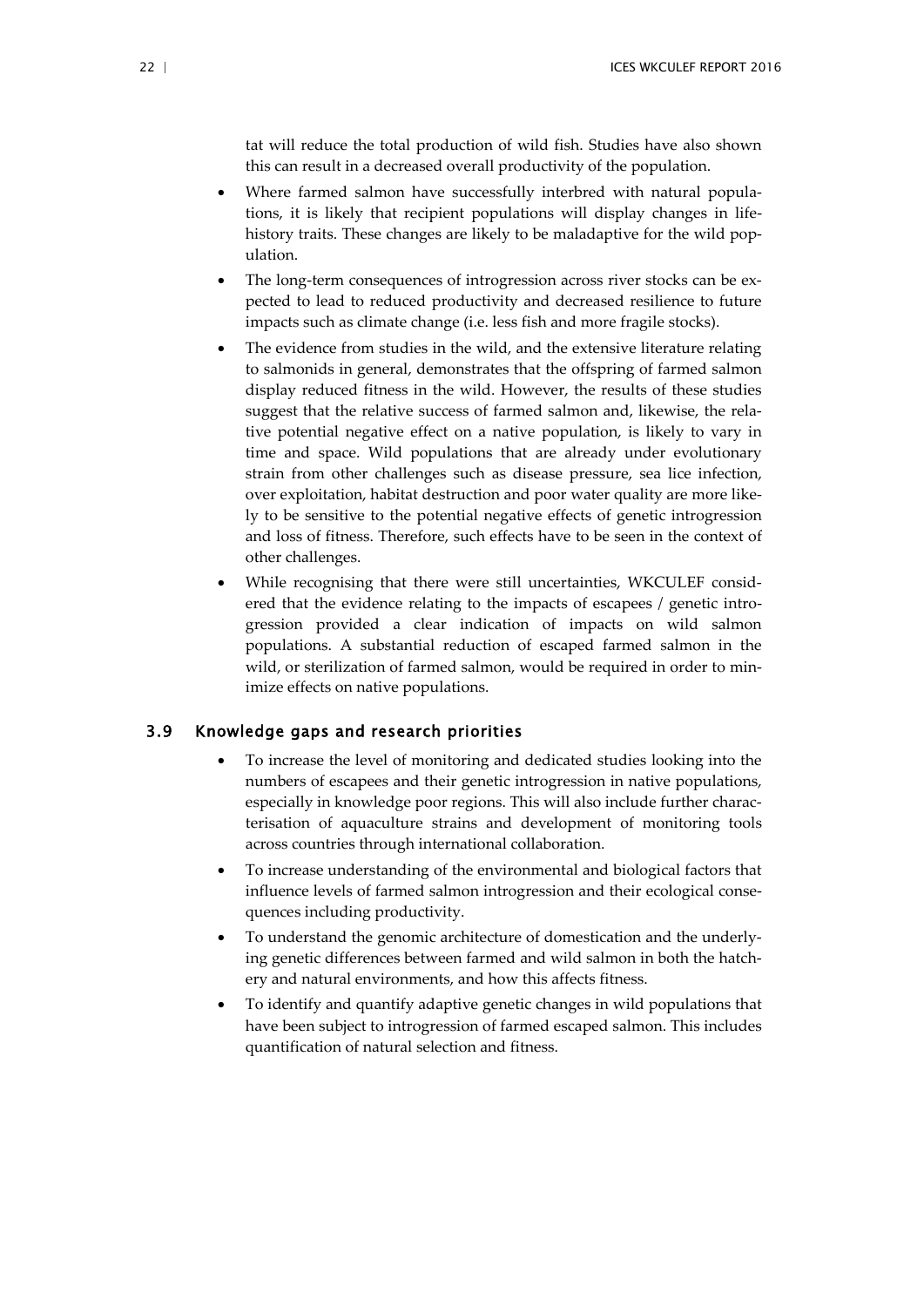## <span id="page-25-0"></span>Annex 1: Working documents submitted to the Workshop on possible effects of salmonid aquaculture on wild Atlantic salmon populations in the North Atlantic, 1–3 March, 2016

| WP No.         | <b>AUTHORS</b>                                                                            | <b>TITLE</b>                                                                                                                                                   |
|----------------|-------------------------------------------------------------------------------------------|----------------------------------------------------------------------------------------------------------------------------------------------------------------|
| 1              | Glover, K.A., Skaala, Ø., Solberg, M.,<br>Skilbrei, O.T., Svåsand, T. and<br>Wennevik, V. | Salmon escapees and status of knowledge.                                                                                                                       |
| 2              | Jackson, D.                                                                               | Sea Lice - introduction, background and<br>current state of knowledge.                                                                                         |
| 3              | Lillehammer, M.                                                                           | Stochastic simulations of introgression of<br>farmed salmon into wild populations.                                                                             |
| 4              | Finstad, B. and Gargan, P.                                                                | Effects of sea lice on Atlantic salmon - from<br>individual- to population effects.                                                                            |
| 5              | Jaffa, M.                                                                                 | Sea lice in context.                                                                                                                                           |
| 6              | Hindar, K.                                                                                | Genetic introgression from farmed to wild<br>salmon.                                                                                                           |
| $\overline{7}$ | Coulson, M.                                                                               | Fish-farm escapes to stay or go? Imlications<br>for the River Polla.                                                                                           |
| 8              | Karlsbakk, E.                                                                             | Microbial diseases in aqauculture and impact<br>on wild salmonids.                                                                                             |
| 9              | McGinnity, P.                                                                             | Effects of farm escapees on salmon<br>production.                                                                                                              |
| 10             | Svasand, T.                                                                               | Risk asessment - environmental impacts of<br>Norwegan fish farming.                                                                                            |
| 11             | Verspoor, E.                                                                              | Assessment of interbreeding and introgression<br>of farm genes in a small Scottish Atlantic<br>salmon (Salmo salar) stock: ad hoc samples - ad<br>hoc results? |
| 12             | Gargan, P.                                                                                | Sea lice - perspectives on studies in Ireland.                                                                                                                 |
| 13             | Svasand, T.                                                                               | Sea lice monitoring and modelling in Norway.                                                                                                                   |
| 14             | Kvamme, B.O.                                                                              | National sea lice monitoring programme.                                                                                                                        |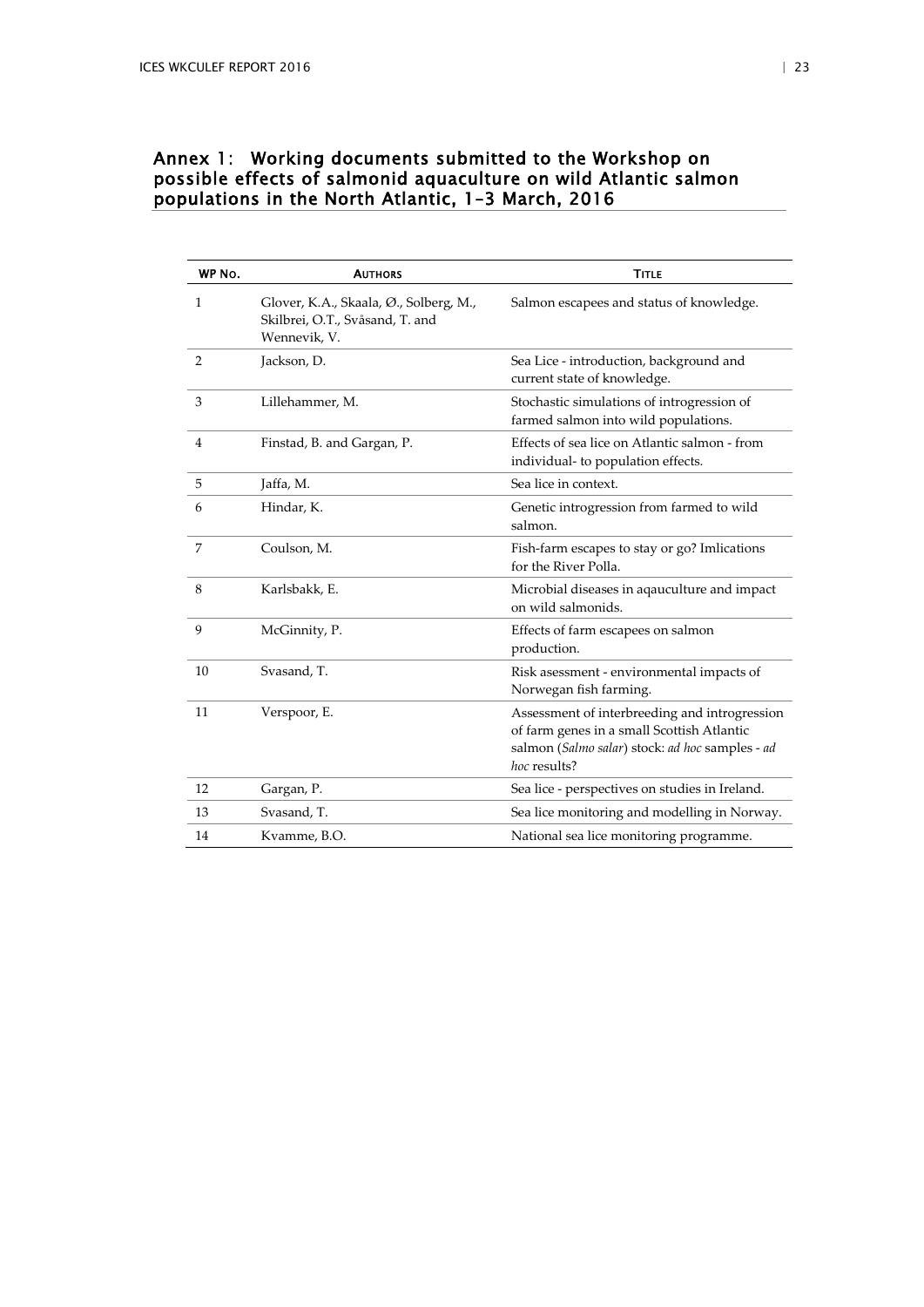#### <span id="page-26-0"></span>Annex 2: References cited

- Amundrud, T.L. and Murray, A.G. 2009. Modelling sea lice dispersion under varying environmental forcing in a Scottish sea loch. Journal of Fish Diseases, 32: 27–44.
- Araki, H., Cooper, B., and Blouin, M. S. 2007. Genetic effects of captive breeding cause a rapid, cumulative fitness decline in the wild. Science, 318: 100–103.
- Araki, H., Cooper, B., and Blouin, M. S. 2009. Carry-over effect of captive breeding reduces reproductive fitness of wild-born descendants in the wild. Biology Letters, 5: 621–624.
- Ayllon, F., Kjaerner-Semb, E., Furmanek, T., Wennevik, V., Solberg, M. F., Dahle, G., Taranger, G. L., *et al*. 2015. The vgll3 Locus Controls Age at Maturity in Wild and Domesticated Atlantic Salmon (*Salmo salar* L.) Males. Plos Genetics, 11.
- Bacon, P. J., Malcolm, I. A., Fryer, R. J., Glover, R. S., Millar, C. P., and Youngson, A. F. 2015. Can Conservation Stocking Enhance Juvenile Emigrant Production in Wild Atlantic Salmon? Transactions of the American Fisheries Society, 144: 642–654.
- Barson, N. J., Aykanat, T., Hindar, K., Baranski, M., Bolstad, G. H., Fiske, P., Jacq, C., *et al*. 2015. Sex-dependent dominance at a single locus maintains variation in age at maturity in salmon. Nature, 528: 405–408.
- Besnier, F., Glover, K. A., and Skaala, Ø. 2011. Investigating genetic change in wild populations: modelling gene flow from farm escapees. Aquaculture Environment Interactions, 2: 75–86.
- Besnier, F., Glover, K. A., Lien, S., Kent, M., Hansen, M. M., Shen, X., and Skaala, Ø. 2015. Identification of quantitative genetic components of fitness variation in farmed, hybrid and native salmon in the wild. Heredity, 115: 47–55.
- Beaugrand, G. and Reid, F.C. 2003. Long term changes in phytoplankton, zooplankton and salmon related to climate. Global Change Biology 9: 801–817.
- Bicskei, B., Bron, J. E., Glover, K. A., and Taggart, J. B. 2014. A comparison of gene transcription profiles of domesticated and wild Atlantic salmon (*Salmo salar* L.) at early life stages, reared under controlled conditions. BMC Genomics, 15:884.
- Bjørn, P.A., Finstad, B., Kristoffersen, R., Mckinley, R.S. and Rikardsen, A.H. 2007. Differences in risks and consequences of salmon louse, *Lepeophtheirus salmonis* (Krøyer), infestation on sympatric populations of Atlantic salmon, brown trout, and Arctic charr within northern fjords. ICES Journal of Marine Science, 64, 386–393.
- Bjørn, P.A., Sivertsgård, R., Finstad, B., Nilsen, R., Serra-Llinares, R.M. and Kristoffersen, R. 2011. Area protection may reduce salmon louse infection risk to wild salmonids. Aquaculture Environment Interactions, 1: 233–244.
- Bourret, V.,Bernatchez, L., O'Reilly, P. T., Carr, J. W., and Berg, P. R. 2011. Temporal change in genetic integrity suggests lossof local adaptation ina wild Atlantic salmon (*Salmo salar*) population following introgression by farmedescapees. *Heredity,106,*3,500–510.
- Butler, J. R. A., Cunningham, P. D. and Starr, K. 2005. The prevalence of escaped farmed salmon, *Salmo salar* L., in the River Ewe, western Scotland, with notes on their ages, weights and spawning distribution. Fisheries Management and Ecology, 12: 149–159.
- Carr, J.W., Anderson, J.M., Whoriskey, F.G. and Dilworth, T. 1997a. The occurrence and spawning of cultured Atlantic salmon (*Salmo salar*) in a Canadian river. ICES Journal of Marine Science, 54: 1064–1073.
- Carr, J.W., Lacroix, G.L., Anderson, J.M. and Dilworth, T. 1997b. Movements of non-maturing cultured Atlantic salmon (*Salmo salar*) in a Canadian river. ICES Journal of Marine Science, 54: 1082–1085.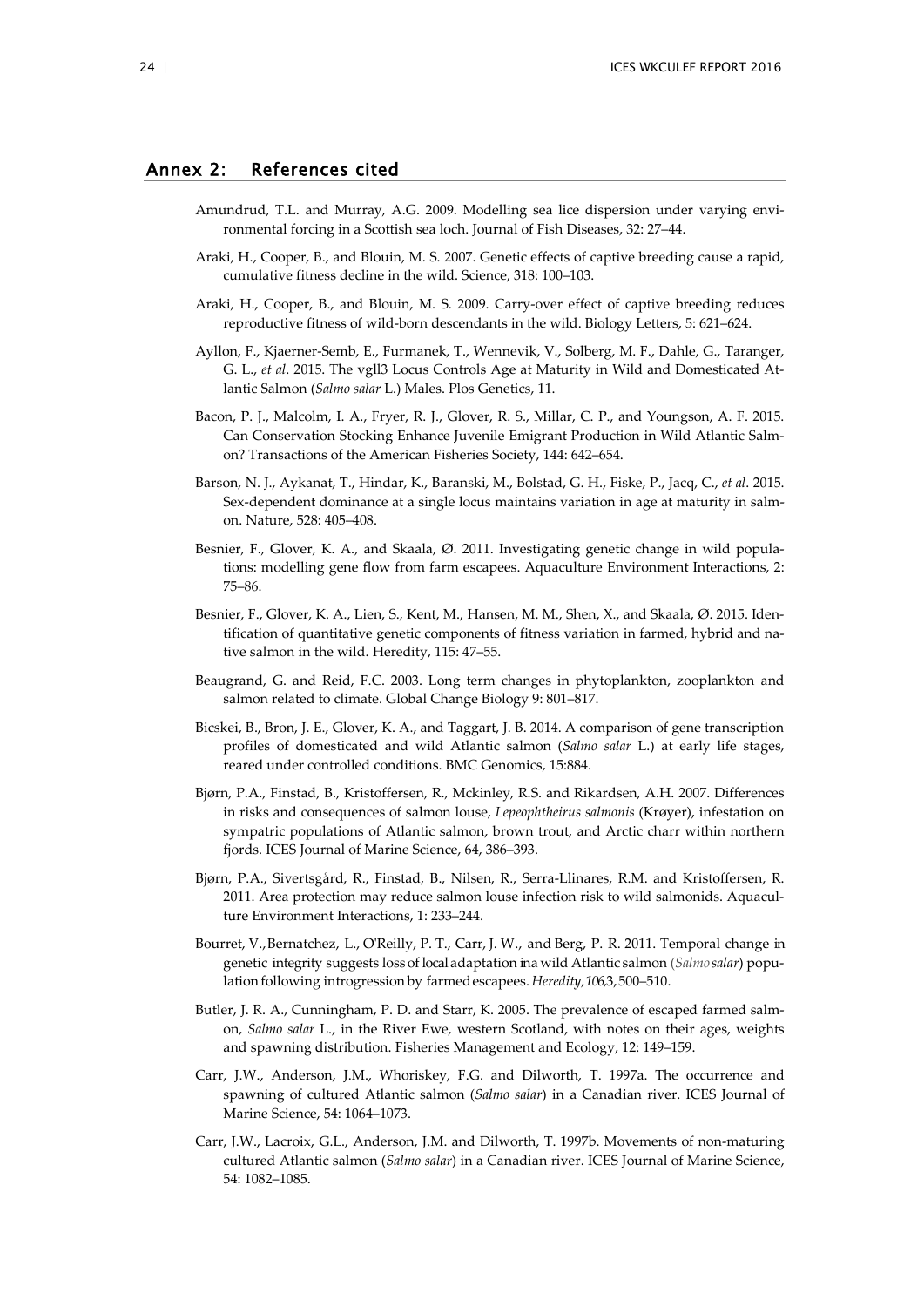- Carr, J.W., and Whoriskey, F.G. 2006. The escape of juvenile farmed Atlantic salmon from hatcheries into freshwater streams in New Brunswick, Canada. ICES Journal of Marine Science, 63: 1263–1268.
- Chaput, G. 2012. Overview of the status of Atlantic salmon (*Salmo salar*) in the North Atlantic and trends in marine mortality. ICES Journal of Marine Science, 69: 1538–1548.
- Clifford, S.L., McGinnity, P. and Ferguson, A. 1998a. Genetic changes in an Atlantic salmon population resulting from escaped juvenile farm salmon. Journal of Fish Biology, 52: 118– 127.
- Clifford, S.L., McGinnity, P. and Ferguson, A. 1998b. Genetic changes in Atlantic salmon (*Salmo salar*) populations of northwest Irish rivers resulting from escapes of adult farm salmon. Canadian Journal of Fisheries and Aquatic Sciences, 55: 358–363.
- Connors, B.M., Braun, D.C., Peterman, R.M. *et al.* 2012. Migration links ocean-scale competition and local ocean conditions with exposure to farmed salmon to shape wild salmon dynamics. Conservation Letters 5, 304–312.
- Crozier, W. W. 1993. Evidence of genetic interaction between escaped farmed salmon and wild Atlantic salmon (*Salmo salar* L) in a Northern Irish river. Aquaculture, 113: 19–29.
- Crozier, W. W. 2000. Escaped farmed salmon, *Salmo salar* L., in the Glenarm River, Northern Ireland: genetic status of the wild population 7 years on. Fisheries Management and Ecology, 7: 437–446.
- Dillane, E., McGinnity, P., Coughlan, J. P., Cross, M. C., de Eyto, E., Kenchington, E., Prodohl, P., *et al*. 2008. Demographics and landscape features determine intra-river population structure in Atlantic salmon (*Salmo salar* L.): the case of the River Moy in Ireland. Molecular Ecology, 17: 4786–4800.
- Dionne, M., Caron, F., Dodson, J. J., and Bernatchez, L. 2008. Landscape genetics and hierarchical genetic structure in Atlantic salmon: the interaction of gene flow and local adaptation. Molecular Ecology, 17: 2382–2396.
- Einum, S., and Fleming, I. A. 1997. Genetic divergence and interactions in the wild among native, farmed and hybrid Atlantic salmon. Journal of Fish Biology, 50: 634–651.
- FAO. 2013. FishStat J, [www.fao.org](http://www.fao.org/)
- Ferguson, A., Fleming, I. A., Hindar, K., Skaala, Ø., McGinnity, P., Cross, T., and Prodohl, P. 2007. Farm escapees. In The Atlantic salmon. Genetics, Conservation and Management, pp. 357–398. Ed. by E. Verspoor, L. Stradmeyer, and J. L. Nielsen. Blackwell, Oxford, UK.
- Finstad, B., Bjørn, PA., Grimnes, A., and Hvidsten, N.A. 2000. Laboratory and field investigations of salmon lice [(*Lepeophtheirus salmonis* (Krøyer)] infestation on Atlantic salmon (*Salmo salar* L.) post-smolts. Aquaculture Research, 31: 795–803.
- Finstad B., Kroglund F., Strand R., Stefansson S.O., Bjørn P.A., Rosseland B.O., Nilsen T.O. and Salbu B. 2007. Salmon lice or suboptimal water quality - reasons for reduced postsmolt survival? Aquaculture 273, 374–383.
- Finstad, B. and Bjørn, P.A. 2011. Present status and implications of salmon lice on wild salmonids in Norwegian coastal zones. In: Salmon Lice: An Integrated Approach to Understanding Parasite Abundance and Distribution. (Jones, S. and Beamish, R. Eds.). Wiley-Blackwell, Oxford, UK, 281–305.
- Fiske, P., Lund, R.A., and Hansen, L.P. 2006. Relationships between the frequency of farmed Atlantic salmon, *Salmo salar* L., in wild salmon populations and fish farming activity in Norway, 1989–2004. ICES Journal of Marine Science, 63: 1182–1189.
- Fleming, I.A., Jonsson, B., Gross, M.R., and Lamberg, A. 1996. An experimental study of the reproductive behaviour and success of farmed and wild Atlantic salmon (*Salmo salar*). Journal of Applied Ecology, 33: 893–905.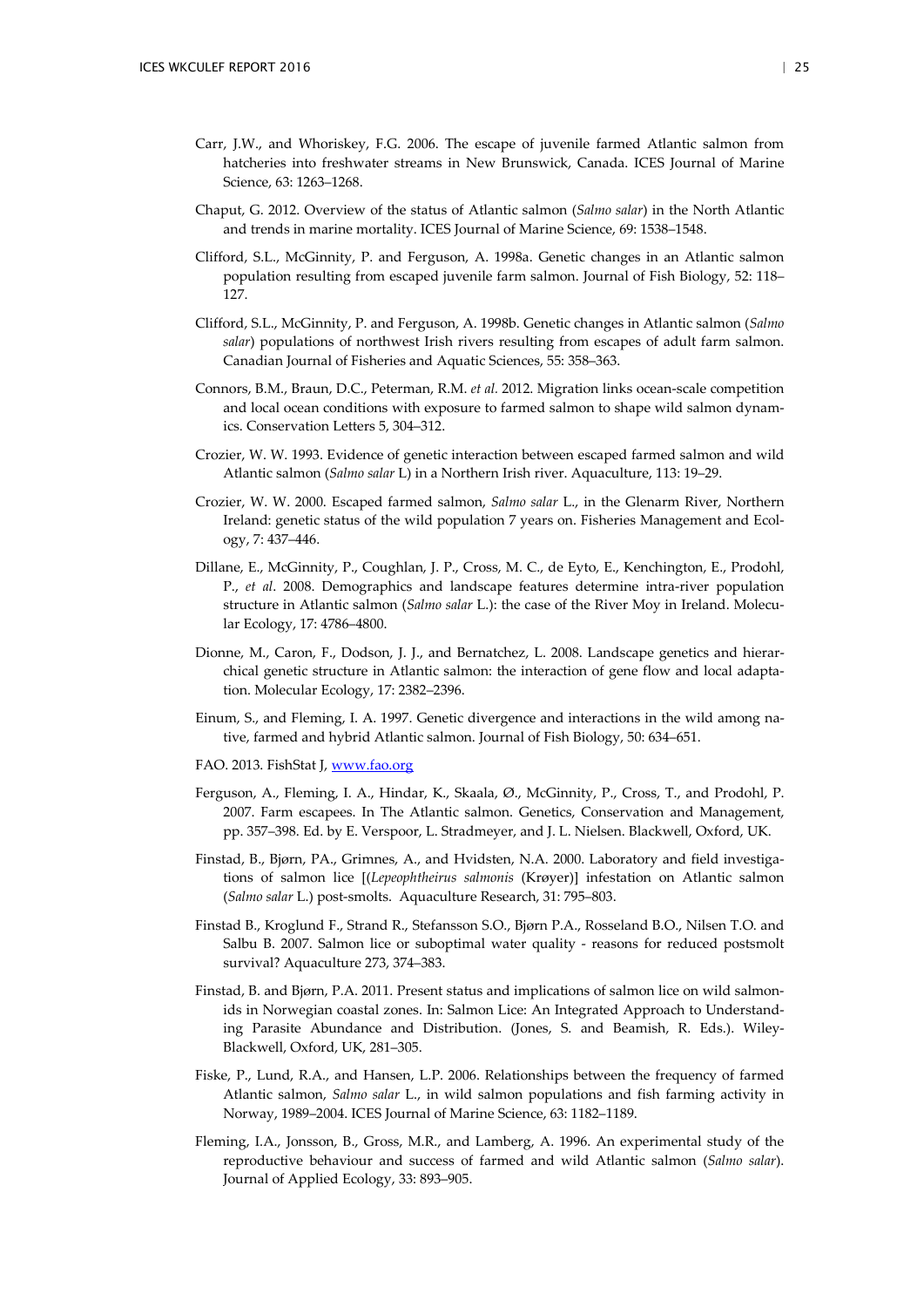- Fleming, I.A., Lamberg, A., and Jonsson, B. 1997. Effects of early experience on the reproductive performance of Atlantic salmon. Behavioural Ecology, 8: 470–480.
- Fleming, I.A., Hindar, K., Mjolnerod, I.B., Jonsson, B., Balstad, T. and Lamberg, A. 2000. Lifetime success and interactions of farm salmon invading a native population. Proceedings of the Royal Society of London Series B-Biological Sciences, 267: 1517–1523.
- Franklin, P., Verspoor, E. and Slaski, R. 2012. Study into the impacts of open pen freshwater aquaculture production on wild fisheries. Report for Marine Scotland by Homarus Ltd., Beaulieu, Hampshire, UK. Final Report P/SFWP/286, 160 pp.
- Fraser D.J., Minto, C., Calvert, A.M., Eddington, J.D. and Hutchings, J.A. 2010 a. Potential for domesticated-wild interbreeding to induce maladaptive phenology across multiple populations of wild Atlantic salmon (*Salmo salar*). Canadian Journal of Fisheries and Aquatic Sciences, 67, 1768–1775.
- Fraser, D.J., Houde, A.L.S., Debes, P.V., O'Reilly, P., Eddington, J.D. and Hutchings, J.A. 2010b. Consequences of farmed-wild hybridization across divergent populations and multiple traits in salmon. Ecological Applications, 20, 935–953.
- Fraser, D.J., Weir, L.K., Bernatchez, L., Hansen, M.M. and Taylor, E.B. 2011. Extent and scale of local adaptation in salmonid fishes: review and meta-analysis. Heredity, 106: 404–420.
- Friars, G. W., Bailey, J. K., and Oflynn, F. M. 1995. Applications of selection for multiple traits in cage-reared Atlantic salmon (*Salmo salar*). Aquaculture, 137: 213–217.
- Friedland, K., Hansen, D.L.P., Dunkley, D.A. and MacLean, J.C. 2000. Linkage between ocean climate, post-smolt growth, and survival of Atlantic salmon (*Salmo salar* L.) in the North Sea area. ICES Journal of Marine Science 57: 419–429.
- Friedland, K.D., Chaput, G. and Maclean, J.C. 2005. The emerging role of climate in post-smolt growth of Atlantic salmon. ICES Journal of Marine Science 62: 1338–1349.
- Friedland, K.D., MacLean, J.C., Hansen, L.P., Peyronnet, A.J., Karlsson, L., Reddin, D.G., Ó Maoiléidigh, N. and McCarthy, J.L. 2009. The recruitment of Atlantic salmon in Europe. ICES Journal of Marine Science 66: 289–304.
- Friedland, K.D., Shank, B.V., Todd, C.D., McGinnity, P. and Nye, J.A. 2014. Differential response of continental stock complexes of Atlantic salmon (*Salmo salar*) to the Atlantic Multidecadal oscillation. Journal of Marine Systems 133, 77–87.
- Garcia de Leaniz, C., Fleming, I. A., Einum, S., Verspoor, E., Jordan, W. C., Consuegra, S., Aubin-Horth, N., *et al.* 2007. A critical review of adaptive genetic variation in Atlantic salmon: implications for conservation. Biological Reviews, 82: 173–211.
- Gargan, P. G., Forde, G., Hazon, N., F., R. D. J. and Todd, C. D. 2012. Evidence for sea liceinduced marine mortality of Atlantic salmon (*Salmo salar*) in western Ireland from experimental releases of ranched smolts treated with emamectin benzoate. Canadian Journal of Fish and Aquatic Sciences, 69: 343–353.
- Gausen, D., and Moen, V. 1991. Large-scale escapes of farmed Atlantic salmon (*Salmo salar*) into Norwegian rivers threaten natural populations. Canadian Journal of Fisheries and Aquatic Sciences, 48: 426–428.
- Gjedrem, T., Gjoen, H. M., and Gjerde, B. 1991. Genetic-Origin of Norwegian Farmed Atlantic Salmon. Aquaculture, 98: 41–50.
- Gjedrem, T. 2000. Genetic improvement of cold-water fish species. Aquaculture Research, 31: 25–33.
- Gjedrem, T. 2010. The first family-based breeding program in aquaculture. Reviews in Aquaculture, 2: 2–15.
- Gjoen, H. M., and Bentsen, H. B. 1997. Past, present, and future of genetic improvement in salmon aquaculture. ICES Journal of Marine Science, 54: 1009–1014.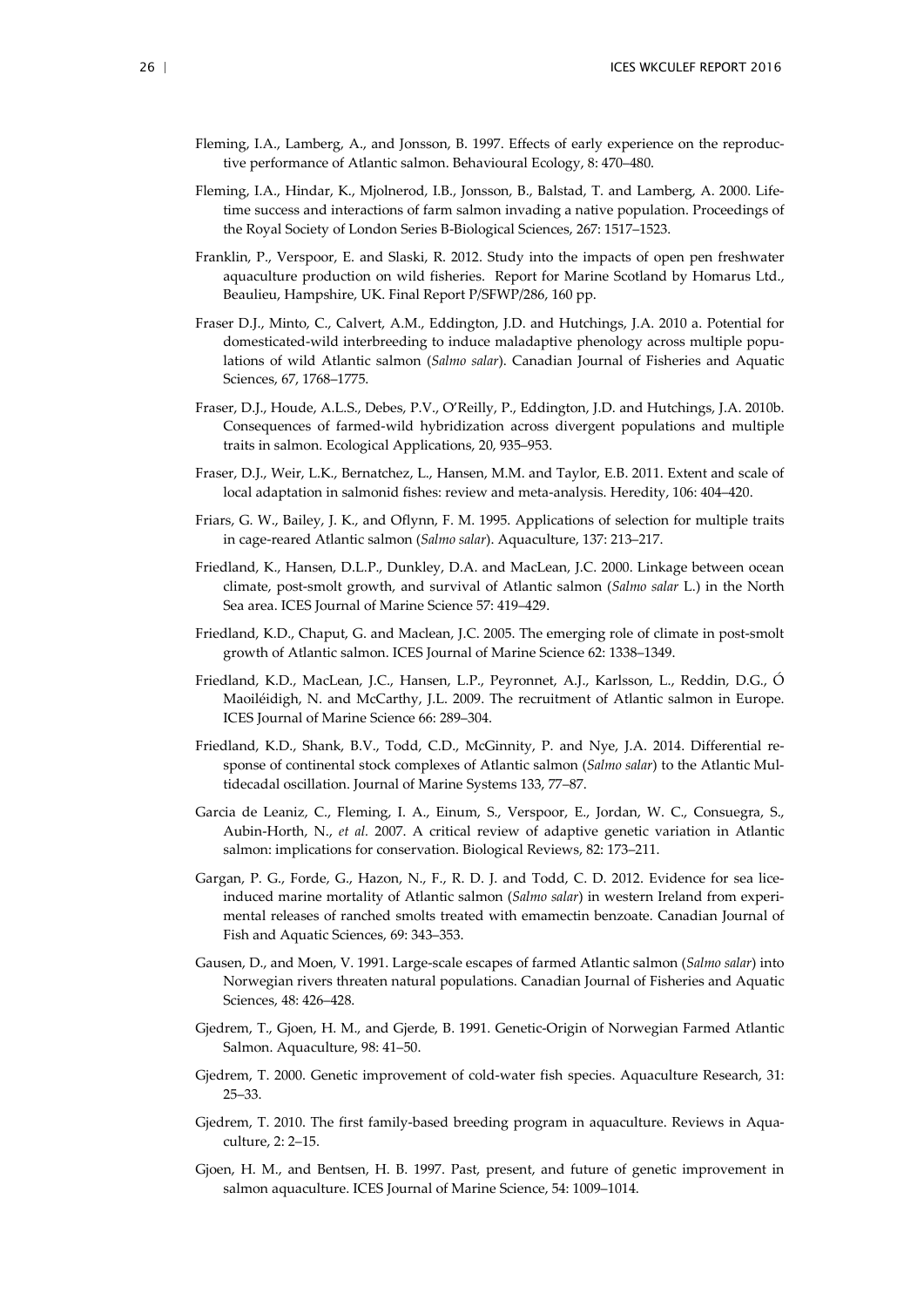- Glover, K.A., Bergh, O., Rudra, H., and Skaala, Ø. 2006. Juvenile growth and susceptibility to *Aeromonas salmonicida* subsp *salmonicida* in Atlantic salmon (*Salmo salar* L.) of farmed, hybrid and wild parentage. Aquaculture, 254: 72–81.
- Glover, K.A., Skilbrei, O.T., and Skaala, Ø. 2008. Genetic assignment identifies farm of origin for Atlantic salmon *Salmo salar* escapees in a Norwegian fjord. ICES Journal of Marine Science, 65: 912–920.
- Glover, K.A., Ottera, H., Olsen, R.E., Slinde, E., Taranger, G.L., and Skaala, Ø. 2009. A comparison of farmed, wild and hybrid Atlantic salmon (*Salmo salar* L.) reared under farming conditions. Aquaculture, 286: 203–210.
- Glover, K.A. 2010. Forensic identification of fish farm escapees: The Norwegian experience. Aquaculture Environment Interactions, 1: 1–10.
- Glover, K.A., Quintela, M., Wennevik, V., Besnier, F., Sørvik, A.G.E., and Skaala, Ø. 2012. Three decades of farmed escapees in the wild: A spatio-temporal analysis of population genetic structure throughout Norway. Plos One, 7(8) e43129.
- Glover, K.A., Pertoldi, C., Besnier, F., Wennevik, V., Kent, M., and Skaala, Ø. 2013. Atlantic salmon populations invaded by farmed escapees: quantifying genetic introgression with a Bayesian approach and SNPs. BMC Genetics, 14:4.
- Godwin, S.C., Dill, L.M., Reynolds, J.D. and Krkošek, M. 2015. Sea lice, sockeye salmon, and foraging competition: lousy fish are lousy competitors. Canadian Journal of Fisheries and Aquatic Sciences 72, 8.
- Green, D. M., Penman, D. J., Migaud, H., Bron, J. E., Taggart, J. B., and McAndrew, B. J. 2012. The Impact of Escaped Farmed Atlantic Salmon (*Salmo salar* L.) on Catch Statistics in Scotland. Plos One, 7.
- Gudjonsson, S. 1991. Occurrence of reared salmon in natural salmon rivers in Iceland. Aquaculture, 98: 133–142.
- Hansen, L.P., Håstein, T., Naevdal, G., Saunders, R.L., and Thorpe, J.E. (Eds). 1991. Interactions between cultured and wild Atlantic salmon. Proceedings of a symposium hosted by the Directorate for Nature Management and Norwegian Institute for Nature Research, held in the Hotel Alexandria, Loen, Norway, 23–26 April 1990. Aquaculture, 98: 1–324.
- Hansen, L. P., and Jacobsen, J. A. 2003. Origin and migration of wild and escaped farmed Atlantic salmon, *Salmo salar* L., in oceanic areas north of the Faroe Islands. ICES Journal of Marine Science, 60: 110–119.
- Hansen, L.P. 2006. Migration and survival of farmed Atlantic salmon (*Salmo salar* L.) released from two Norwegian fish farms. ICES Journal of Marine Science, 63: 1211–1217.
- Hansen, L.P. and Windsor, M. 2006. Interactions between aquaculture and wild stocks of Atlantic salmon and other diadromous fish species: science and management, challenges and solutions. NINA Special Report 34. 74 pp. Trondheim, October, 2006.
- Hansen, M.M., and Mensberg, K.L.D. 2009. Admixture analysis of stocked brown trout populations using mapped microsatellite DNA markers: indigenous trout persist in introgressed populations. Biology Letters, 5: 656–659.
- Heino, M., Svåsand, T., Wennevik, V., and Glover, K. A. 2015. Genetic introgression of farmed salmon in native populations: quantifying the relative influence of population size and frequency of escapees. Aquaculture Environment Interactions, 6: 185–190.
- Helland, I.P., Finstad, B., Uglem, I., Diserud, O.H., Foldvik, A., Hanssen, F., Bjørn, P.A., *et al*. 2012. What determines salmon lice infections on wild salmonids? Statistical calculations of data from the national salmon lice surveillance program 2004–2010 (in Norwegian). NINA Report, 891. 51 pp.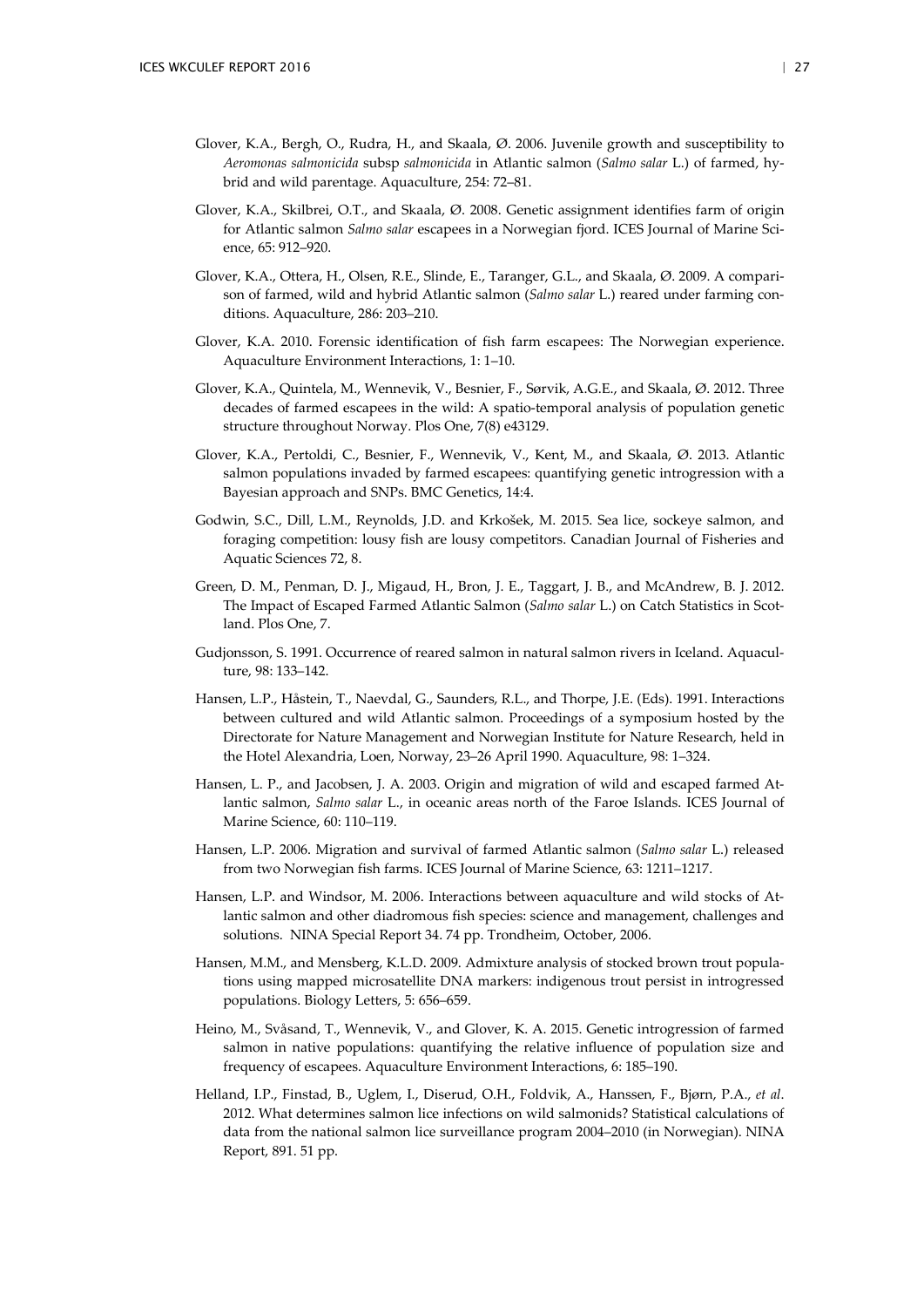- Helland, I.P., Uglem, I., Jansen, P.A., Diserud, O, H., Bjørn, P.A. and Finstad, B. 2015. Statistical and ecological challenges of monitoring parasitic sea lice infestations in wild salmonid fish stocks. Aquaculture Environment Interactions, 7: 267–280.
- Heuch, P.A., Bjorn, P.A., Finstad, B., Holst, J.C., Asplin, L. and Nilsen, F. 2005. A review of the Norwegian 'National Action Plan against Salmon Lice on Salmonids': The effect on wild salmonids. Aquaculture, 246, 79–92.
- Holm, M., Holst J. C. and Hansen L. P. 2000. Spatial and temporal distribution of post-smolts of Atlantic salmon (*Salmo salar* L.) in the Norwegian Sea and adjacent areas. ICES Journal of Marine Science, 57, 955–964.
- Holst, J.C., Jakobsen, P.J., Nilsen, F., Holm, M., Asplin, L. and Aure, J. 2003. Mortality of seaward-migrating post-smolts of Atlantic salmon due to Salmon lice infection in Norwegian salmon stocks. In: Salmon at the Edge. (Mills, D. Ed). Wiley-Blackwell, Oxford, UK. Pp. 136–137.
- Hutchings, J. A., and Fraser, D. J. 2008. The nature of fisheries- and farming-induced evolution. Molecular Ecology, 17: 294–313.
- Hutchinson, P. (Ed). 1997. Interactions between salmon culture and wild stocks of Atlantic salmon: the scientific and management issues. ICES Journal of Marine Science, 54: 963– 1225.
- Hutchinson, P. (Ed). 2006. Interactions between aquaculture and wild stocks of Atlantic salmon and other diadromous fish species: science and management, challenges and solutions. ICES Journal of Marine Science, 63: 1159–1371.
- ICES. 2010. Effect of mariculture on populations of wild fish. ICES Advice 2010, Book 1, 195– 208.
- ICES. 2014. OSPAR request on interactions between wild and captive fish stocks. ICES Advice 2014, Book 1, 1–6.
- ICES. 2015. Report of the Working Group on North Atlantic Salmon (WGNAS), 17–26 March 2014, Moncton, Canada. ICES CM 2015/ACOM:09. 330 pp.
- Jackson, D., Cotter, D., O'Maoileidigh, N., O'Donohoe, P., White, J., Kane, F., Kelly, S., McDermott, T., McEvoy, S., Drumm, A. and Cullen, A. 2011a. Impact of early infestation with the salmon louse *Lepeophtheirus salmonis* on the subsequent survival of outwardly migrating Atlantic salmon smolts from a number of rivers on Ireland's south and west coast. Aquaculture 319, 37–40.
- Jackson, D., Cotter, D., O'Maoileidigh, N., O'Donohoe, P., White, J., Kane, F., Kelly, S., McDermott, T., McEvoy, S., Drumm, A., Cullen, A. and Rogan, G. 2011b. An evaluation of the impact of early infestation with the salmon louse *Lepeophtheirus salmonis* on the subsequent survival of outwardly migrating Atlantic salmon, *Salmo salar* L., smolts. Aquaculture 320, 159–163.
- Jackson, D., Cotter, D., Newell, J., McEvoy, S., O'Donohoe, P., Kane, F., McDermott, T., Kelly, S. and Drumm, A. 2013. Impact of *Lepeophtheirus salmonis* infestations on migrating Atlantic salmon, *Salmo salar* L., smolts at eight locations in Ireland with an analysis of lice-induced marine mortality. Journal of Fish Diseases 36 (3), 273–281.
- Jensen, Ø., Dempster, T., Thorstad, E.B., Uglem, I. and Fredheim, A. 2010. Escapes of fishes from Norwegian Sea cage aquaculture: causes, consequences and prevention. Aquaculture Environment Interactions, 1, 71–83.
- Jensen, A.J., Karlsson, S., Fiske, P., Hansen, L.P., Hindar, K. and Østborg, G. 2013. Escaped farmed Atlantic salmon in the Arctic Ocean. Aquaculture Environment Interactions, 3, 223–229. Jensen *et al*., 2010.
- Johnsen, I.A., Asplin, L.C., Sandvik, A.D. and Serra-Llinares, R.M. 2016. Salmon lice dispersion in a northern Norwegian fjord system and the impact of vertical movements. Aquaculture Environment Interactions, 8, 99–116.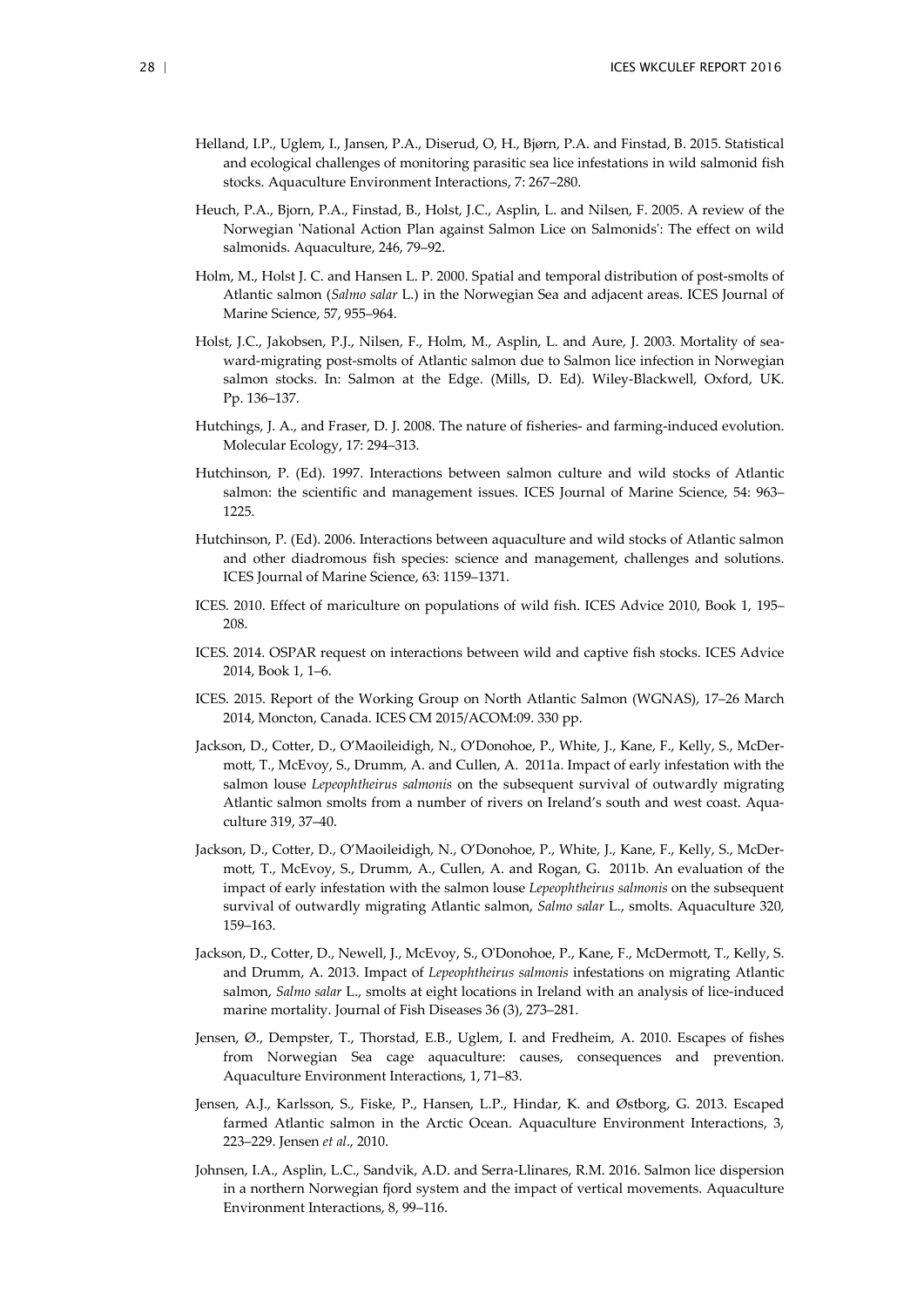- Jones, S.R.M., Bruno, D., Madsen, L., and Peeler, E.J. 2015. Disease management mitigates risk of pathogen transmission from maricultured salmonids. Aquaculture Environment Interactions, 6, 119–134.
- Jonsson, N., Jonsson, B., and Hansen, L. P. 1998. The relative role of density-dependent and density-independent survival in the life cycle of Atlantic salmon *Salmo salar*. Journal of Animal Ecology, 67: 751–762.
- Karlsen, Ø. *et al.* In preparation. The effect of salmon lice infections on wild caught Atlantic salmon (*Salmo salar*) - a laboratory study.
- Karlsson, S., Moen, T., and Hindar, K. 2010. Contrasting patterns of gene diversity between microsatellites and mitochondrial SNPs in farm and wild Atlantic salmon. Conservation Genetics, 11: 571–582.
- Karlsson, S., Moen, T., Lien, S., Glover, K.A., and Hindar, K. 2011. Generic genetic differences between farmed and wild Atlantic salmon identified from a 7K SNP-chip. Molecular Ecology Resources, 11: 247–253.
- Karlsson, S., Diserud, O.H., Moen, T. and Hindar, K. 2014. A standardized method for quantifying unidirectional genetic introgression. Ecology and Evolution, 4: 3256–3263.
- Krkošek, M., Revie, C.W., Gargan, P.G., Skilbrei, O.T., Finstad, B., and Todd, C.D. 2013. Impact of parasites on salmon recruitment in the Northeast Atlantic Ocean. Proceedings of the Royal Society B: Biological Sciences 280: 20122359. (a) [http://dx.doi.org/10.1098/rspb.2012.2359.](http://dx.doi.org/10.1098/rspb.2012.2359)
- Lande, R., and Shannon, S. 1996. The role of genetic variation in adaptation and population persistence in a changing environment. Evolution, 50: 434–437.
- Lund, R. A., and Hansen, L. P. 1991. Identification of wild and reared Atlantic salmon, *Salmo salar* L., using scale characters. Aquaculture and Fisheries Management, 22: 499–508.
- Lura, H., and Saegrov, H. 1991. Documentation of successful spawning of escaped farmed female Atlantic salmon, *Salmo salar*, in Norwegian rivers. Aquaculture, 98: 151–159.
- Madhun, A.S., Karlsbakk, E., Ischsen, C.H., Omdal, L.M., Sørvik, A.G.E., Skaala, Ø., Barlaup, B.T., *et al.* 2015. Potential disease interaction reinforced: double-virus infected escaped farmed Atlantic salmon, *Salmo salar* L., recaptured in a nearby river. Journal of Fish Diseases, 38: 209–219.
- McGinnity, P., Stone, C., Taggart, J. B., Cooke, D., Cotter, D., Hynes, R., McCamley, C., *et al.* 1997. Genetic impact of escaped farmed Atlantic salmon (*Salmo salar* L.) on native populations: use of DNA profiling to assess freshwater performance of wild, farmed, and hybrid progeny in a natural river environment. ICES Journal of Marine Science, 54: 998–1008.
- McGinnity, P., Prodohl, P., Ferguson, K., Hynes, R., O'Maoileidigh, N., Baker, N., Cotter, D., *et al*. 2003. Fitness reduction and potential extinction of wild populations of Atlantic salmon, *Salmo salar*, as a result of interactions with escaped farm salmon. Proceedings of the Royal Society of London Series B-Biological Sciences, 270: 2443–2450.
- McGinnity, P., Jennings, E., DeEyto, E., Allott, N., Samuelsson, P., Rogan, G., Whelan, K., *et al*. 2009. Impact of naturally spawning captive-bred Atlantic salmon on wild populations: depressed recruitment and increased risk of climate-mediated extinction. Proceedings of the Royal Society B-Biological Sciences, 276: 3601–3610.
- Middlemas, S.J., Raffell, J.A., Hay, D.W., Hatton-Ellis, M. and Armstrong, J.D. 2010. Temporal and spatial patterns of sea lice levels on sea trout in western Scotland in relation to fish farm production cycles. Biology Letters 6, 548–551.
- Middlemas, S.J., Fryer, R.J., Tulett, D. and Armstrong, J.D. 2013. Relationship between sea lice levels on sea trout and fish farm activity in western Scotland. Fisheries Management and Ecology, 20: 68–74.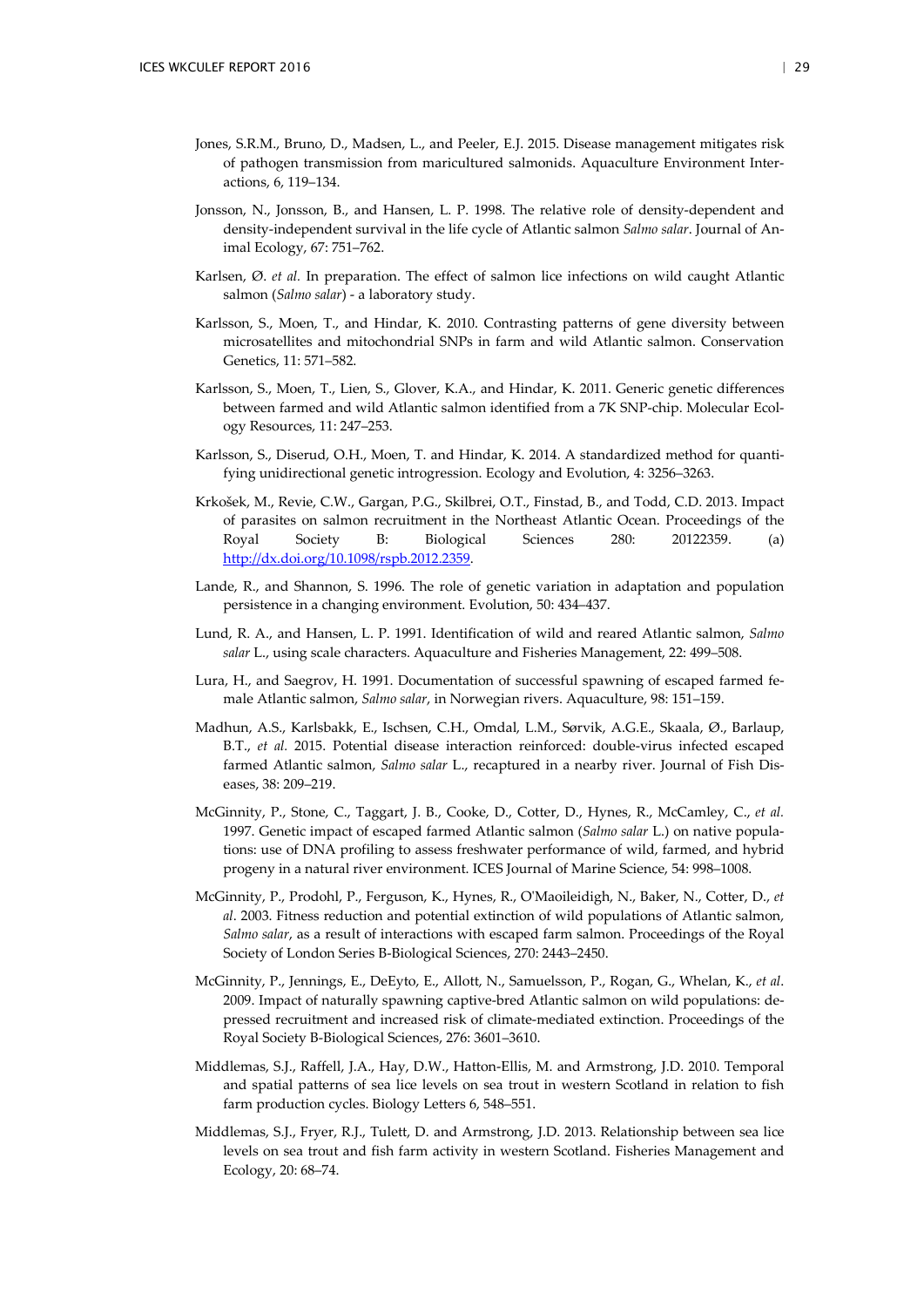- Moen, T., Baranski, M., Sonesson, A.K. and Kjøglum, S. 2009. Confirmation and fine-mapping of a major QTL for resistance to infectious pancreatic necrosis in Atlantic salmon (*Salmo salar*): population-level associations between markers and trait. BMC Genomics, 10 (368).
- Mork, J. 1991. One-generation effects of farmed fish immigration on the genetic differentiation of wild Atlantic salmon in Norway. Aquaculture, 98: 267–276.
- Morris, M. R. J., Fraser, D. J., Heggelin, A. J., Whoriskey, F. G., Carr, J. W., O'Neil, S. F., and Hutchings, J. A. 2008. Prevalence and recurrence of escaped farmed Atlantic salmon (*Salmo salar*) in eastern North American rivers. Canadian Journal of Fisheries and Aquatic Sciences, 65: 2807–2826.
- NASCO. 2006. Resolution by the Parties to the Convention for the Conservation of Salmon in the North Atlantic Ocean to Minimize Impacts from Aquaculture, Introductions and Transfers, and Transgenics on the Wild Salmon Stocks, the Williamsburg Resolution (Adopted at the Twentieth Annual Meeting of NASCO in June 2003 and amended at the Twenty-First Annual Meeting of NASCO in June 2004, and at the Twenty-Third Annual Meeting of NASCO in June 2006). North Atlantic Salmon Conservation Organization (NASCO), Edinburgh, Scotland, UK. Council document CNL(06)48. 44 pp.
- National Marine Fisheries Service and US Fish and Wildlife Service. 2005. Final Recovery Plan for the Gulf of Maine Distinct Population Segment of Atlantic Salmon (*Salmo salar*). National Marine Fisheries Service, Silver Spring, Maryland. 325 pp.
- Norris, A. T., Bradley, D. G., and Cunningham, E. P. 1999. Microsatellite genetic variation between and within farmed and wild Atlantic salmon (*Salmo salar*) populations. Aquaculture, 180: 247–264.
- Penston, M.J. and Davies, I.M. 2009. An assessment of salmon farms and wild salmonids as sources of *Lepeophtheirus salmonis* (Krøyer) copepodids in the water column in Loch Torridon, Scotland. Journal of Fish Diseases, 32: 75–88.
- Perrier, C., Guyomard, R., Bagliniere, J. L., and Evanno, G. 2011. Determinants of hierarchical genetic structure in Atlantic salmon populations: environmental factors vs. anthropogenic influences. Molecular Ecology, 20: 4231–4245.
- Powell, J., White, I., Guy, D., and Brotherstone, S. 2008. Genetic parameters of production traits in Atlantic salmon (*Salmo salar*). Aquaculture, 274: 225–231.
- Reed, T. E., Prodohl, P., Hynes, R., Cross, T., Ferguson, A. and McGinnity, P. 2015. Quantifying heritable variation in fitness-related traits of wild, farmed and hybrid Atlantic salmon families in a wild river environment. Heredity, 115: 173–184.
- Roberge, C., Einum, S., Guderley, H., and Bernatchez, L. 2006. Rapid parallel evolutionary changes of gene transcription profiles in farmed Atlantic salmon. Molecular Ecology, 15:  $9 - 20.$
- Roberge, C., Normandeau, E., Einum, S., Guderley, H. and Bernatchez, L. 2008. Genetic consequences of interbreeding between farmed and wild Atlantic salmon: insights from the transcriptome. Molecular Ecology, 17: 314–324.
- Ryman, N. 1991. Conservation genetics considerations in fishery management. Journal of Fish Biology, 39: 211–224.
- Saegrov, H., Hindar, K., Kalas, S., and Lura, H. 1997. Escaped farmed Atlantic salmon replace the original salmon stock in the River Vosso, western Norway. ICES Journal of Marine Science, 54: 1166–1172.
- Salama, N.K.G., Collins, C.M., Fraser, J.G., Dunn, J., Pert, C.C., Murray, A.G. and Rabe, B. 2013. Development and assessment of a biophysical dispersal model for sea lice. Journal of Fish Diseases, 36, 323–337.
- Salama, N.K.G., Murray, A.G. and Rabe, B. 2015. Simulated environmental transport distances of *Lepeophtheirus salmonis* in Loch Linnhe, Scotland, for informing aquaculture area management structures. Journal of Fish Diseases, doi:10.1111/jfd.12375.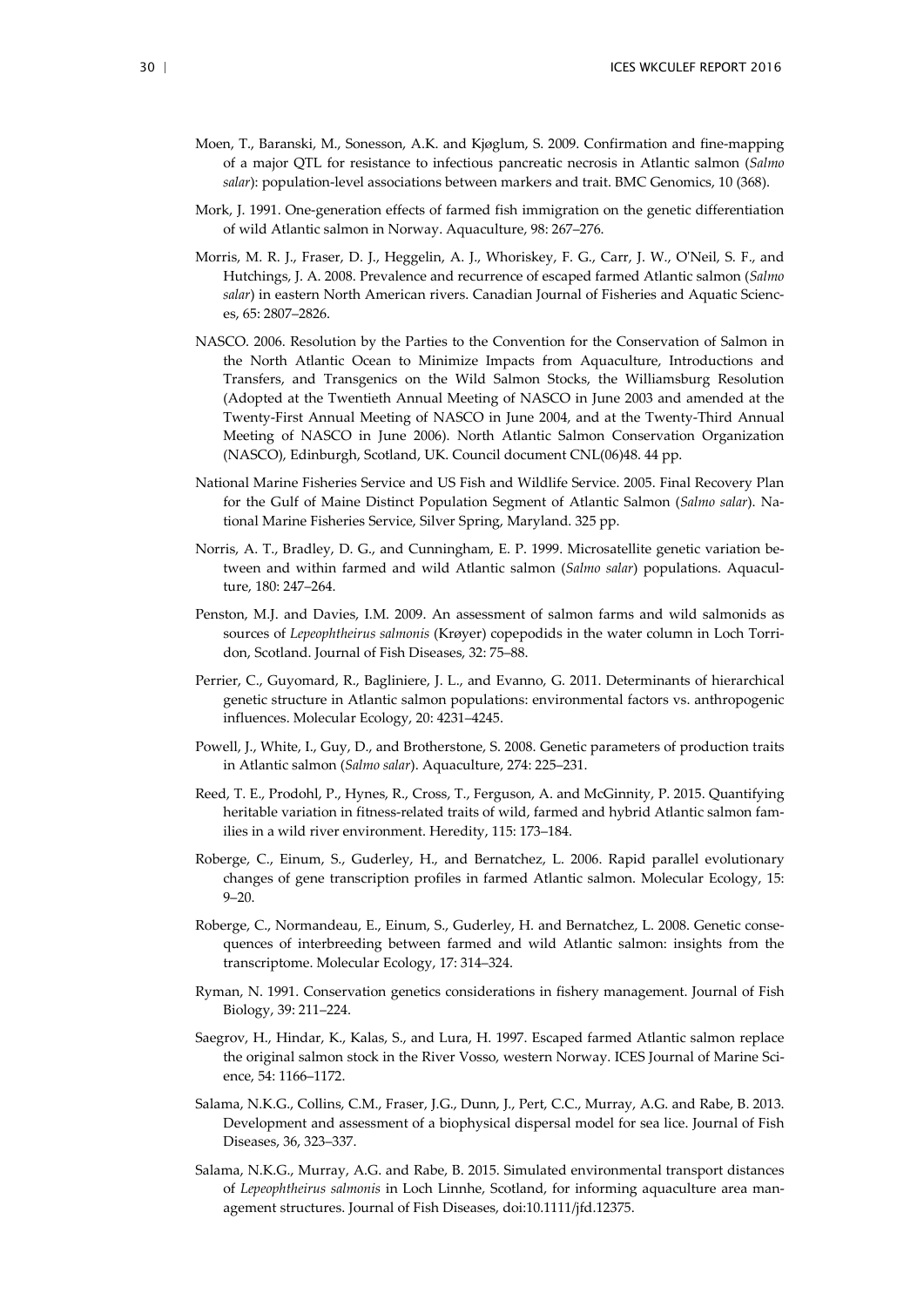- Schindler, D. E., Hilborn, R., Chasco, B., Boatright, C. P., Quinn, T. P., Rogers, L. A., and Webster, M. S. 2010. Population diversity and the portfolio effect in an exploited species. Nature, 465: 609–612.
- Sepulveda, M., Arismendi, I., Soto, D., Jara, F., and Farias, F. 2013. Escaped farmed salmon and trout in Chile: incidence, impacts, and the need for an ecosystem view. Aquaculture Environment Interactions, 4: 273–283.
- Serra-Llinares, R.M., Bjørn, P.A., Finstad, B., Nilsen, R., Harbitz, A., Berg, M. and Asplin, L. 2014. Salmon lice infection on wild salmonids in marine protected areas: an evaluation of the Norwegian 'National Salmon Fjords'. Aquaculture Environment Interactions, 5, 1–16.
- Serra-Llinares, R.M., Bjørn, P.A., Sandvik, A.D., Lindstrom, N.M., Johnsen, I.A., Halttunen, E., Nilsen, R., Finstad, B., Skardhamar, J. and Asplin, L. Submitted. The effectiveness of synchronized fallowing for the control of salmon lice infestations on wild salmonids. Aquaculture Environment Interactions.
- Skaala, Ø., Hoyheim, B., Glover, K., and Dahle, G. 2004. Microsatellite analysis in domesticated and wild Atlantic salmon (*Salmo salar* L.): allelic diversity and identification of individuals. Aquaculture, 240: 131–143.
- Skaala, Ø., Wennevik, V., and Glover, K.A. 2006. Evidence of temporal genetic change in wild Atlantic salmon, *Salmo salar* L., populations affected by farm escapees. ICES Journal of Marine Science, 63: 1224–1233.
- Skaala, Ø., Glover, K.A., Barlaup, B.T., Svåsand, T., Besnier, F., Hansen, Michael, M., and Borgstrøm, R. 2012. Performance of farmed, hybrid, and wild Atlantic salmon (*Salmo salar*) families in a natural river environment. Canadian Journal of Fisheries and Aquatic Sciences, 69: 1994–2006.
- Skaala, Ø., Glover, K.A., Barlaup, B.T. and Borgstrøm, R. 2014. Microsatellite DNA used for parentage identification of partly digested Atlantic salmon (*Salmo salar*) juveniles through non-destructive diet sampling in salmonids. Marine Biology Research, 10: 323–328.
- Skilbrei, O. T. 2010a. Adult recaptures of farmed Atlantic salmon post-smolts allowed to escape during summer. Aquaculture Environment Interactions, 1: 147–153.
- Skilbrei, O.T. 2010b. Reduced migratory performance of farmed Atlantic salmon post-smolts from a simulated escape during autumn. Aquaculture Environment Interactions, 1: 117– 125.
- Skilbrei, O.T., Finstad, B., Urdal, K., Bakke, G., Kroglund, F. and Strand, R. 2013. Impact of early salmon louse, *Lepeophtheirus salmonis*, infestation and differences in survival and marine growth of sea-ranched Atlantic salmon, *Salmo salar* L., smolts 1997–2009. Journal of Fish Diseases 36: 249–260. doi:10.1111/jfd.12052.
- Skilbrei, O.T., Heino, M. and Svåsand, T. 2015. Using simulated escape events to assess the annual numbers and destinies of escaped farmed Atlantic salmon of different life stages, from farms sites in Norway. ICES Journal of Marine Science, 72: 670–685.
- Solberg, M.F., Glover, K.A., Nilsen, F. and Skaala, Ø. 2013a. Does Domestication Cause Changes in Growth Reaction Norms? A Study of Farmed, Wild and Hybrid Atlantic Salmon Families Exposed to Environmental Stress. Plos One, 8 (1) e54469.
- Solberg, M.F., Zhang, Z.W., Nilsen, F. and Glover, K.A. 2013b. Growth reaction norms of domesticated, wild and hybrid Atlantic salmon families in response to differing social and physical environments. BMC Evolutionary Biology, 13 (234).
- Solberg, M.F., Zhang, Z. and Glover, K.A. 2015. Are farmed salmon more prone to risk than wild salmon? Susceptibility of juvenile farm, hybrid and wild Atlantic salmon *Salmo salar* L. to an artificial predator. Applied Animal Behaviour Science, 162: 67–80.
- Ståhl, G. 1987. Genetic population structure of Atlantic salmon. In Population genetics and fishery management, pp. 121–140. Ed. by N. Ryman, and F. Utter. University of Washington press, Seattle.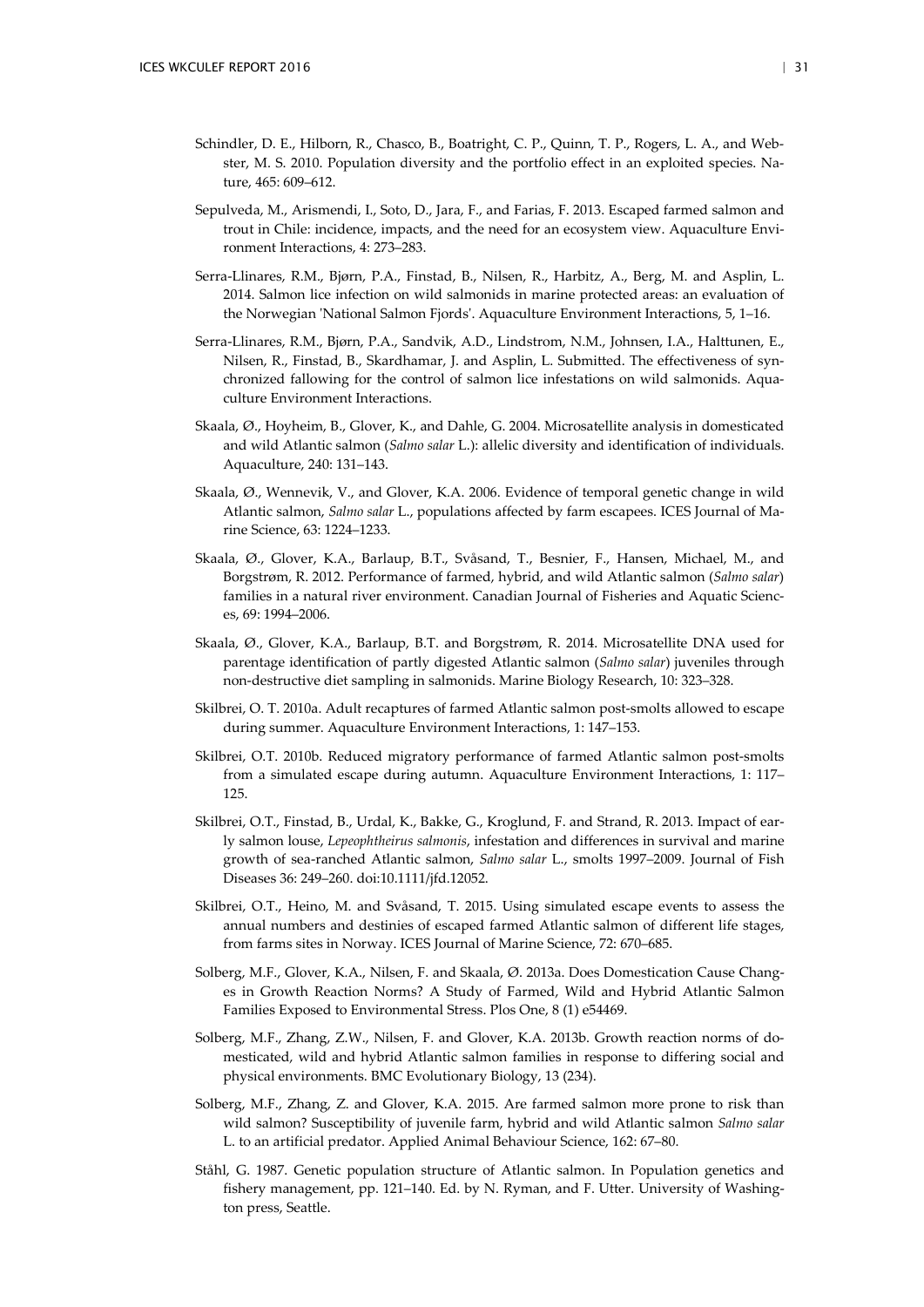- Sundt-Hansen, L., Huisman, J., Skoglund, H., and Hindar, K. 2015. Farmed Atlantic salmon *Salmo salar* L. parr may reduce early survival of wild fish. Journal of Fish Biology, 86: 1699– 1712.
- Taranger, G.L., Karlsen, Ø., Bannister, R.J., Glover, K.A., Husa, V., Karlsbakk, E., Kvamme, B.O., Boxaspen, K.K., Bjørn, P.A., Finstad, B., Madhun, A.S., Craig Morton, H. and Svåsand, T. 2015. Risk assessment of the environmental impact of Norwegian Atlantic salmon farming. ICES Journal of Marine Science, 72(3): 997–1021.
- Taylor, E.B. 1991. A review of local adaptation in salmonidae, with particular reference to Pacific and Atlantic salmon. Aquaculture, 98: 185–207.
- Thodesen, J., Grisdale-Helland, B., Helland, S. J., and Gjerde, B. 1999. Feed intake, growth and feed utilization of offspring from wild and selected Atlantic salmon (*Salmo salar*). Aquaculture, 180: 237–246.
- Thorstad, E.B., Todd, C.D., Bjørn, P.A., Gargan, P.G., Vollset, K.W., Halttunen, E., Kålås, S., Uglem, I., Berg, M. and Finstad, B. 2014. Effects of salmon lice on sea trout - a literature review. NINA Report 1044: 1–162.
- Thorstad, E.B., Todd, C.D., Uglem, I., Bjørn, P.A., Gargan, P.G., Vollset, K.W., Halttunen, E., Kålås, S., Berg, M. and Finstad, B. 2015. Effects of salmon lice *Lepeophtheirus salmonis* on wild sea trout *Salmo trutta-*a literature review. Aquaculture Environment Interactions, 7: 91–117.
- Torrissen, O., Jones, S., Asche, F., Guttormsen, A., Skilbrei, O.T., Nilsen, F., Horsberg, T.E. and Jackson, D. 2013. Salmon lice - impact on wild salmonids and salmon aquaculture. Journal of Fish Diseases, 36: 171–194.
- Tufto, J. and Hindar, K. 2003. Effective size in management and conservation of subdivided populations. Journal of Theoretical Biology, 222: 273–281.
- Tveiten, H., Bjørn, P. A., Johnsen, H. K., Finstad, B. and McKinley, R. S. 2010. Effects of the sea louse *Lepeophtheirus salmonis* on temporal changes in cortisol, sex steroids, growth and reproductive investment in Arctic charr *Salvelinus alpinus*. Journal of Fish Biology, 76: 2318– 2341.
- Uglem, I., Økland, F., and Rikardsen, A. H. 2013. Early marine survival and movements of escaped Atlantic salmon *Salmo salar* L. juveniles from a land-based smolt farm during autumn. Aquaculture Research, 44: 1824–1834.
- Verspoor, E., Beardmore, J.A., Consuegra, S., De Leaniz, C.G., Hindar, K., Jordan, W.C., Koljonen, M.L., *et al*. 2005. Population structure in the Atlantic salmon: insights from 40 years of research into genetic protein variation. Journal of Fish Biology, 67: 3–54.
- Vollset, K.W., Barlaup, B.T., Skoglund, H., Normann, E.S., Skilbrei, O.T. 2014. Salmon lice increase the age of returning Atlantic salmon. Biology Letters, 10: 20130896. http://dx.doi.org/10.1098/rsbl.2013.0896.
- Vollset, K.W., Krontveit, R. I., Jansen, P., Finstad, B., Barlaup, B.T., Skilbrei, O.T., Krkošek, M., Romunstad, P., Aunsmo, A., Jensen, A.J. and Dahoo, I. 2015. Impacts of parasites on marine survival of Atlantic salmon: a meta-analysis. Fish and Fisheries; doi:10.1111/faf.12141.
- Wagner, G.N., Fast, M.D. and Johnson, S.C. 2008. Physiology and immunology of *Lepeophtheirus salmonis* infections of salmonids. Trends in Parasitology, 24(4): 176–183.
- Webb, J.H., Hay, D.W., Cunningham, P.D., and Youngson, A.F. 1991. The spawning behaviour of escaped farmed and wild adult Atlantic salmon (*Salmo salar* L) in a Northern Scottish river. Aquaculture, 98: 97–110.
- Webb, J.H., Youngson, A.F., Thompson, C.E., Hay, D.W., Donaghy, M.J., and I.S., M. 1993. Spawning of escaped farmed Atlantic salmon, *Salmo salar* L., in western and northern Scottish rivers; egg deposition by females. Aquaculture and Fisheries Management, 24: 557– 561.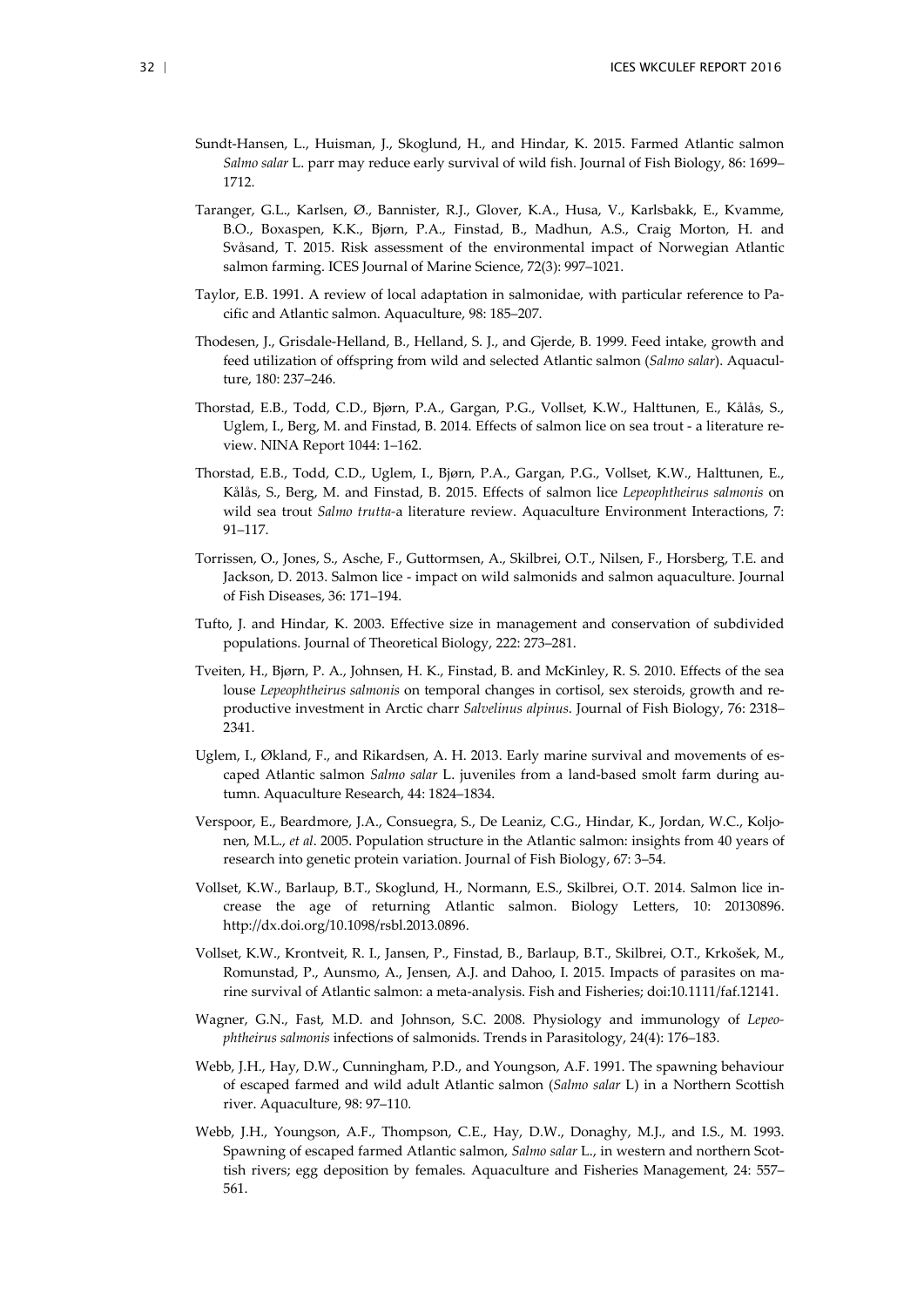- Weir, L.K., Hutchings, J.A., Fleming, I.A., and Einum, S. 2004. Dominance relationships and behavioural correlates of individual spawning success in farmed and wild male Atlantic salmon, *Salmo salar*. Journal of Animal Ecology, 73: 1069–1079.
- Weir, L.K., Hutchings, J.A., Fleming, I.A. and Einum, S. 2005. Spawning behaviour and success of mature male Atlantic salmon (*Salmo salar*) parr of farmed and wild origin. Canadian Journal of Fisheries and Aquatic Sciences, 62: 1153–1160.
- Whoriskey, F.G., Brooking, P., Doucette, G., Tinker, S., and Carr, J.W. 2006. Movements and survival of sonically tagged farmed Atlantic salmon released in Cobscook Bay, Maine, USA. ICES Journal of Marine Science, 63: 1218–1223.
- Youngson, A. F., Webb, J. H., MacLean, J. C., and Whyte, B. M. 1997. Frequency of occurrence of reared Atlantic salmon in Scottish salmon fisheries. ICES Journal of Marine Science, 54: 1216–1220.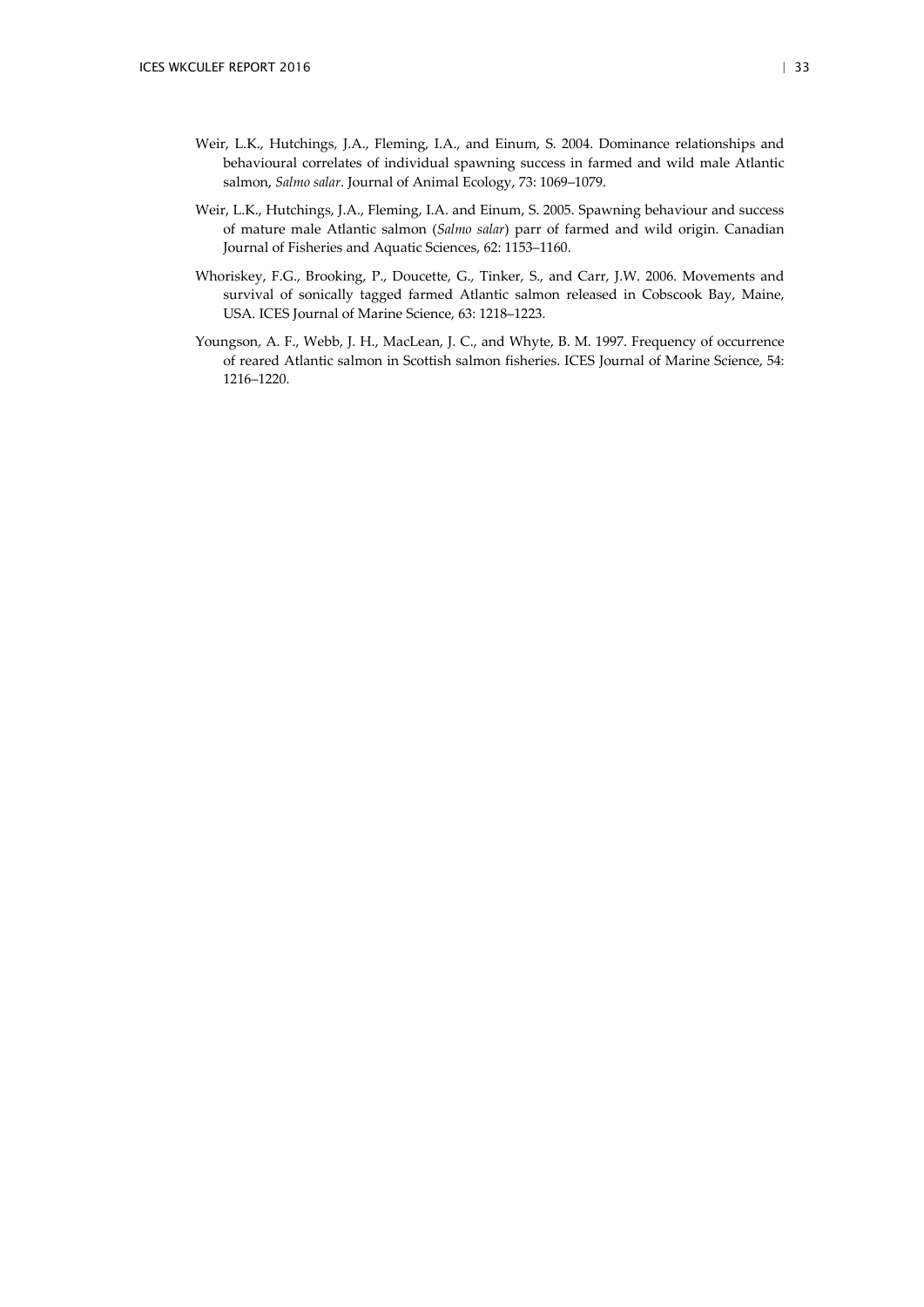| <b>NAME</b>              | <b>ADDRESS</b>                             | PHONE/FAX                   | E-MAIL                                |
|--------------------------|--------------------------------------------|-----------------------------|---------------------------------------|
| Jonathan Carr            | Atlantic Salmon<br>Federation              | Office: +1 506 529-<br>1385 | jcarr@asf.ca                          |
|                          | PO Box 5200                                | Cell: +1 506 754-5079       |                                       |
|                          | <b>St Andrews</b>                          | Fax: +1 506 529-4985        |                                       |
|                          | <b>NB E5B 3S8</b>                          |                             |                                       |
|                          | Canada                                     |                             |                                       |
| <b>Catherine Collins</b> | Marine Scotland Science                    | Office: +44 1224            | Catherine.Collins@scotland.gsi.gov.uk |
|                          | Marine Laboratory                          | 425521                      |                                       |
|                          | 375 Victoria Road                          | fax: +44 1224 295511        |                                       |
|                          | Aberdeen AB11 9DB                          |                             |                                       |
|                          | Scotland, UK                               |                             |                                       |
| Anne Cooper              | <b>ICES</b> Secretariat                    | Office:                     | anne.cooper@ices.dk                   |
|                          | H.C. Andersens Blvd. 44-                   |                             |                                       |
|                          | 46                                         |                             |                                       |
|                          | 1553 Copenhagen V<br>Denmark               |                             |                                       |
| Mark Coulson             | Rivers and Lochs Institute                 | Office: +44 1463            | mark.coulson.ic@uhi.ac.uk             |
|                          | University of the                          | 273576                      |                                       |
|                          | Highlands and Islands                      |                             |                                       |
|                          | 1 Inverness Campus                         |                             |                                       |
|                          | Inverness IV2 5NA                          |                             |                                       |
|                          | Scotland, UK                               |                             |                                       |
| <b>Bengt Finstad</b>     | Norwegian Institute for<br>Nature Research | Office:                     | Bengt.Finstad@nina.no                 |
|                          | PO Box 5685                                |                             |                                       |
|                          | Sluppen                                    |                             |                                       |
|                          | 7485 Trondheim                             |                             |                                       |
|                          | Norway                                     |                             |                                       |
| Kevin Glover             | Institute of Marine                        | Office: +47 480 40 035      | kevin.glover@imr.no                   |
|                          | Research                                   |                             |                                       |
|                          | PO Box 1870                                |                             |                                       |
|                          | Nordnes                                    |                             |                                       |
|                          | 5817 Bergen                                |                             |                                       |
|                          | Norway                                     |                             |                                       |
| Patrick Gargan           | Inland Fisheries Ireland                   | Office: +353 884 2616       | paddy.gargan@fisheriesireland.ie      |
|                          | 3044 Lake Drive                            | Fax: +353 1 836 0060        |                                       |
|                          | <b>Citywest Business</b>                   |                             |                                       |
|                          | Campus<br>Dublin 24                        |                             |                                       |
|                          | Ireland                                    |                             |                                       |
| Sigurdur Gudjonsson      | Institute of Freshwater                    | Office:                     | sigurdur.gudjonsson@veidimal.is       |
|                          | Fisheries                                  |                             |                                       |
|                          | Vagnhöfda 7                                |                             |                                       |
|                          | Reykjavik 110                              |                             |                                       |
|                          | Iceland                                    |                             |                                       |

## <span id="page-36-0"></span>Annex 3: Participants list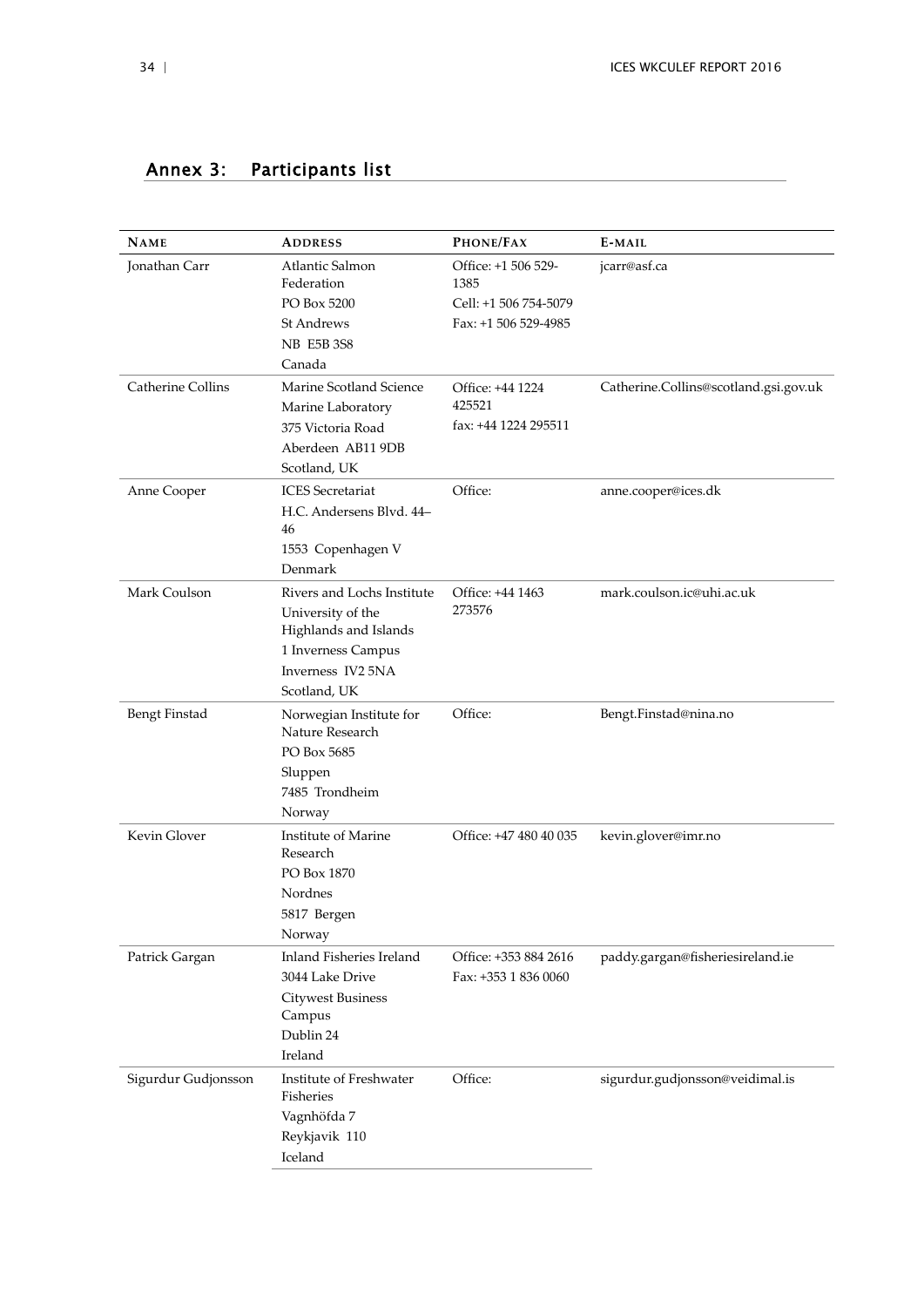| <b>NAME</b>       | <b>ADDRESS</b>                 | PHONE/FAX                    | E-MAIL                      |
|-------------------|--------------------------------|------------------------------|-----------------------------|
| Kjetil Hindar     | Norwegian Institute for        | +47 934 66 746               | Kjetil.Hindar@nina.no       |
|                   | Nature Research                | cell +47 934 66 746          |                             |
|                   | PO Box 5685                    | fax +47 73 80 14 01          |                             |
|                   | Sluppen                        |                              |                             |
|                   | Høgskoleringen 9               |                              |                             |
|                   | 7485 Trondheim                 |                              |                             |
|                   | Norway                         |                              |                             |
| Dave Jackson      | Marine Institute               |                              | dave.jackson@marine.ie      |
|                   | Rinville                       |                              |                             |
|                   | Oranmore                       |                              |                             |
|                   | Co Galway                      |                              |                             |
|                   | Ireland                        |                              |                             |
| Martin Jaffa      | Callander McDowell             | +44 7944 996 552             | mrj@callandermcdowell.co.uk |
|                   | Manchester M45 0FN             |                              |                             |
|                   | <b>UK</b>                      |                              |                             |
| Simon Jones       | Pacific Biological Station     | +1 250 729 8351              | simon.jones@dfo-mpo.gc.ca   |
|                   | 3190 Hammond Bay Road          | fax +1 250 756 7053          |                             |
|                   | Nanaimo                        |                              |                             |
|                   | BC V9T 6N7                     |                              |                             |
|                   | Canada                         |                              |                             |
| Bjørn Olav Kvamme | Institute of Marine            | +47 416 12 076               | Bjornok@IMR.no              |
|                   | Research                       |                              |                             |
|                   | PO Box 1870                    |                              |                             |
|                   | Nordnes                        |                              |                             |
|                   | 5817 Bergen                    |                              |                             |
|                   | Norway                         |                              |                             |
| Marie Lillehammer | <b>NOFIMA</b>                  | +47 64 97 04 05              | marie.lillehammer@nofima.no |
|                   | Muninbakken 9-13               |                              |                             |
|                   | <b>Breivika</b>                |                              |                             |
|                   | 9291 TRomsø                    |                              |                             |
|                   | Norway                         |                              |                             |
| John Martell      | Fisheries and Oceans           |                              | john.martell@dfo-mpo.gc.ca  |
|                   | Canada                         |                              |                             |
|                   | 200 Kent Street                |                              |                             |
|                   | Ottawa ON K1A 0E6              |                              |                             |
|                   | Canada                         |                              |                             |
| Philip McGinnity  | <b>University College Cork</b> | +353 (0)21 490 4554          | p.mcginnity@ucc.ie          |
|                   | Cork                           | $\text{fax} + 353$ (0)21 490 |                             |
|                   | Ireland                        | 4664                         |                             |
| Olav Moberg       | Directorate of Fisheries       |                              | Olav.Moberg@fiskeridir.no   |
|                   | PO Box 185                     |                              |                             |
|                   | Sentrup                        |                              |                             |
|                   | 5804 Bergen                    |                              |                             |
|                   | Norway                         |                              |                             |
| David Morris      | Freshwater Laboratory          | Tel +44 1224 294411          | david.morris@gov.scot       |
|                   | Faskally                       | S/B +44 1224 294400          | d.morris@marlab.ac.uk       |
|                   | Pitlochry PH16 5LB             | Fax +44 1796 473523          |                             |
|                   | United Kingdom                 |                              |                             |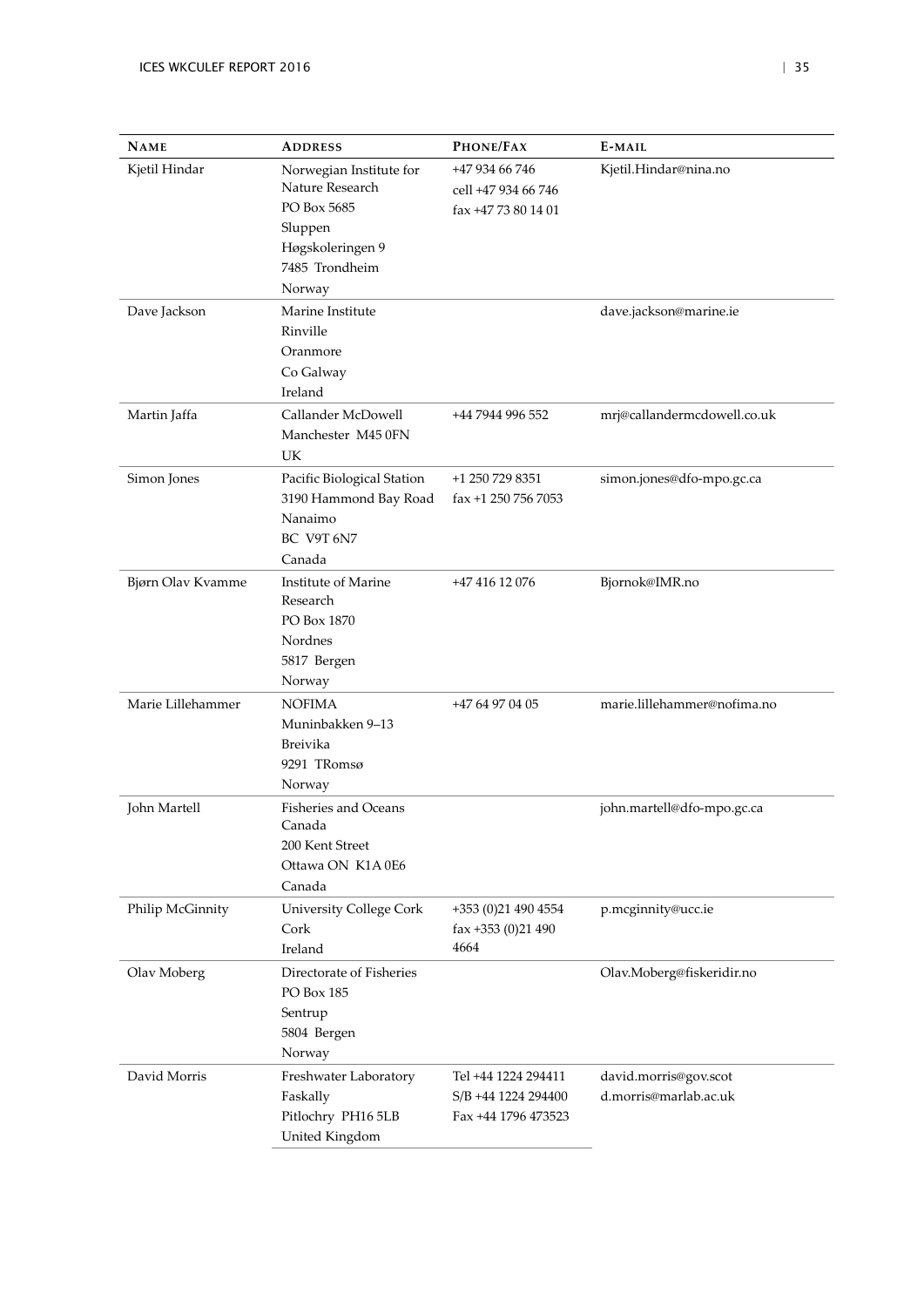| <b>NAME</b>                 | <b>ADDRESS</b>                                                                                                                                                       | PHONE/FAX                                          | E-MAIL                       |
|-----------------------------|----------------------------------------------------------------------------------------------------------------------------------------------------------------------|----------------------------------------------------|------------------------------|
| Kjell Emil Naas             | The Research Council of<br>Norway<br>Division for Marine<br><b>Biological Resources and</b><br><b>Environmental Research</b><br>PO Box 564<br>1327 Lysaker<br>Norway | Tlf +47 22 03 74 15<br>Tlf mob + 47 90 16 57<br>01 | ken@forskningsradet.no       |
| Hans Petter Næs             | Norwegian Seafood<br>Research Fund<br>Universitetsgatan 10<br>PO Box 429<br>0164 Oslo<br>Norway                                                                      | +47 23 89 64 08<br>mobile: +47 95236684            | hans.petter.naes@fhf.no      |
| Mike Pietrak<br>by SfB      | National Cold Water<br>Marine Aquaculture<br>Center<br>Agriculture Research<br>Service<br>25 Salmon Farm Road<br>Franklin ME 04634<br><b>US</b>                      | +1 207 422-2723<br>Cell 01 207 812-0605            | Michael.pietrak@ars.usda.gov |
| <b>Ian Russell</b><br>chair | Cefas<br>Pakefield Road<br>Lowestoft<br>Suffolk NR33 0HT<br>UK                                                                                                       | +44 1502 524330<br>fax +44 1502 513865             | ian.russell@cefas.co.uk      |
| Terje Svåsand               | Institute of Marine<br>Research<br>PO Box 1870<br>Nordnes<br>5817 Bergen<br>Norway                                                                                   | +47 5523691<br>fax +47 55236379                    | terje.svaasand@imr.no        |
| Ole Torrissen<br>chair      | Institute of Marine<br>Research<br>PO Box 1870<br>Nordnes<br>5817 Bergen<br>Norway                                                                                   |                                                    | ole.torrissen@imr.no         |
| Eric Verspoor               | Rivers and Lochs Institute<br>University of the<br>Highlands and Islands<br>1 Inverness Campus<br>Inverness IV2 5NA<br>Scotland, UK                                  | +44 1463 273226<br>cell: +44 07827955591           | eric.verspoor.ic@uhi.ac.uk   |
| <b>Jonathan White</b>       | Marine Institute<br>Oranmore<br>Co Galway<br>Ireland                                                                                                                 | +353 (0)91 387361                                  | Jonathan. White@Marine.ie    |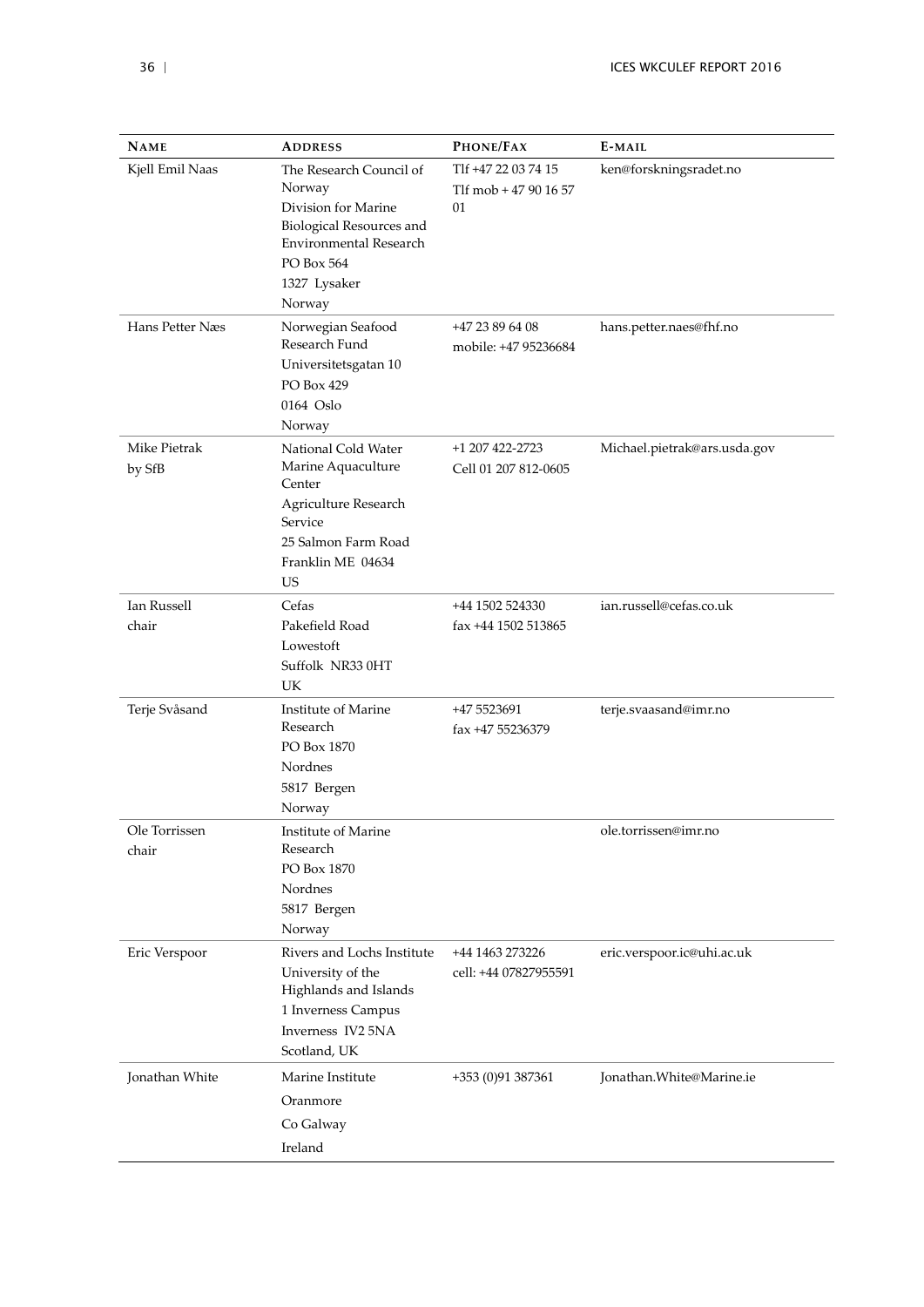## <span id="page-39-0"></span>Annex 4: Technical minutes from the Review Group on Possible effects of salmonid aquaculture

- RGAQUA
- Deadline: 21 April 2016
- Participants: Martin Krkošek, Robin Waples and Einar E. Nielsen (Chair)
- Expert Group: WKCULEF

Review of: Report of the Workshop to address the NASCO request for advice on possible effects of salmonid aquaculture on wild Atlantic salmon populations in the North Atlantic (WKCULEF).

The review group would like to compliment the workshop participants for a very clear, well-structured, insightful and comprehensive report. In our view only very few points have been missed and we agree with the vast majority of the conclusions presented. We still have a few suggestions for amendment in relation to issues that may be unclear, could be treated in more detail or are missing altogether in the draft report. We hope that our comments/suggestions can help to improve the report and look forward to work with you in relation to completing the final draft advice.

Similar to the report, we have split our comments and suggestions into two sections, relating to sea-lice and genetic interactions respectively. Our main comments are outlined below. However for both sections we think that the link between the main text and the sections on "Knowledge gaps and research priorities" is relatively weak. It is difficult to find a direct justification for the outlined research priorities. We suggest numbering the priorities, and subsequently provide direct appropriate reference to each of them in the main text.

There is a general bias in the published literature and available data with respect to effects on wild salmon populations from salmonid aquaculture (both sea lice and genetics) in countries and areas that have intensive salmon farming industries. This is a consequence of the importance of the parasite to management of farmed salmon and the expected magnitude of interactions. However, it also presents a challenge to understand the scale of sea lice and genetic effects on wild salmon in salmon farming areas relative to areas without salmon farms. Likewise, it is mentioned (page 19)… " the great majority of salmon that escape from farms disappear never to be seen again". That could well be true, especially given how hard it is to track escapees. But just because they are never seen again, does not mean they have no effects on wild populations in regions which are not subject to intense monitoring and/or reported in the scientific literature. Thus, a general recommendation to also investigate effects in geographic regions without intensive aquaculture could be warranted.

## Sea lice

The review presents two different interpretations of % mortality caused by sea lice that are reported in the literature, but that give different representations of the effect of sea lice on salmon populations [\(Jackson](#page-42-0) *et al*., 2013; [Krkošek](#page-42-1) *et al*., 2013). The interpretations seem incompatible, which can be confusing, and more effort is needed to clarify how the interpretations are related and how they differ. In one view [\(Jackson](#page-42-0)  *et al*., [2013\)](#page-42-0), the emphasis is placed on the absolute difference in marine mortality between fish treated with parasiticides and those that are not. The example given in the review is a difference of one percent, where mortality in treated groups is 95% compared to 96% in untreated groups. The additional one percent mortality between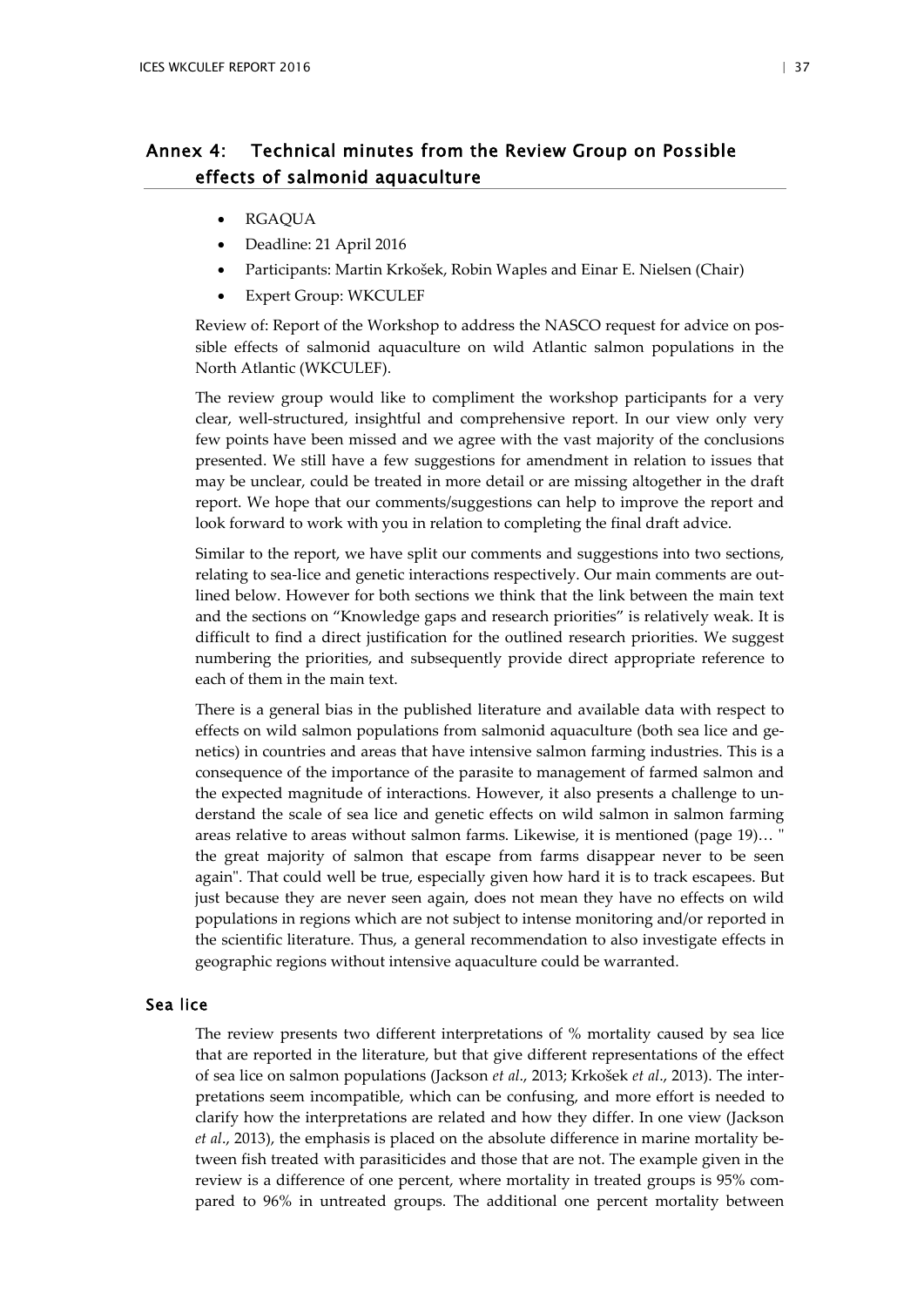groups is attributed to sea lice, which is interpreted as a small number compared to the 95% mortality from the treatment groups. The other interpretation of this same example is in terms of the percent loss of recruitment or abundance of adult salmon due to exposure to sea lice. In this interpretation, the same example corresponds to a 20% loss in adult salmon abundance due to sea lice; for every five fish that return as adults in the treated groups (95% mortality), there are four fish that return as adults in the untreated group (96% mortality). In other words, one in five fish are lost to sea lice effects. These differences in interpretation of the same data differ by 20x and reflect the nuances of interpreting survival data. It is therefore important to clarify for non-expert readers how to interpret the results. It is true that natural marine mortality of salmon is high and multiple factors are involved, but it is also true that a small incremental increase in marine mortality due to sea lice (or any other factor) can result in losses of salmon abundance that are relevant for fisheries and conservation management.

The review has an emphasis on the physiological responses to sea lice infection as well as experimental data on lethal infection loads. However, there could be more discussion and explanation of the environmental/biological stressors and ecological processes that mediate the relationship between lice and marine survival of Atlantic salmon. While laboratory estimates of lethal loads and physiological responses are attractive to predict impacts on wild populations, this is likely an over-simplified view because natural ecological processes such as predation and competition are likely to remove infected fish before the lice kill the fish directly. In this view, sublethal effects seen in the lab may increase or decrease mortality in the field (e.g. Pacific salmon) [\(Peacock](#page-42-2) *et al*., 2014), and so laboratory results need to be connected with behavioural changes in the fish that alter predator–prey interactions between the smolts and their predators as well as the smolts and their prey (e.g. migration behaviour) [\(Birkeland and Jakobsen,](#page-42-3) 1997). Also, early marine growth is important for smolts to escape predation and also access a more diverse prey field and so it is therefore particularly relevant under resource-limited or parasitized conditions. Finally, there are also abiotic stressors such as pollutants that may affect the effects of sea lice on salmon smolts. These potentially interactive effects of multiple factors are likely to be important for explaining the result from meta-analysis that the effect of sea lice on salmon survival depends on the baseline survival of untreated fish [\(Vollset](#page-42-4) *et al*., [2015\)](#page-42-4). However, in that work, the baseline survival used is that from untreated groups, which is itself likely to be affected by louse abundance, introducing a circularity that leaves the interactive effects between lice and other factors on salmon survival poorly characterized.

There is little mention of recent difficulties in controlling sea lice on salmon farms in some areas. The difficulties are because lice have evolved resistance to the common chemical treatments. This presents a challenge to controlling lice on farms, and therefore is relevant to the wild salmon that migrate through those areas. Alternative methods and technologies are needed to provide more effective and sustainable control of sea lice on salmon farms. Work in this area includes alternative medicines, biocontrol using wrasse, and hydrogen peroxide bath treatments in specialized vessels that service farms.

The literature reviewed mixes results from Pacific salmon together with results from Atlantic salmon (as also done in this review). It is unclear to what extent the mechanisms of lice effects on wild salmon are the same between these two areas. There are key differences between Pacific and Atlantic situations, including differences in the genome of the lice themselves as well as the ecological context of the salmon. In the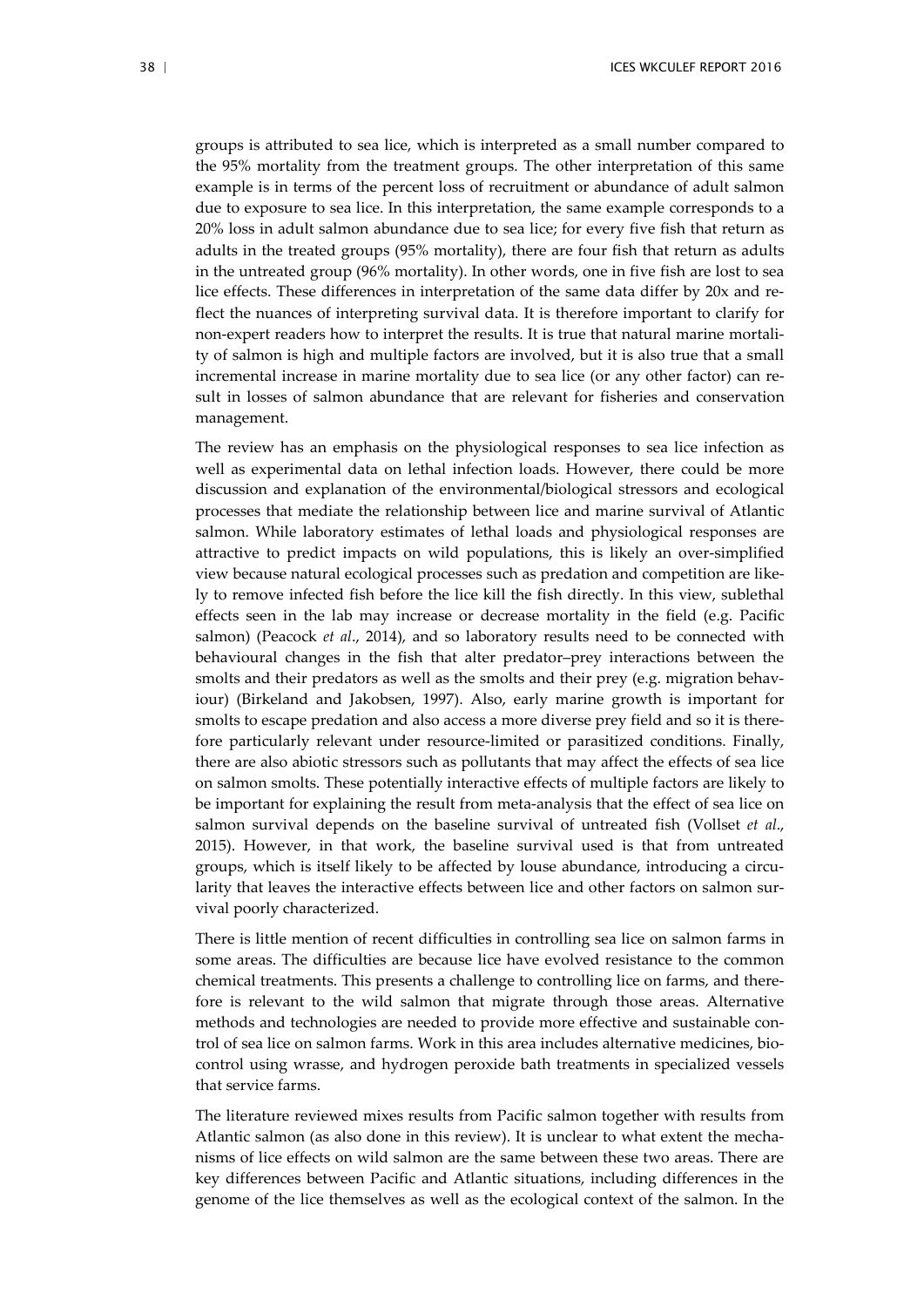Pacific, salmonids are more diverse in their life-history traits, species composition, and abundance. Also, the salmon farming industry is smaller. Thus, the extent to which the results from the Pacific on sea lice effects on wild salmon are transferable to the Atlantic situation should be at least briefly discussed.

## Genetic effects

There is little reference to previous attempts to model the persistence of wild salmon populations interbreeding with farmed conspecifics. Early modelling work by Hutchings (1991) predicted that the extinction risk of native genomes is largest when interbreeding occurs and when farmed fish occur frequently and at high densities. The risk is largest in small wild populations, which is related to both demographic and genetic effects. Hindar *et al*. (2006) refined this work by using life-stage specific fitness and narrowing the modelling to realistic scenarios based on experimental data. They found that under high intrusion scenarios the recovery of the wild population is not likely under all circumstances even when interbreeding has been ceased for many decades. Baskett *et al*. (2013) used a model with coupled demographic and genetic dynamics to evaluate how genetic consequences of aquaculture escapes depend on how divergent the captive and wild populations are. They found negative genetic consequences increased with divergence of the captive population, unless strong selection removes escapes before they reproduce. Recent modelling work by Castellani *et al*. (2015) has focused on using individual based eco-genetic models, which are parameterized taking processes such as growth, mortality and maturation as well environmental and genotypic variation into account. This should allow improved power for predicting the outcome of genetic and ecological interactions between wild and farmed salmon.

"3.9 Knowledge gaps." A key issue that was not discussed involves the timing and pace of escapes. For example, given a fixed number N of escapes over a fixed time period T, is it worse for the wild population if they come in one big pulse, or gradually in small amounts of "leakage"? Hindar *et al*. (2006) concluded that large pulses of escapes are more damaging, while Baskett *et al*. (2013) reached the opposite conclusion; that constant, small-scale leakage created greater fitness losses to the wild population. The different conclusions can be largely explained by different time frames of reference: Hindar *et al*. focused on short-term effects, while Baskett *et al*. evaluated mean effects over long periods of time. However, this topic merits more detailed study. Also, Baskett *et al*. did not explicitly consider overlapping generations. So, more work is needed in order to evaluate results as a function of escapes across generations in species with age structure like Atlantic salmon. This is important to resolve; as it is convenient to ignore low-level leakage because it is very difficult to eliminate or even monitor, but some results at least suggest it can have extremely important effects on wild populations.

Regarding variable estimates of relative spawning success of escapes: Apart from natural variability and sampling error, a logical explanation for the wide range of estimates is that the lower estimates apply to escapes from aquaculture stocks that are the most strongly domesticated. If so, then those interbreeding events likely have more serious per capita consequences than interbreeding events involving less domesticated stocks. This would mean that simply focusing on the rate of interbreeding will not necessarily provide a full picture of the genetic consequences of escapes. For discussion see Basket and Waples (2013).